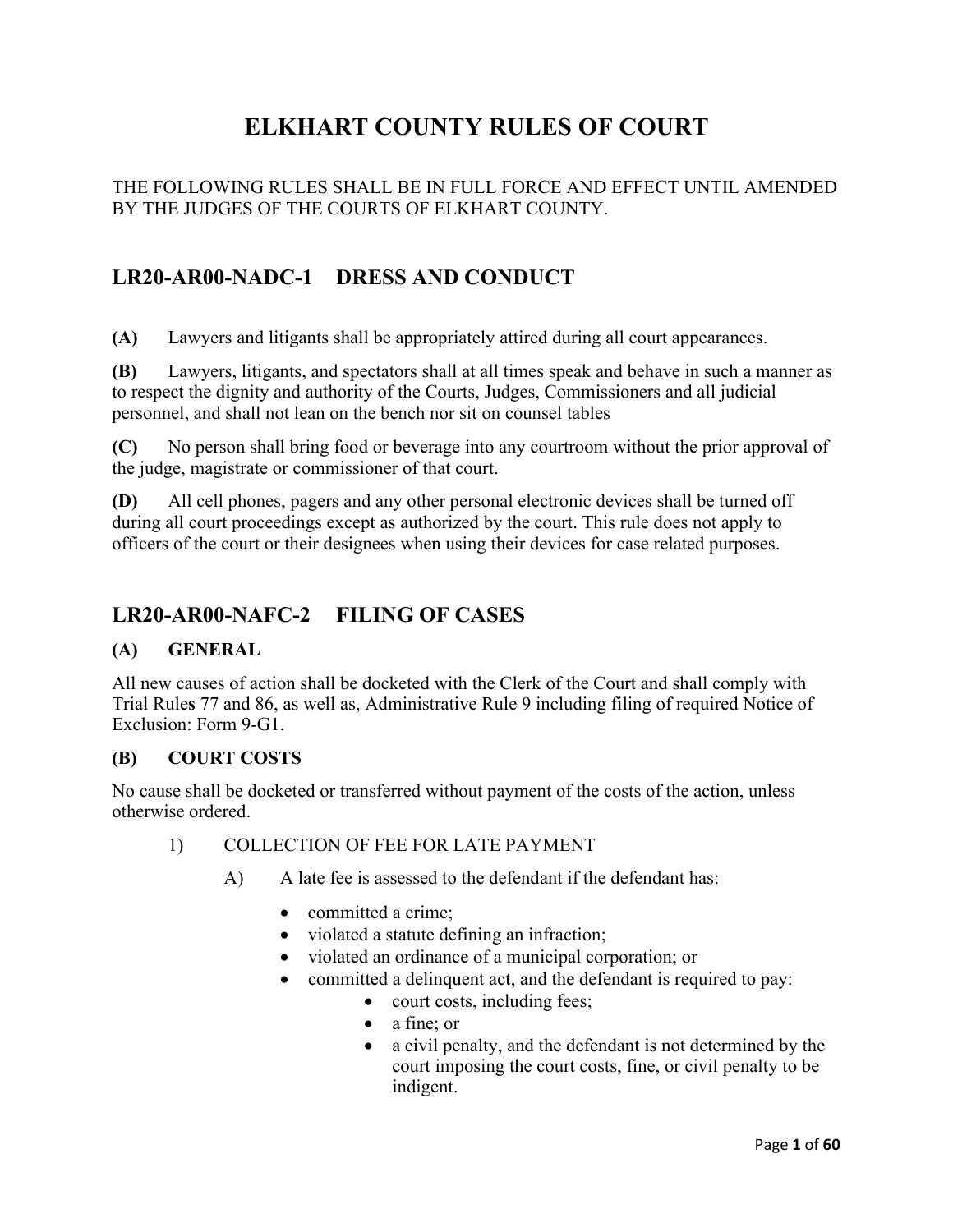- B) If the defendant fails to pay to the clerk the costs, fine, or civil penalty in full before the later of the following:
	- The end of the business day on which the court enters the conviction or judgment.
	- The end of the period specified by the Court.
- C) The fee assessed is \$25.00 or, if amended, that sum allowed by I.C. § 33- 37-5-22.
- D) The court may, if the defendant has demonstrated good cause for failure to make a timely payment of court costs, a fine, or a civil penalty may suspend the payment of the late fee.

## **(C) ASSIGNMENT OF CRIMINAL CASES**

## **1) Criminal cases shall be filed in specific courts as follows:**

## **a. Elkhart Circuit Court**

- All murder charges;
- $\Box$  All attempted murder cases, except child victim cases
- $\Box$  All manslaughter cases, except those in which a child is the victim
- $\Box$  All vehicular homicide cases
- All robbery cases
- All reckless homicide cases
- $\Box$  One-half (1/2) of all Level 1, 2, 3, 4, and 5 controlled substance sale and possession cases
- $\square$  Juvenile cases (Juvenile Court Magistrate)
- Grand Jury cases

## **b. Elkhart Superior Court 1**

- $\Box$  All rape cases, except child victim cases
- $\Box$  All sexual battery cases, except child victim cases
- $\Box$  All criminal recklessness cases, except when a child is the victim
- All Level 5 battery and Level 6 domestic battery cases, except child victim cases, and except those filed in the three (3) city courts sitting in Elkhart County, Indiana
- $\Box$  All Level 3 and 4 felony cases which are not specifically assigned to a court pursuant to this rule

## . **c. Elkhart Superior Court 2**

- $\Box$  All burglary cases
- All welfare fraud cases
- All forgery cases
- $\Box$  All Level 5 felony theft cases
- $\Box$  All arson cases
- $\Box$  All Level 5 felony cases which are not specifically assigned to a court pursuant to this rule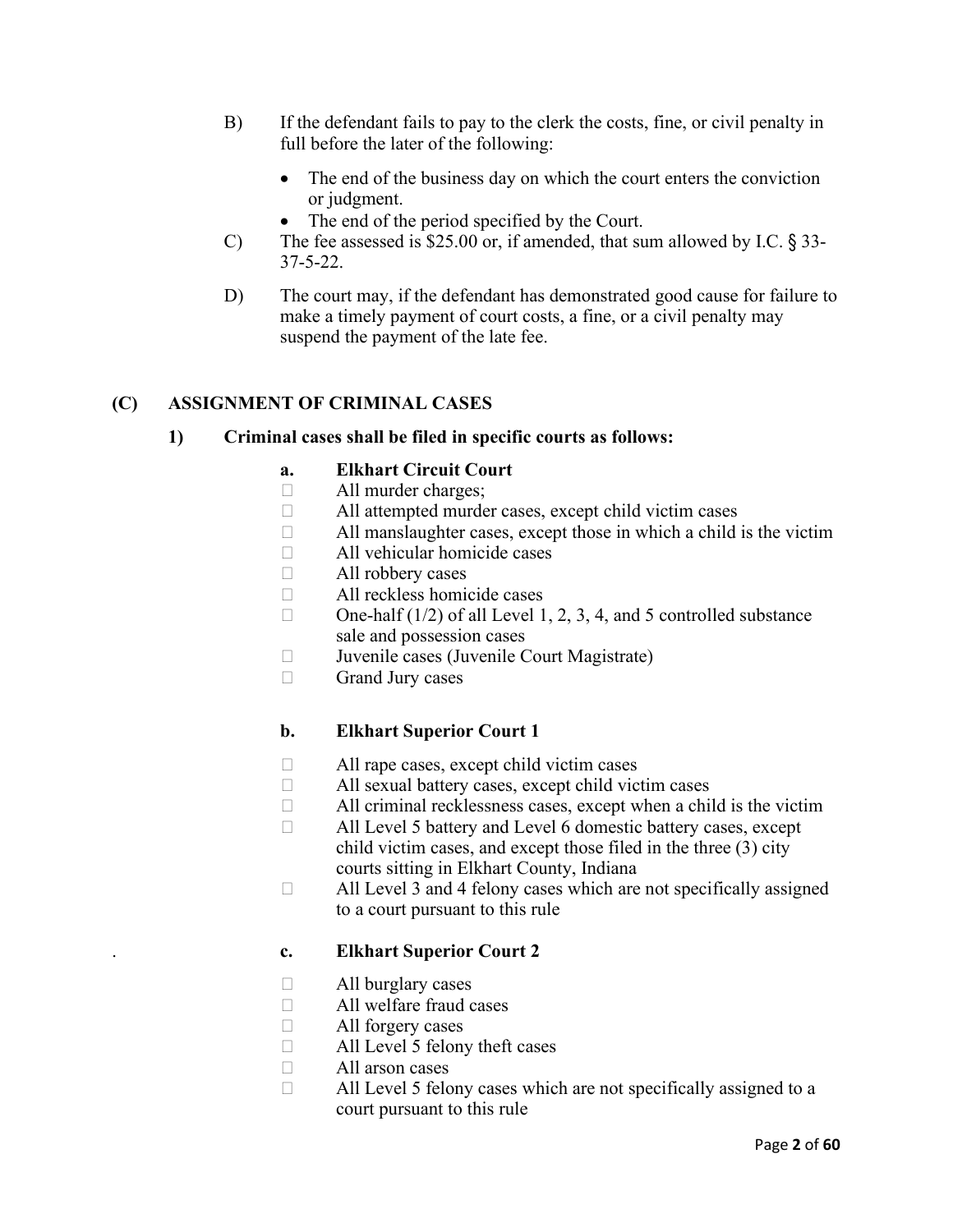## **d. Elkhart Superior Court 3**

- $\Box$  All child victim cases except murder
- $\Box$  One-half (1/2) of all Level 1, 2, 3, 4, and 5 controlled substance sale and possession cases
- $\Box$  All kidnapping and confinement cases
- $\Box$  All Level 1 and 2 felony cases which are not specifically assigned to a court pursuant to this rule

## **e. Elkhart Superior Court 4**

- $\Box$  One-half (1/2) of all habitual traffic offender cases and one-third (1/3) of all other Level 6 felony and misdemeanor cases, except non-support cases and those filed in the three (3) city courts sitting in Elkhart County, Indiana.
- $\Box$  All infraction and county ordinance cases other than those filed in the aforementioned city courts
- $\Box$  All requests for Trial De Novo arising out of a conviction in the Nappanee and Goshen City Courts.

## **f. Elkhart Superior Court 5**

- $\Box$  One-half (1/2) of all habitual traffic offender cases and one-third (1/3) of all other Level 6 felony and misdemeanor cases, except non-support cases and those cases filed in the aforementioned city courts
- $\Box$  All requests for Trial De Novo arising out of a conviction in the Elkhart City Court.

## **g. Elkhart Superior Court 6**

 $\Box$  All non-support cases and one-third (1/3) of all Level 6 felony and misdemeanor cases, except habitual traffic offender cases and those cases filed in the aforementioned city courts

## **2) Assigning new, subsequent, and recharged cases:**

a. **New cases** – New cases that may be filed in more than one court (e.g., Level 1, 2, 3, 4, and 5 felony and controlled substances cases) must be filed on a rotating basis.

## b. **Subsequent cases** –

 1. If the defendant in a pending criminal case is charged with new offenses that carry no greater penalty than the pending charges, the subsequent charges must be filed in the same court hearing the original case.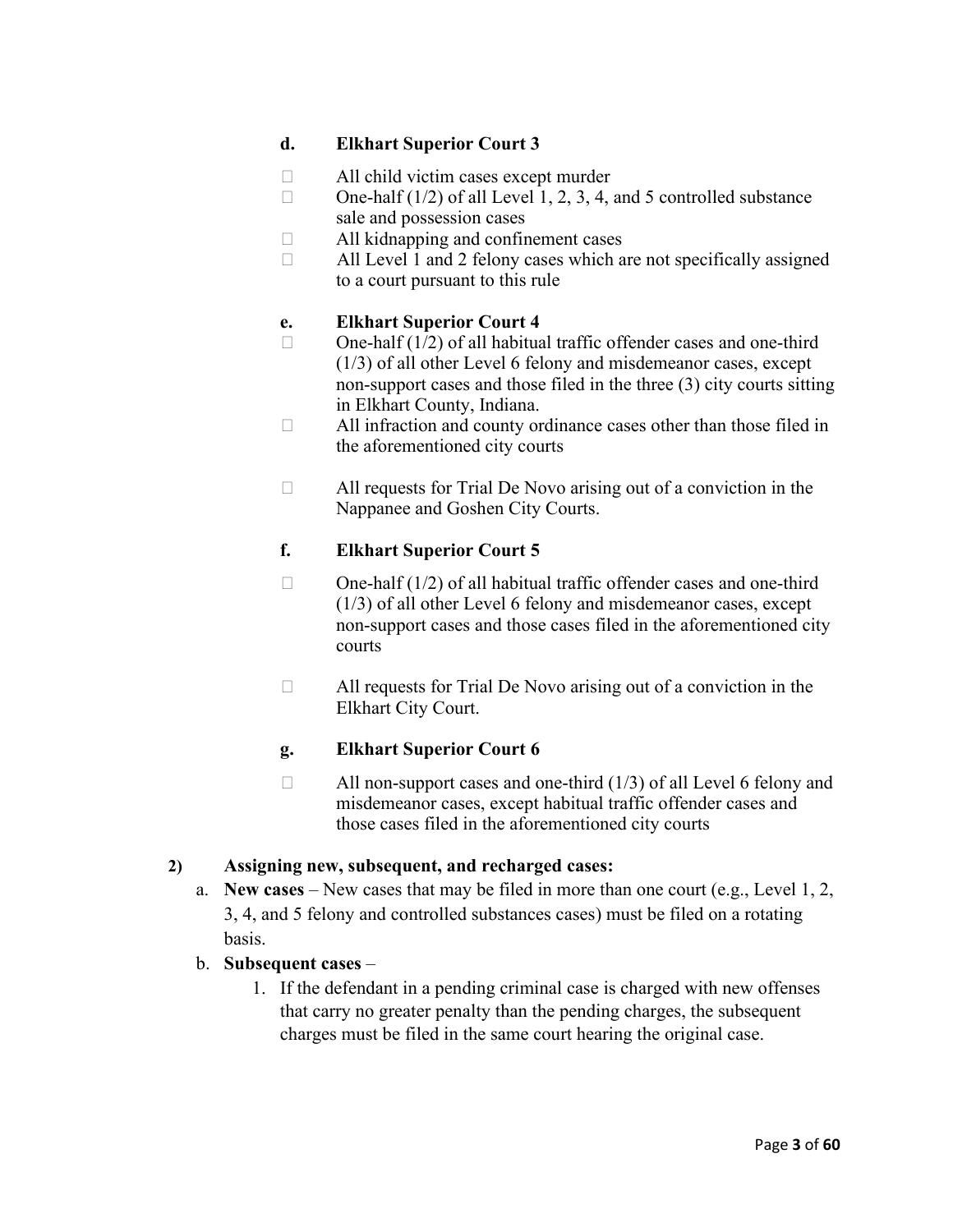- 2. If a new case carrying greater penalties is filed against the defendant in a pending case, the original case must be transferred to the court hearing the subsequent case. Except domestic battery cases.
- 3 Pending cases include a case filed in a local court that has not yet had a final disposition; or, has had a final disposition, but the defendant is under a withheld or suspended sentence that the new case could affect.
- c. **Sealing and Expunging Conviction Records** Whenever practicable, all sealing of records and expunging of convictions filed under I.C. §§ 35-38-9-4 and 35-38- 9-5 shall be filed in the same court as the underlying case. If more than two underlying cases are being expunged, the petitioner shall pick between the court where one of the underlying cases originated. If not practicable, then petitioner shall pick between any Circuit or Superior court.
- d. **Recharged cases** Any pending case that is later recharged as murder must be transferred to Circuit Court.
- **3)** All cases in which juvenile court jurisdiction is waived to adult court shall be filed in the appropriate court as dictated by this rule.
- **4)** All charges of escape, including Level 5 and Level 6 felonies, shall be filed in the court which committed the defendant to the facility from which he or she allegedly escaped. All charges of failure to appear shall be filed in the court in which the subject order to appear was entered.

## **(D) ASSIGNMENT OF CIVIL CASES**

## **1) Civil cases shall be filed in specific courts as follows:**

## **a. Elkhart Circuit Court**

All civil filings with the exception of mental health cases and small claims.

## JUVENILE DIVISION:

Juvenile Miscellaneous; Juvenile Child in Need of Services; Juvenile Termination of Paternal Rights and Guardianship related to Juvenile Child in Need of Services; Juvenile Termination of Paternal Rights and Juvenile Delinquency.

## **b. Elkhart Superior Court 1**

All civil filings with the exception of mental health cases and small claims.

## **c. Elkhart Superior Court 2**

All civil filings with the exception of guardianships and small claims.

## **d. Elkhart Superior Court 3**

All civil filings except guardianships and small claims.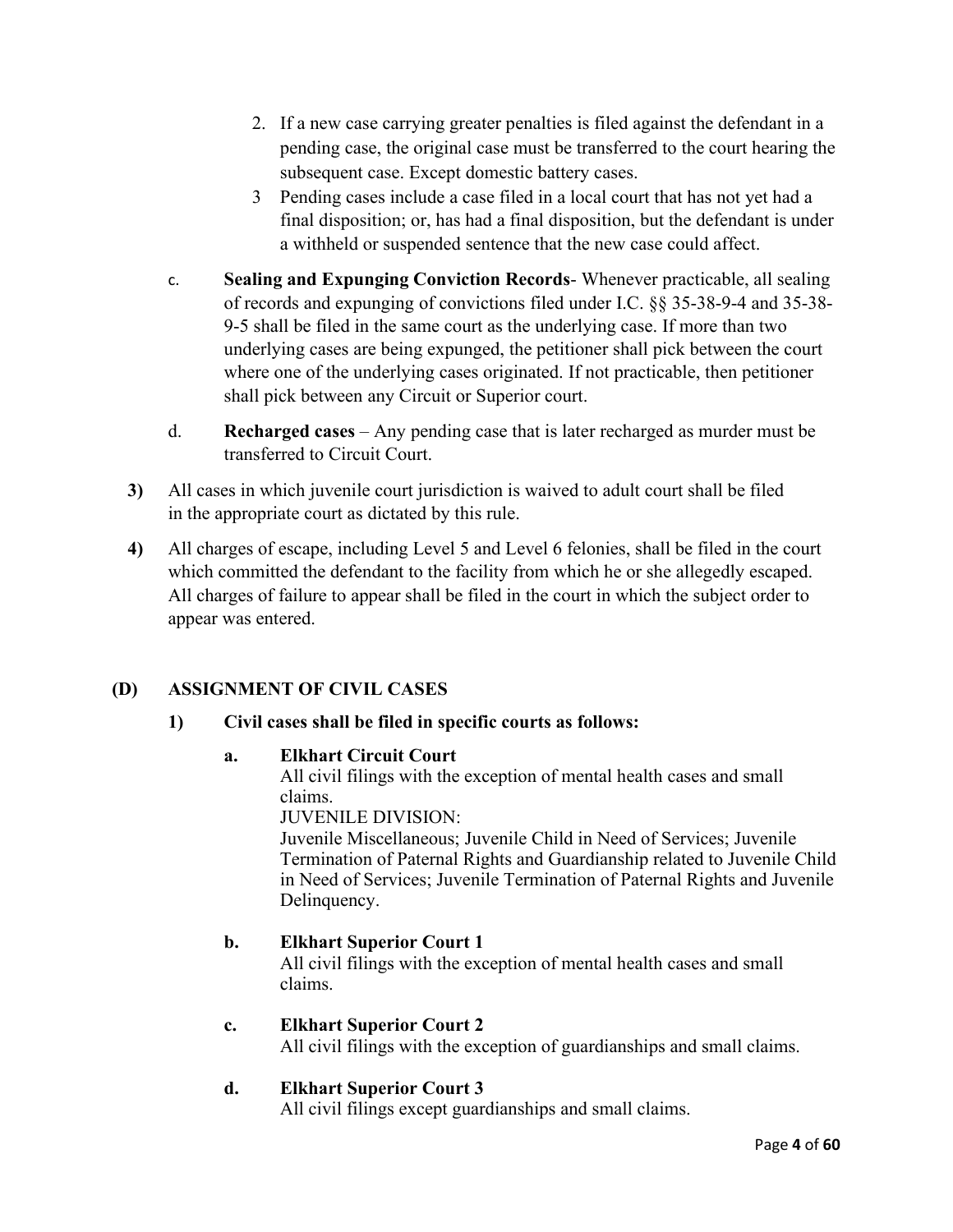## **e. Elkhart Superior Court 4**

All civil filings except guardianship, estates, mental health, paternity, dissolution, adoptions and mortgage foreclosure cases.

## **f. Elkhart Superior Court 5**

All civil filings except guardianships, estates, mental health, paternity, dissolution, adoptions and mortgage foreclosure cases.

## **g. Elkhart Superior Court 6**

All civil filings except guardianships, estates, mental health, civil torts and mortgage foreclosure cases.

## **(E) DELINQUENT LISTS**

- 1) Any civil case pending for more than six months may be placed upon a Delinquent List pursuant to Trial Rule 41(E). Any case so listed shall, after 45 days, be dismissed at the cost of the filing party, except for good cause shown.
- 2) Any probate matter in which no filing has been made for more than six months may be placed upon a Delinquent List. If no action is taken within 45 days thereafter, the Court may require the personal representative to show cause why the Court should not impose an appropriate sanction against the personal representative.
- 3) Guardianships shall not be placed upon a delinquent list within two years after the issuance of letters of guardianship, the filing of an inventory, or the filing of a current account.

# **LR20-CR2.2-NAFC-2.1 SELECTION OF SPECIAL JUDGES IN CRIMINAL CASES**

When the appointment of a special judge is required under Criminal Rule 12 of the Indiana Rules of Criminal Procedure or an order of disqualification or recusal is entered in a case, or where a change of judge is granted pursuant to Indiana Post-Conviction Remedy Rule 1(4)(b), the provisions of this Rule constitute the exclusive manner for the selection of special judges in circuit and superior courts in all criminal proceedings in Elkhart County.

- a. If the case is in the **Elkhart Circuit Court**, it must be transferred to **Elkhart Superior Court 3**.
- b. If the case is in **Elkhart Superior Court 3**, it must be transferred to **Elkhart Circuit Court**.
- c. If the case is in **Elkhart Superior Court 1**, it must be transferred to **Elkhart Superior Court 2**.
- d. If the case is in **Elkhart Superior Court 2**, it must be transferred to **Elkhart Superior Court 1**.
- e. If the case is in **Elkhart Superior Court 4**, it must be transferred to **Elkhart Superior Court 5**.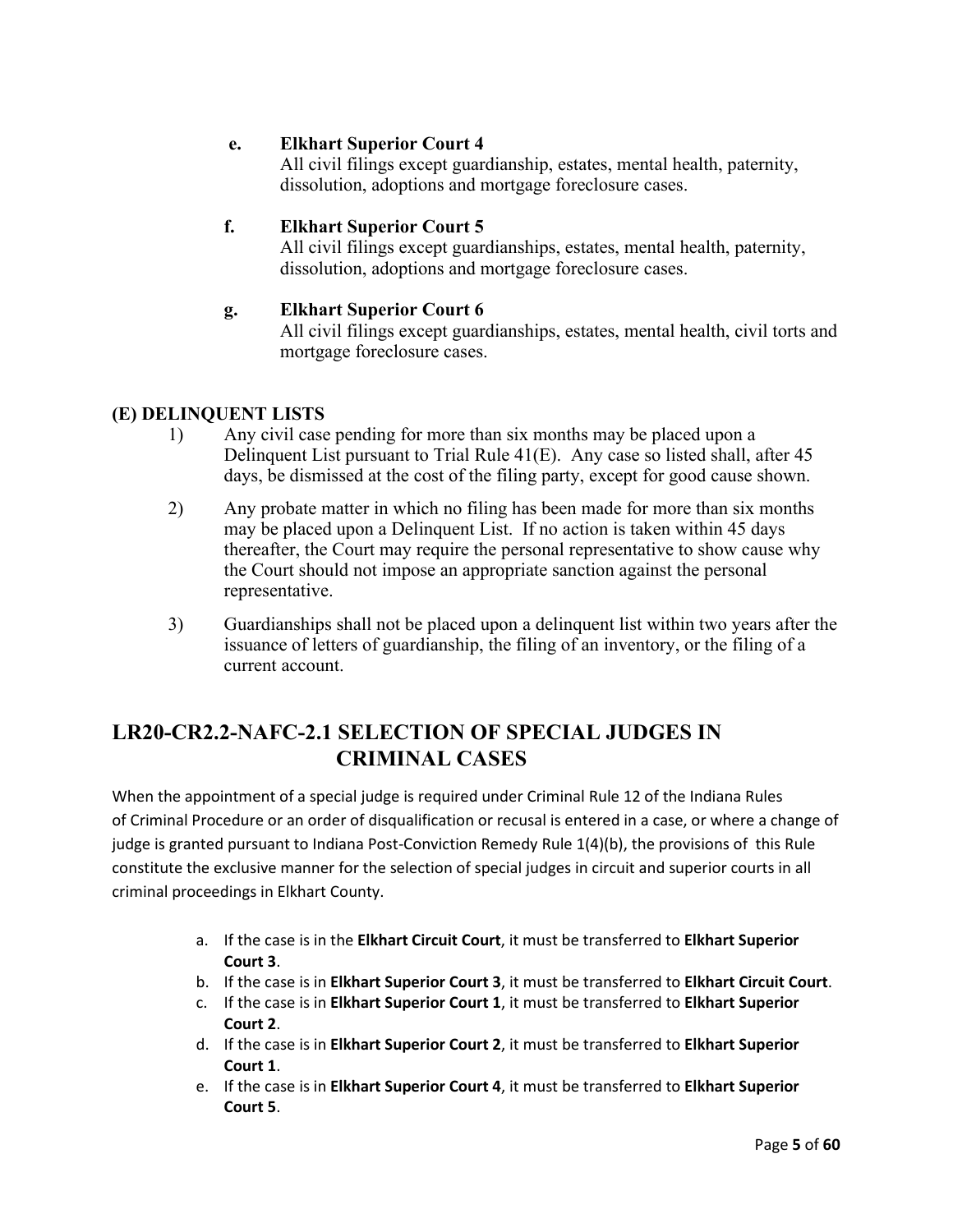- f. If the case is in **Elkhart Superior Court 5**, it must be transferred to **Elkhart Superior 6**.
- g. If the case is in **Elkhart Superior Court 6**, it must be transferred to **Elkhart Superior Court 4**.

If, after the above transfer, the judge of the transferee court is unable to hear the case, the Chief Judge of the administrative judicial district of which Elkhart County is a member, must appoint a special judge first from the other judges within Elkhart County and then from the judges within the judicial district. If the Chief Judge of the administrative judicial district is unable to make the appointment, the district judge, who is not a judicial officer in Elkhart County, with the most time of judicial service shall make the appointment.

The appointed judge under this local rule must accept the case unless:

- a. Disqualified under the Code of Judicial Conduct;
- b. Ineligible under the Trial Rules; or
- c. Excused by the Indiana Supreme Court.

## **LR20-TR79-NAFC-2.2 SELECTION OF SPECIAL JUDGES IN CIVIL CASES**

If a judge in Elkhart County grants a motion for change of judge under TR 76, or recuses or is disqualified under TR 79(C), and the parties are unable to agree to a judge, or the judge agreed upon does not accept the appointment within the time required by TR 79(D), the following local rule applies:

- a. If the case is in the **Elkhart Circuit Court**, it must be transferred to **Elkhart Superior Court 3** except for guardianships cases which must be transferred to **Elkhart Superior Court 1.**
- b. If the case is in **Elkhart Superior Court 3**, it must be transferred to **Elkhart Circuit Court** except for mental health cases which must be transferred to **Elkhart Superior Court 2.**
- c. If the case is in **Elkhart Superior Court 1**, it must be transferred to **Elkhart Superior Court 2** except for guardianships cases which must be transferred to **Elkhart Circuit Court.**
- d. If the case is in **Elkhart Superior Court 2**, it must be transferred to **Elkhart Superior Court 1** except for mental health cases which must be transferred to **Elkhart Superior Court 3.**
- e. If the case is in **Elkhart Superior Court 4**, it must be transferred to **Elkhart Superior Court 5**.
- f. If the case is in **Elkhart Superior Court 5**, it must be transferred to **Elkhart Superior Court 6.**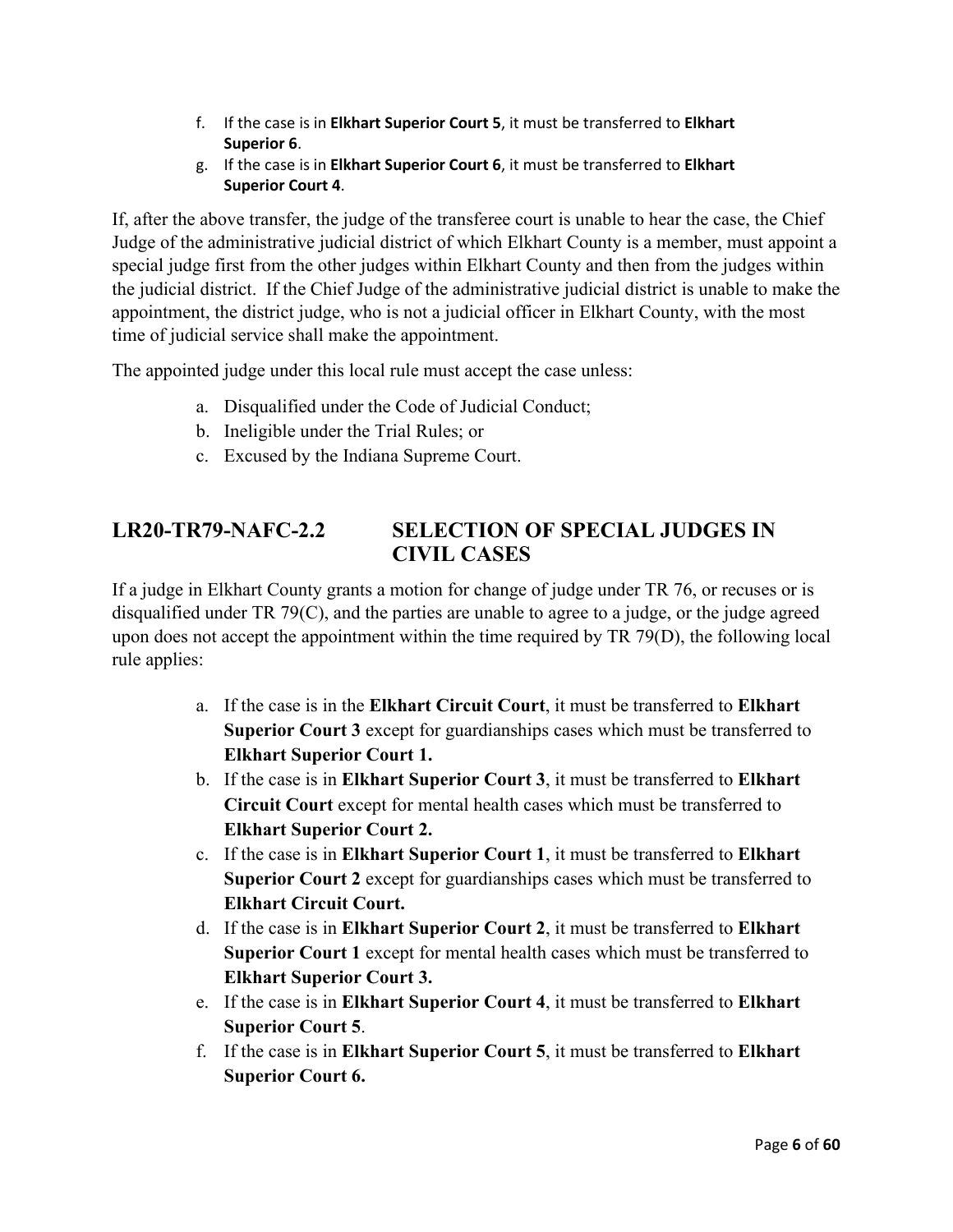g. If the case is in **Elkhart Superior Court 6**, it must be transferred to **Elkhart Superior Court 4** except for DR, DN, DC, RS or JP cases which must be transferred to **Elkhart Superior Court 1** or **2** on a rotating basis.

If, after the above transfer, the judge of the transferee court is unable to hear the case, the Chief Judge of the administrative judicial district of which Elkhart County is a member, must appoint a special judge first from the other judges within Elkhart County and then from the judges within the judicial district. If the Chief Judge of the administrative judicial district is unable to make the appointment, the district judge, who is not a judicial officer in Elkhart County, with the most time of judicial service shall make the appointment.

The appointed judge under this local rule must accept the case unless:

- a. Disqualified under the Code of Judicial Conduct;
- b. Ineligible under the Trial Rules; or
- c. Excused by the Indiana Supreme Court.

## **LR20-TR3.1-NAEA-3 APPEARANCES**

## **(A) ENTRY OF APPEARANCE**

- 1) Appearances shall be made in writing in the state prescribed appearance form in all cases. An attorney's appearance for a party is not an automatic enlargement of the time for filing a responsive pleading.
- 2) Appearances once entered remain on record until final disposition.
- 3) Appearances of attorneys at initial hearings in the Elkhart Circuit Court Juvenile Division shall continue through case closure.
- 4) Attorney appointed under a CHINS case number is presumed to represent the party under the corresponding Termination cause. The docket will indicate such representation unless and until the Court is notified otherwise.

## **(B) WITHDRAWAL OF APPEARANCE**

- 1) An attorney's appearance for a party will be withdrawn if:
	- a. Another attorney simultaneously appears for the party;
	- b. The attorney provides satisfactory evidence that the party has discharged the attorney; or
	- c. The party acquiesces to the withdrawal.
- 2) In all other circumstances, an attorney seeking permission to withdraw an appearance shall file a written motion stating justification for the withdrawal. The attorney shall give the party ten (10) days written notice of the attorney's intention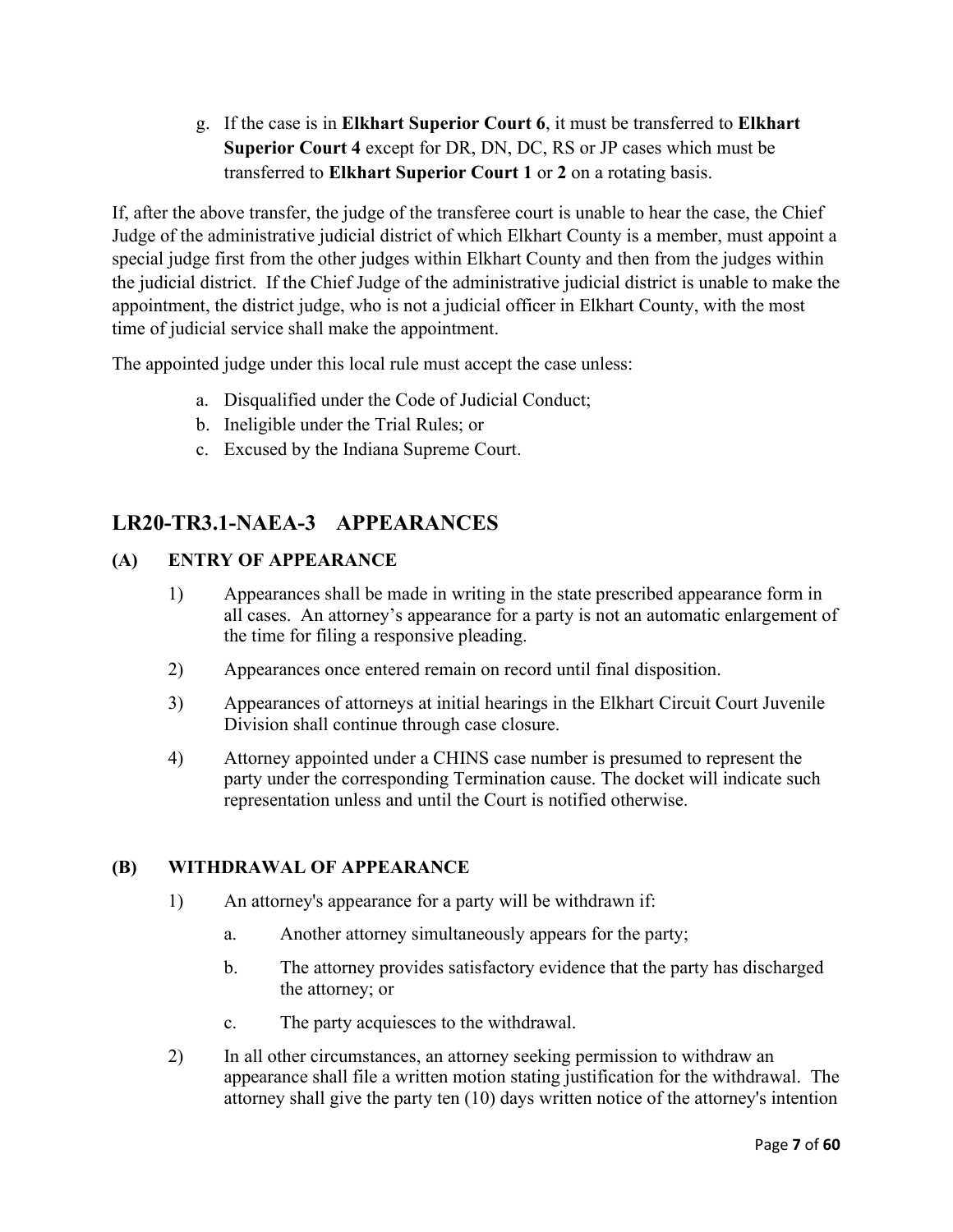to seek permission to withdraw. This notice shall (1) inform the party that failure to secure new counsel may result in dismissal of the party's case or in entry of a judgment or ruling against the party (2) set forth the date of any scheduled hearing or trial, and (3) include any other pertinent information. Except for good cause shown, an appearance will not be withdrawn within ten (10) days prior to commencement of a trial.

- 3) In keeping with the provisions of the Indiana Rules of Professional Conduct, an attorney's representation of a client in a given cause pending before an Elkhart County court of general jurisdiction shall be deemed concluded upon:
	- a. The entry of an order of court withdrawing that attorney's appearance in that matter for that client; or,
	- b. Resolution of all issues raised prior to, or during the course of, that representation. For purposes of this Rule, the term 'resolution" shall mean entry of a judgment or an appealable order determining such issues. Should an attorney wish to appear in a given cause a second, or subsequent, time, he or she must file a new appearance in conformity with the dictates of Trial Rule 3.1. This rule does not apply to small claims.
- 4) The requirements for withdrawal of appearance apply equally to limiting the scope of appearance after a general appearance has been filed.

## **LR20-TR00-NAFD-4 FILING OF DOCUMENTS**

The failure of either party to comply with this rule may result in the denial of the motion or in the striking of the response, as appropriate.

**(A)** All documents filed with a court, including but not limited to any reports, modification petitions, memos, motions, orders and notices shall be labeled with the assigned sixteen [16] digit case number of all causes to which such documents are intended to apply. PLEADINGS THAT DO NOT CONTAIN THE CORRECT CASE NUMBER SHALL BE STRIKEN.

**(B)** Appearances and pleadings shall be filed with the Clerk pursuant to Trial Rule 86. Filings shall comply fully with the provisions of Trial Rule 77 and Administrative Rule 9 including use of Notice of Exclusion Form 9-G1 regarding confidentiality, and shall include the names, addresses, phone numbers, electronic mail addresses as required by Trial Rule 72 (D), dates of birth and Social Security Account Number or Federal Tax Identification Number of the parties.

**(C)** In civil cases, a party shall file any pleading, motion, or other document pursuant to Trial Rule 86. The filing party shall prepare all forms of summons and citations, provide all materials required for service, and shall provide all parties' names, addresses, telephone numbers, electronic mail address as required by Trial Rule 72 D, Social Security numbers and dates of birth. If the filing party requests a hearing, that party shall also provide an appropriate form of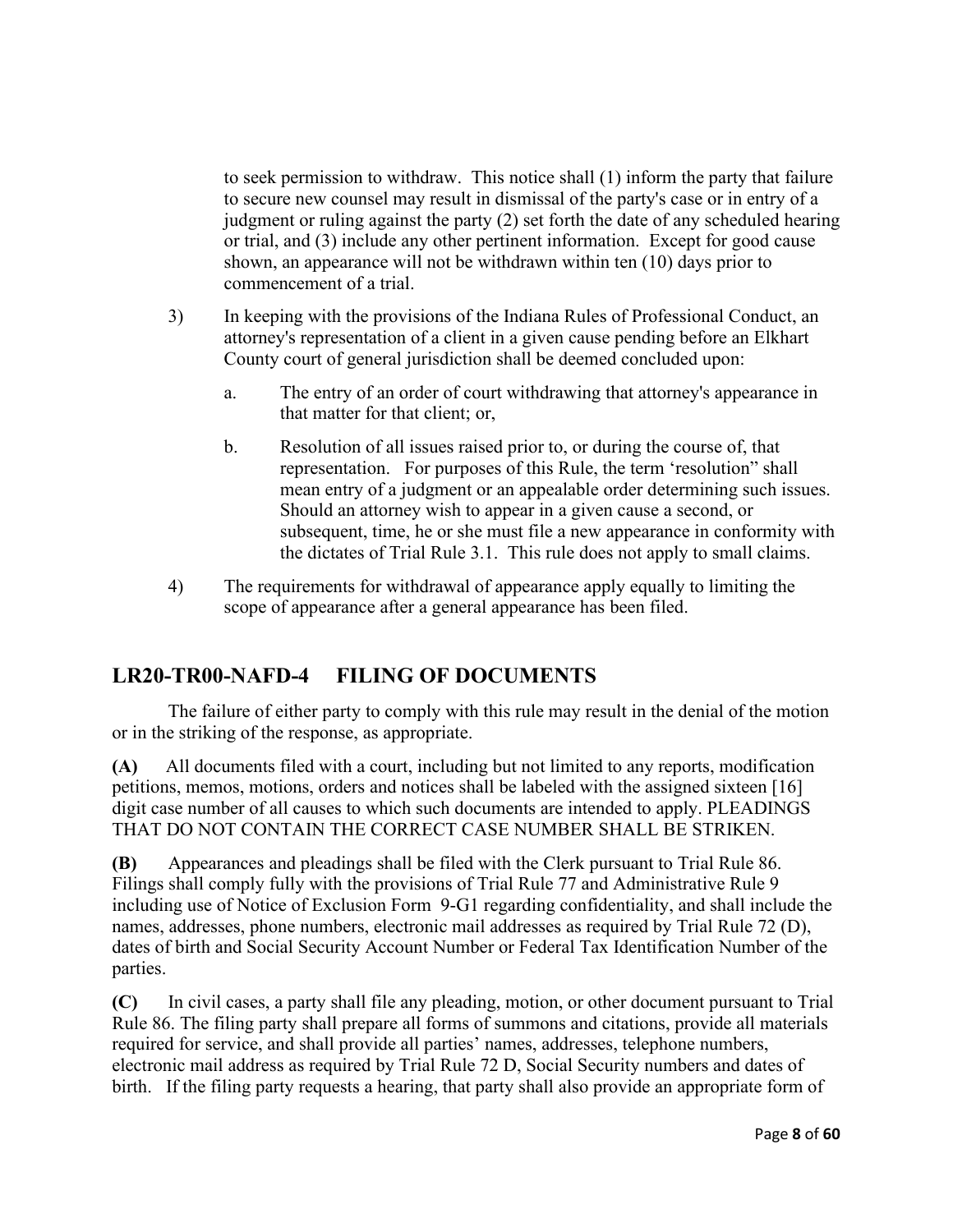notice or form of order setting the matter for hearing. All filings must comply with Administrative Rule 9 including Notice of Exclusion when required utilizing Form 9-G1.

**(D)** In all criminal cases where plea agreements must be in writing, all pleas may be e-filed prior to the Plea Hearing or a paper copy may be tendered to the court for scanning and filing in open court.

**(E)** All motions to dismiss, motions for summary judgment motions for judgment on pleadings, and similar motions shall be accompanied by a memorandum of legal authority. Any response to such motions shall be accompanied by a similar memorandum.

**(F)** All pleadings filed in a case while assigned to a magistrate will be forwarded to the Magistrate by Clerk or Court staff electronically. The magistrate will make appropriate entries on the chronological case summary (CCS). Upon entry of an order by the magistrate or approval of an agreement of the parties on said issue(s), the case will be returned to the regular judge of the court.

**(G)** All pre-fact finding hearing motions and pleadings in juvenile delinquency cases shall be in writing and in compliance with the appropriate rules of procedure. All such motions shall be accompanied by a memorandum of authorities. Any responses to such motions shall be accompanied by a memorandum of authorities and shall be filed within seven (7) days if the child is in secure custody; or fourteen (14) days if not in custody upon the filing of such motions. The failure of either party to comply with this rule shall result in the denial of the motion or in the striking of the response, as appropriate.

## **(H) PREPARATION OF DOCUMENTS**

The lawyer for a party or any unrepresented litigant shall be responsible for preparing and filing summons, citations, notices, proposed orders or other documents for which forms may be obtained from the Clerk of the Court. These forms shall include any names, addresses, electronic mail address as required by Trial Rule 72 (D), and other descriptive information, such as place of employment, necessary to affect service of said document.

All Petitions and Motions should be accompanied with a proposed form of order including a proposed order setting the Petition or Motion for Hearing.

Date lines should be a blank line sufficient for the month, day and year: ] and not styled as the day of  $\qquad \qquad$ , 20 in that a date stamp is utilized in the Odyssey Case Management System.

## **(I) UNREPRESENTED LITIGANTS FILINGS/FORMS**

Forms for unrepresented litigants prepared by the Indiana Supreme Court or the Elkhart Courts are available at [www.in.gov/judiciary/self/service](http://www.in.gov/judiciary/self/service) or at [www.ElkhartCounty/Courts](http://www.elkhartcounty/Court).

- **(J)** Reserved
- **(K)** COPIES OR PRINTED DOCUMENTS FURNISHED BY THE CLERK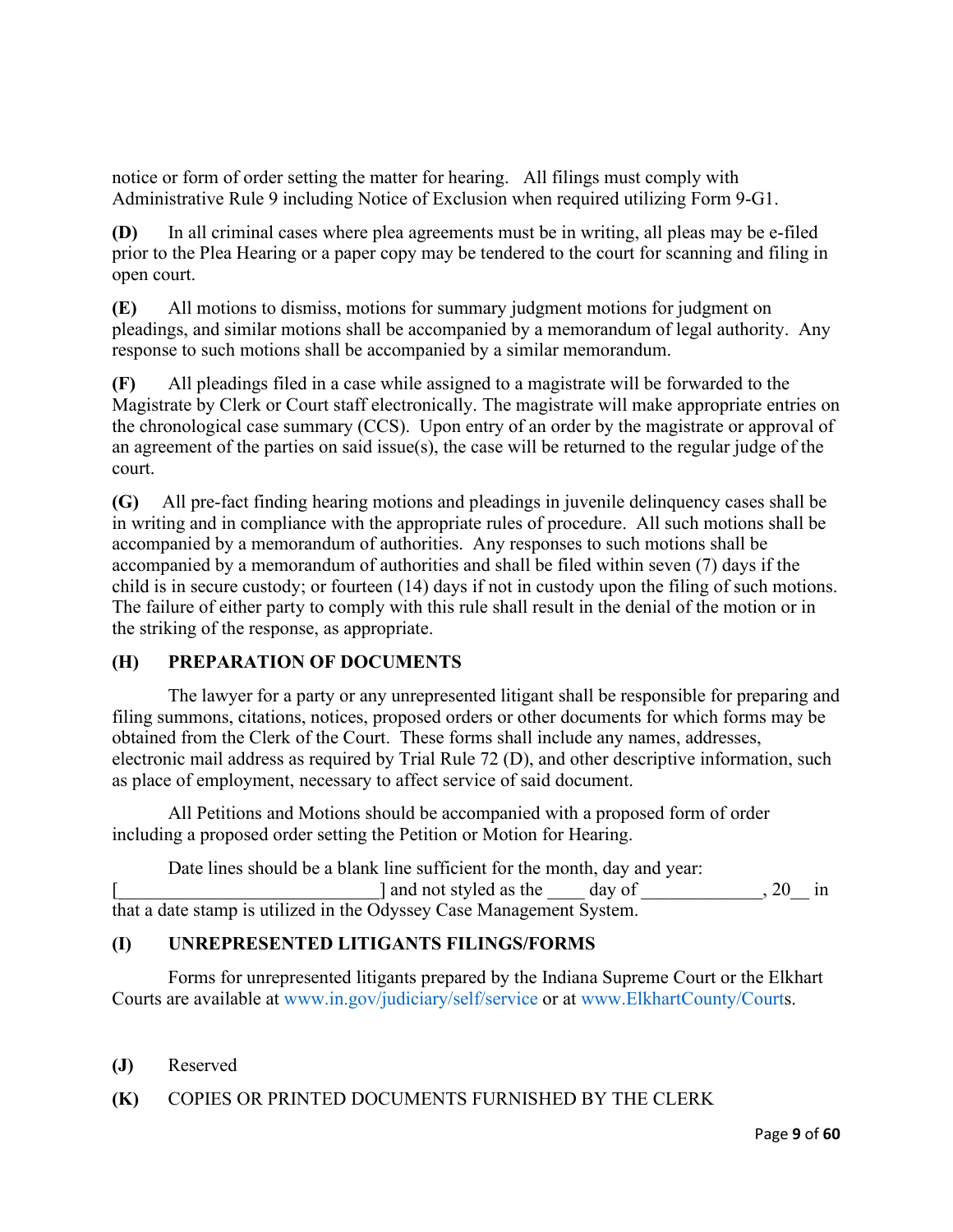On application of any person, the Clerk of the Court shall copy or print any pleading or order at the expense of the person requesting the copy. All public documents may be found at [http://mycase.in.gov.](http://mycase.in.gov/) This rule shall not apply to adoptions, Juvenile Child in Need of Services, Juvenile Delinquency, Juvenile Paternity prior to July 1, 2014, Juvenile Miscellaneous and Juvenile Termination of Paternal Rights proceedings or other actions which are not a matter of public record.

## **(L) WITHDRAWAL OF ORIGINAL MATERIAL**

No person shall withdraw any original pleading, paper, record, model, exhibit, or other document from the custody of the Clerk, except upon order of the Court and upon leaving a proper receipt with the Clerk or other officer.

## **LR20-TR00-NAFD RULE 4.5FACSIMILE ELECTRONIC FILINGS**

No facsimile filings are allowed except with the express prior approval of the Court. If approval is granted, then the filing shall be made to the number designated by the Court and the party making the filing shall otherwise comply with Administrative Rule 12. Initial filing of a cause of action by facsimile is not permitted.

# **LR20-FL00-CVFL-5 DOMESTIC RELATIONS MATTERS INVOLVING MINOR CHILDREN-COOPERATIVE FAMILY PRACTICE**

## **\*The Website [www.ElkhartFamilyLaw.gov](http://www.elkhartfamilylaw.gov/) may be accessed through [www.ElkhartFamilyLaw.com](http://www.elkhartfamilylaw.com/) or [www.ElkhartFamilyLaw.org.](http://www.elkhartfamilylaw.org/)**

## (A) **Liberal Construction and Application.**

- (1) The Circuit and Superior Courts of Elkhart County are committed to a cooperative model for the handling of "family cases" by parents, attorneys, and judges. This Rule will be liberally construed and applied to promote the healthy and childsensitive functioning of families.
- (2) "Family cases" are defined as all marital dissolution or separation, paternity, related order of protection and guardianship proceedings involving custody and parenting issues.
- (3) The adoption of this Rule does not affect a lawyer's duty to act in compliance with the Indiana Rules of Professional Conduct, particularly the duty to act with reasonable diligence and promptness in representing a client.
- (4) All support orders or modifications must be in writing and filed with and approved by the Court or will be invalid.

## (B) **Case Captioning.**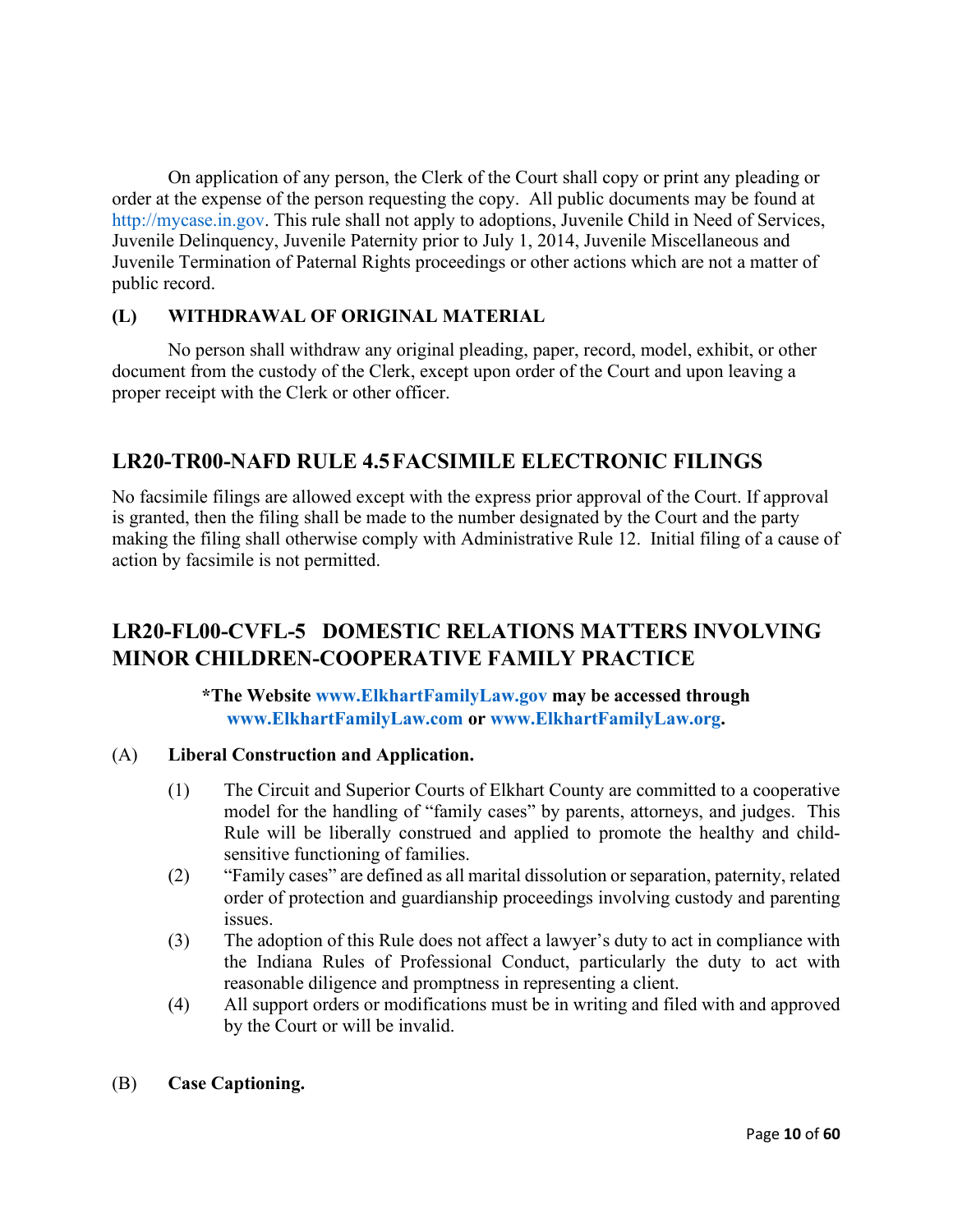- (1) Parties in marital dissolution and separation and paternity cases shall not be captioned or designated as "petitioner," "respondent," "plaintiff," or "defendant."
- (2) In marital dissolution and separation cases on the date of the initial filing, all pleadings shall be captioned, "In Re the Marriage of , Husband [or Wife], and \_\_\_\_\_\_\_\_\_\_\_\_, Wife [or Husband]." The party filing the initial petition shall be named first.
- (3) Parties in paternity cases shall be captioned "In Re the Paternity of [name or initials of minor child] and designated as "mother," "putative father," and father."

## (C) **Duties of Attorneys and Parties in Family Cases.**

- (1) Attorneys and parties in family cases are expected to act with the courts as coproblem solvers, not mere problem-reporters. Attorneys shall both inform and remind their clients about the judicial expectations of cooperation in family cases, assist their clients to understand and observe these standards, and encourage clients to participate in co-parenting classes, counseling, mediation, and other appropriate problem-solving processes.
- (2) In order to establish and maintain an atmosphere which fosters cooperative problem-solving, all parties and attorneys shall:
	- (a) explore resources which may reduce conflict, build cooperation and protect

children;

- (b) attempt reasonable cooperative measures before resorting to the court;
- (c) avoid disrespectful language and behavior; and,
- (d) avoid unnecessary motions or petitions, hearing and arguments.
- (3) Website. Parties and counsel should visit the court's website link at www.ElkhartFamilyLaw.gov\* for more information on the procedures in use in Elkhart County in support of the cooperative handling of family cases.

## *Commentary*

*The Circuit and Superior Courts of Elkhart County recognize that conflict in family cases is destructive and often dangerous. Litigating family cases does not end or resolve the conflict; it*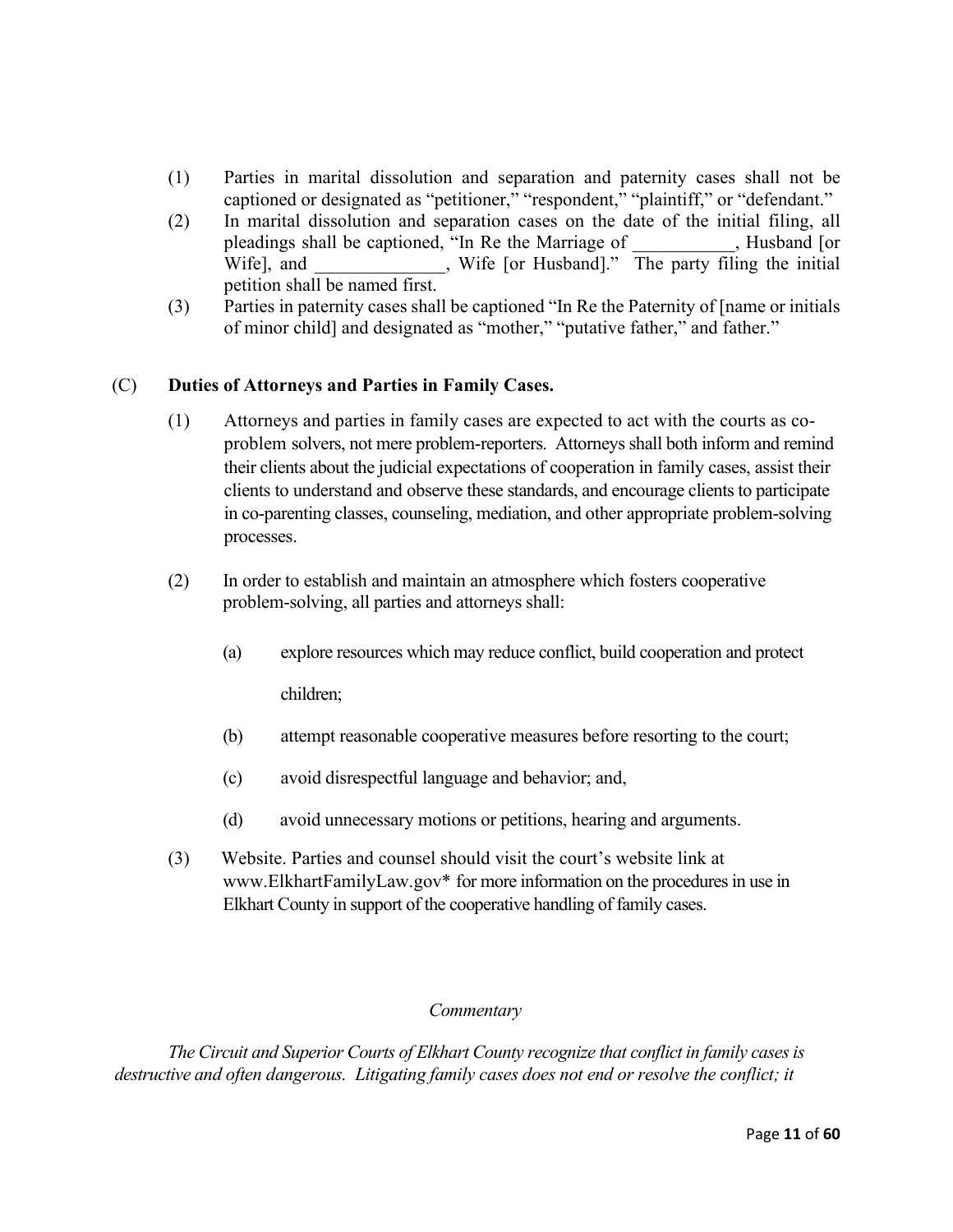*heightens the conflict. The cooperative model for handling family cases is implemented in order to minimize such conflict and, instead, foster the healthy and child-sensitive functioning of families.*

*Actions taken in the earliest stages of parents' separation and other family crises, whether those actions are helpful or destructive, often define much of the future of the family case and the family. Attorneys' language and conduct in these earliest days are often crucial to the future course of both the case and the future functioning of the family. Until the case is filed, the courts have no involvement and are powerless to help families. However, at such early stages, attorneys can either set a tone of beneficial cooperation or of destructive conflict for the families they touch.*

*All too often in family cases the courtroom becomes an arena in which the parties are subjected to criticism, sometimes even ridicule or similar abuse. Such conduct will not be tolerated. Attorneys have an ethical obligation to refrain from abusive conduct and other offensive tactics; to treat all parties, witnesses and all others involved in the legal process with courtesy and respect; and, to refuse to participate in any effort to embarrass or burden someone. The courts consider such conduct to be repugnant. So should the attorneys and all members of the family. Attorneys have an ethical obligation to consult with their clients about the means to be employed and clients normally defer to their attorney's special knowledge and skill in such matters. These rules and comments require that when doing so, the attorney should educate the client about the substantial risk that conflict presents for members of the family and of the benefits and opportunities for resolution through the cooperative model. Family members who elect to pursue the path of conflict instead of cooperation are not acting in the best interests of the children; and, the courts should consider the decisions made by the parties in this regard as part of its evaluation of the children's best interests and in the allocation of attorney fees.*

*This cooperative model will require some fundamental changes in the local legal culture,*  including the manner in which attorneys approach family cases. While fundamental change does not *occur overnight, it must begin now. The attorney's primary focus in family cases should be on defusing the underlying source(s) of conflict(s) by helping the family find ways to resolve issues by means which are less destructive than litigation.*

*As part of the cooperative model, the courts will expect all parties and attorneys to consistently observe:*

- *(a) personal responsibility by acting on one's opportunities to solve problems and improve circumstances rather than merely reporting on the alleged fault in others;*
- *(b) cooperation by sensibly defining and recognizing the best interests of all family members;*
- *(c) courtesy by constant use of respectful language and behavior; and,*
- *(d) focused attention on children's needs, including an awareness that parental conflict is dangerous to children.*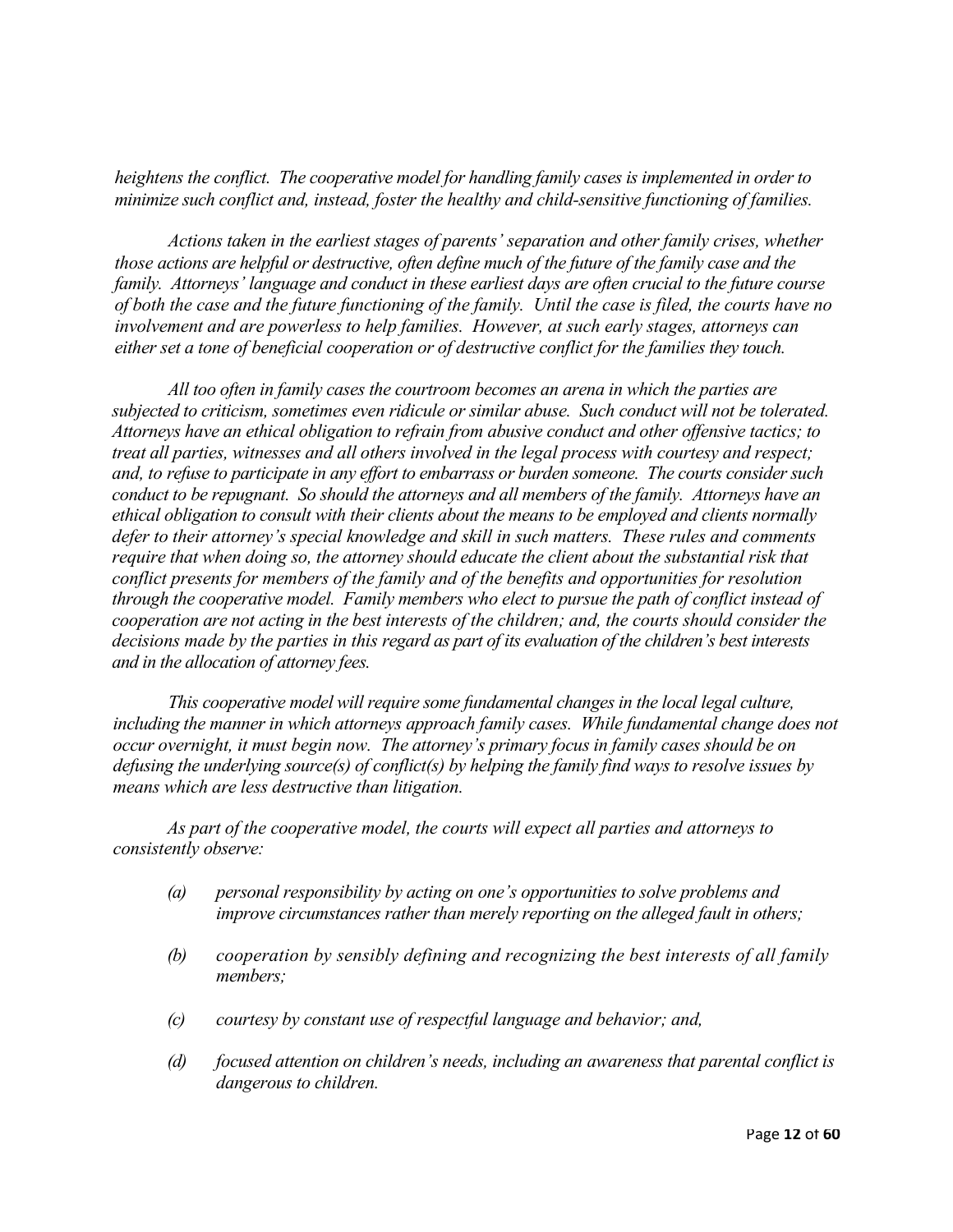*As part of their duty to work as co-problem-solvers with the court in all family cases, if safe to do so, attorneys should;*

- *(a) speak with their clients, as early as possible and as often as necessary, about the advantages and judicial expectations of safe cooperation in family cases;*
- *(b) refer clients to all co-parenting classes, counseling, mediation, and other problem solving processes that appear to counsel to be promising resources for their clients;*
- *(c) work with other counsel to ensure safety in families where domestic violence has been, or reasonably could be, an issue;*
- *(d) work with other counsel in all cases to reduce conflict, build cooperation, and protect children; and,*
- *(e) avoid unnecessary motions and hearings.*

*Before any scheduled hearing:*

- *(a) An attorney should assess with a client whether the matter can safely be handled cooperatively and without adversarial motions, hearings and other formal proceedings. Unless safety or exceptional circumstances make cooperation unreasonable, counsel should handle the case in ways that avoid adversarial proceedings and maximize the parties' development of cooperative problem-solving.*
- *(b) An attorney should make reasonable efforts to determine if the other spouse, parent, or putative parent is represented or may be seeking representation. Unless doing so might create a danger or substantial prejudice to the client, or it is otherwise unreasonable to do so, the attorney should:*
	- *(i) confer with the other attorney or self represented litigant;*
	- *(ii) attempt in good faith to find cooperative resolutions to provisional matters, including peaceful separation, so that unnecessary provisional filings and hearings can be avoided; and,*
	- *(iii) refer parents to resources such as co-parent education, co-parent counseling, marital counseling, and mediation that can help them build cooperation.*
- *(c) If both parties elect to be self represented litigants, they shall have the same duties stated above.*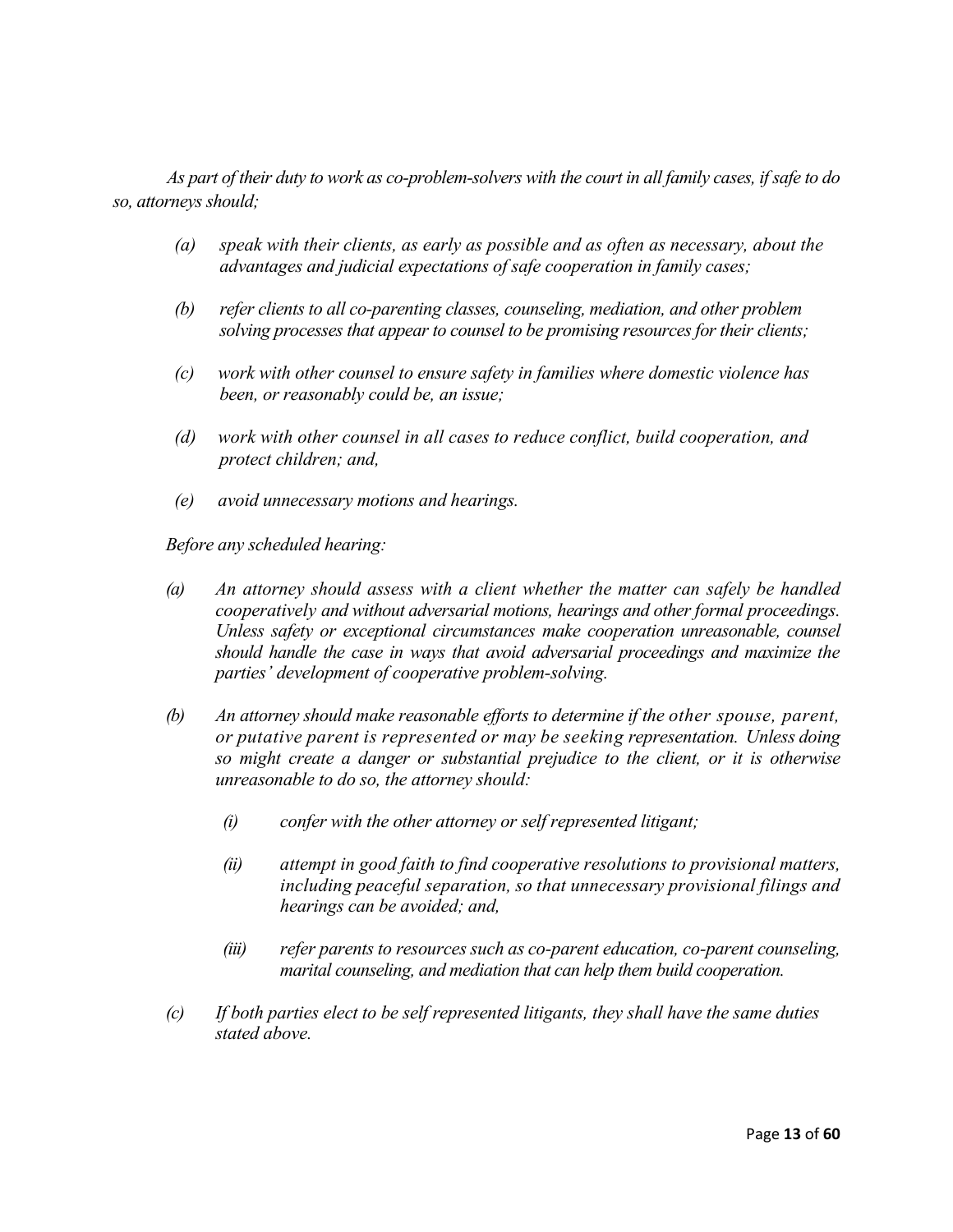#### (D) **Initial and Provisional Hearings.**

Unless considerations of safety or other good cause make it unreasonable, before the date and time set for an initial or provisional hearing, counsel or self represented litigants shall meet with each other in a good-faith attempt to resolve all matters.

#### (E) **Mandatory Website Work for Parents.**

- (1) **Dissolution of Marriage.** In all dissolution cases where the parties have any children together under the age of 18, both parties shall complete the work on www.UpToParents.org within 15 days of initial filing or service.
- (2) **Legal Separation.** In all separation cases where the parties have any children together under the age of 18, both parties shall complete the work on www.WhileWeHeal.org within 15 days of initial filing or service.
- (3) **Paternity.** In all paternity cases, both parents shall complete the work on www.ProudToParent.org within 15 days of the court's finding of paternity.
- (4) **Agreed Commitments.** Following completion of the website work required by this rule, the parents shall merge or exchange their chosen Commitments from their website work into a set of Agreed Commitments.

## (5) **Proof of Compliance.**

- (i) Dissolution of Marriage and Legal Separation. In order to monitor compliance, within 20 days of the initial filing or service of an action for dissolution or separation, each party shall file a verified certification of their completion of the mandatory website work. Appendix "A" is the required form.
- (ii) Paternity. In order to monitor compliance, within 20 days of the court's finding of paternity, each party shall file a verified certification of completion of the mandatory website work. Appendix "A" is the required form.
- (iii) Failure to Comply. Any party failing to timely file a certification may be subject to a contempt hearing.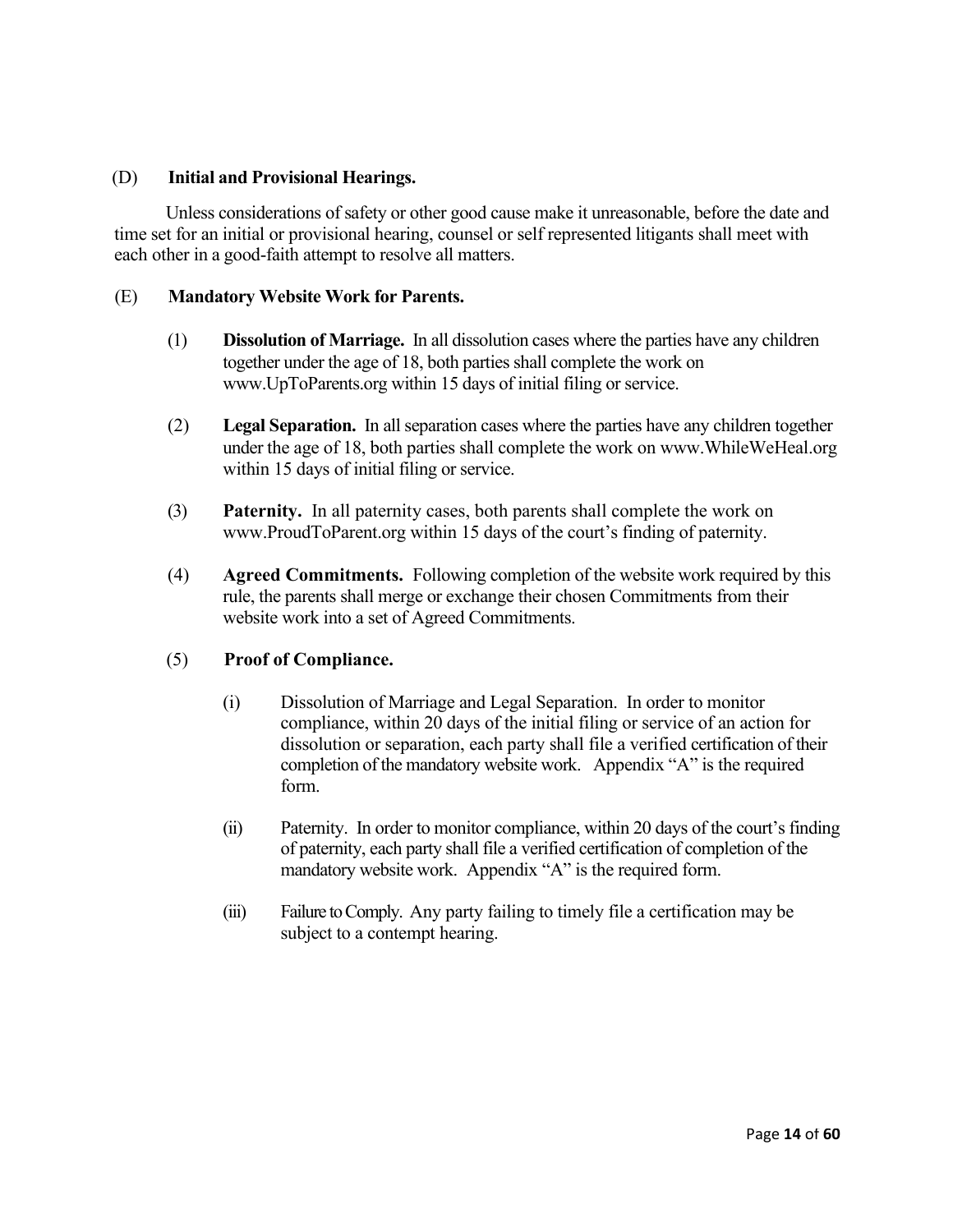## *Commentary*

*The rule contemplates that, following completion of the website work required by this rule, the parents shall merge their chosen Commitments from their website work into a set of Agreed Commitments and review those Agreed Commitments before all hearings. If a hearing is held more than a year since the parents' completion of the website work, they should redo the work and again merge their Commitments into a set of Agreed Commitments.*

## (F) **Transparenting, Seasons and Peaceful Parenting Classes.**

Information regarding required classes is available on the court's website at [www.ElkhartFamilyLaw.gov\\*](http://www.elkhartfamilylaw.gov/).

- (1) **Dissolution of Marriage and Legal Separation. Mandatory Attendance.** In all dissolution and separation cases where the parties have any children together under the age of 18, both parties shall complete the Elkhart County Transparenting class. Any children 6 years of age through 17 years of age shall complete the Elkhart County Seasons class. The court may order any party to attend additional parenting, coparenting, or parenting enrichment classes in post-decree matters.
- (2) **Paternity**. Upon adjudication of paternity, the court shall order the parties to attend and complete the Peaceful Parenting class unless circumstances prohibit said attendance. In all paternity cases the court may order any party to attend and complete additional parenting, co-parenting, or parenting enrichment class.
- (3) **Proof of Compliance.** In all dissolution of marriage and legal separation cases, the parties must enroll in said classes within 15 days of the filing or service of the petition. The agency providing the Transparenting and Seasons classes shall provide notice of enrollment and completion of same in a timely manner. In paternity cases the parties must enroll in Peaceful Parenting within 15 days of order of the court to attend the program. The agency providing Peaceful Parenting shall provide notice of enrollment and completion of same in a timely manner.

## *Commentary*

 *It is recognized that this Rule may not be applicable in Uniform Interstate Family Support Act (UIFSA) cases.*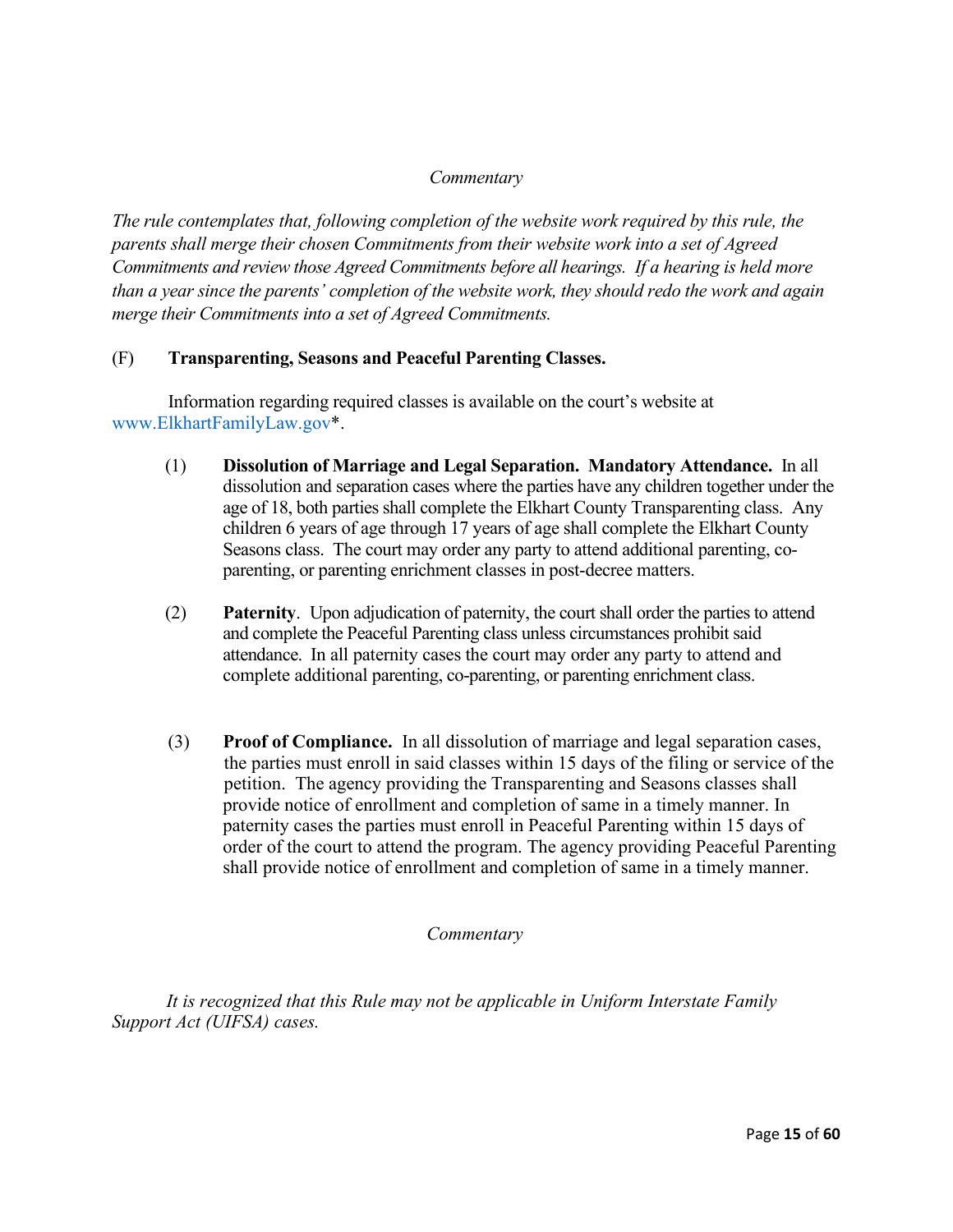## (G) **Parenting Plan Proposals**

- (1) The Indiana Parenting Time Guidelines provide useful outlines of the **minimum** time each parent should have with the children to maintain frequent, meaningful, and continuing contact with them.
- (2) Unless they have already executed and filed an Agreed Parenting Plan, the parties shall each prepare and exchange their written Parenting Plan Proposals utilizing the form attached as Appendix "B". It is anticipated that this exchange of parenting plan proposals shall occur at least two (2) business days before the hearing.
- (3) The Parenting Plan Proposals, Agreed Commitments and other results generated as a result of the website work shall be inadmissible as evidence and unenforceable at any hearing or trial. The purpose of the Parenting Plan Proposals, Agreed Commitments and website work is to generate a culture of co-parenting for the long term benefit of families.
- (4) In the event the parties agree on only portions of a Parenting Plan, the parties shall submit the agreed upon portions of the Parenting Plan to the Court, and advise the Court of unresolved issues.

## *Commentary*

*(1) Children whose parents live apart have special needs above and beyond those of other children, including the need for frequent, meaningful, and continuing contact with both parents. The courts expect separated and divorced parents, if safely possible, to work together to support children's best possible relationships with each parent.*

- *(2) Dedicated parents will do their best to:* 
	- *(a) Remember that their children's only job is to be children, not their messengers, spies, counselors, confidants, or carriers of their hurt.*
	- *(b) Remember that their love for their children is greater than any issue they could have with each other.*
	- *(c) Respect each other's parenting time while also being flexible so the children's lives can be as normal as possible.*
	- *(d) Pay special attention to keep their appointments and schedules with each other and call promptly if any problems come up.*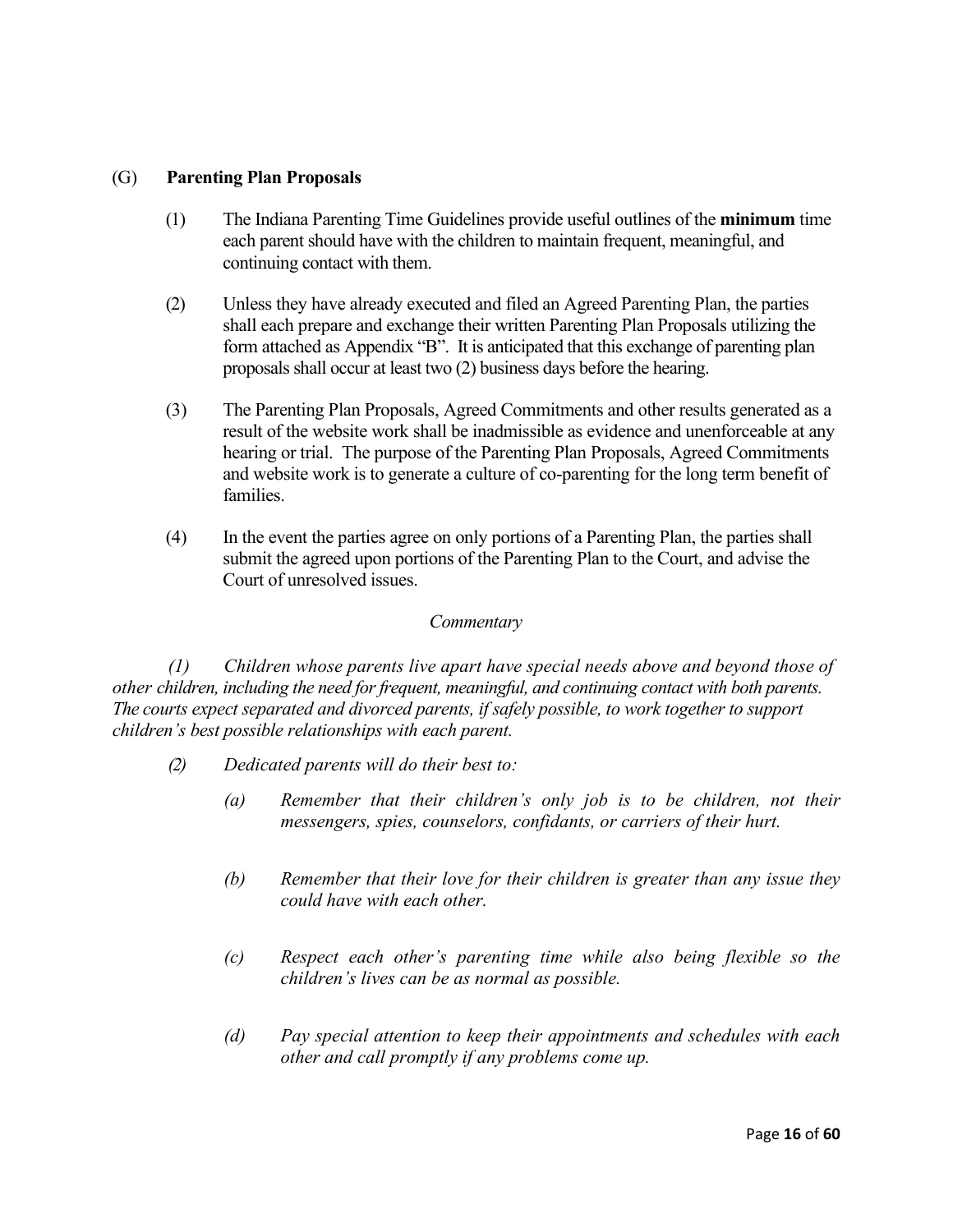*(e) Educate their extended families and close friends that they need to make peace as well.*

*(3) Children shall have frequent, meaningful, and continuing contact with each parent. The Indiana Parenting Time Guidelines provide a useful outline of the minimum time that each parent should have with the children. It is the express preference of the Elkhart Circuit and Superior Courts that parenting plans, if safely possible, should:*

- *(a) exceed the Guideline minimums for the non-custodial parent;*
- *(b) fit the particular needs of the family; and,*
- *(c) encourage parents' use of sensibility, flexibility, and reasonableness to allow for cooperative accommodation of special needs and circumstances in family activities.*

*(4) Whenever parents need resources to reduce conflict, build cooperation, preserve family relationships, or respond to the needs of their children, they and their attorneys (if any), should use all resources that could help them. Such resources include:*

- *(a) redoing the website work from www. UpToParents.org, www.WhileWeHeal.org, or www. ProudToParent. org:*
- *(b) additional co-parenting classes, including re-attending the basic class or attending high-conflict classes;*
- *(c) completing a new Parenting Plan Proposal;*
- *(d) mediation;*
- *(e) confidential therapeutic assessment of the parents to develop a set of recommendations for their improved interaction;*
- *(f) individual, joint, family or child counseling;*
- *(g) appointment of a parenting coordinator; and,*
- *(h) any other measure that might protect children, reduce conflict, or build cooperation.*
- *(4) If parents nevertheless continue to have conflict and appear in court without an agreement about the resources they will use, the court may select the resources the parents will be ordered to use.*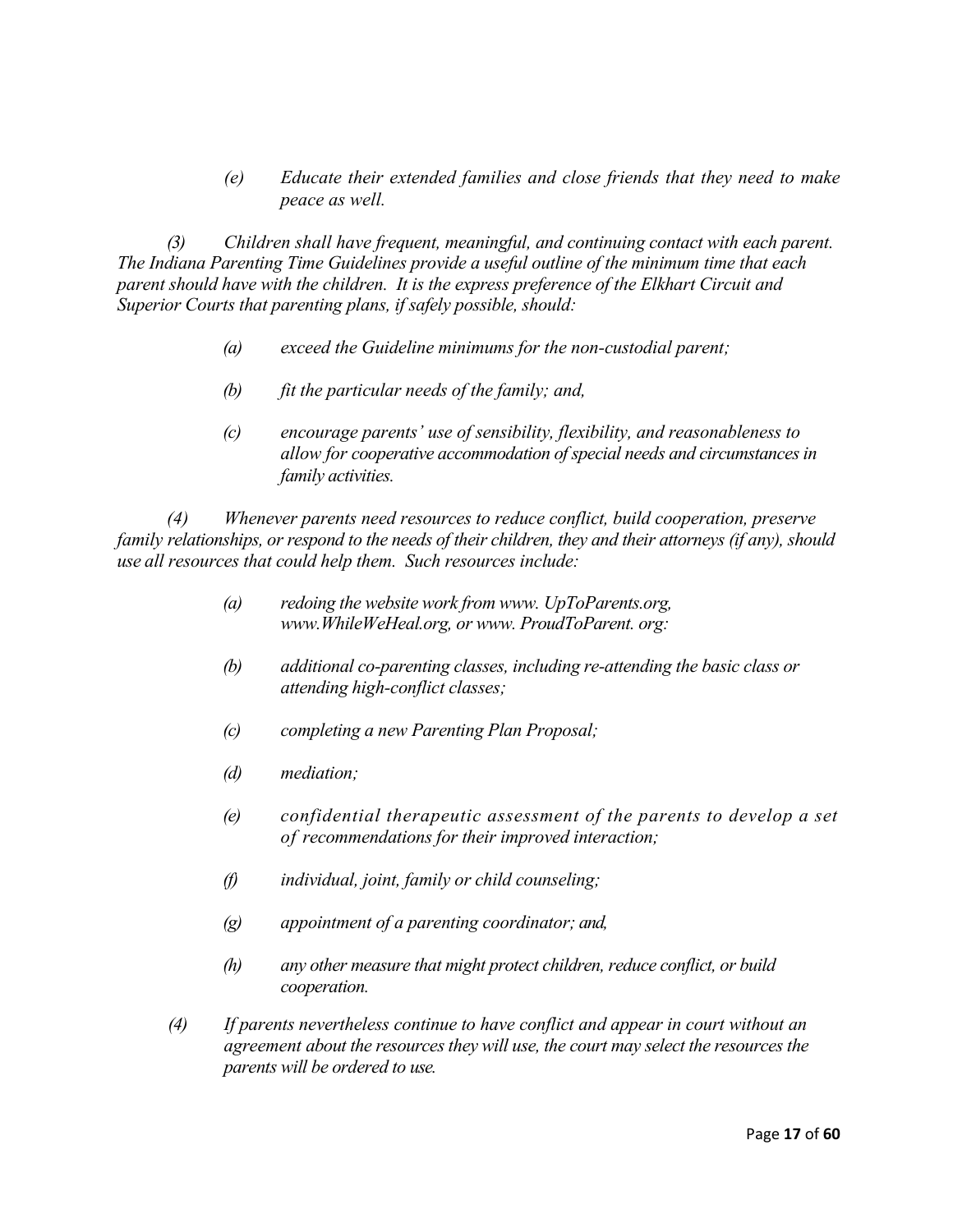## (H) **Protocols after Initial Filing**

- (1) **Duties Regarding Conferences**. Except in emergencies or when it is otherwise unreasonable to do so, counsel and self represented litigants shall make a reasonable attempt to have a personal or telephonic conference to resolve any issue before hearing or seeking any other relief through the court. Counsel and self represented litigants contacted for a conference shall make themselves reasonably available. The duty of a personal or telephonic conference shall be continuing.
- (2) **Substance of Conference**. In the conference, counsel and self represented litigants shall:
	- (a) attempt to resolve all matters at issue;
	- (b) confirm the parties' compliance with paragraphs  $(E)$ ,  $(F)$  and  $(G)$  of this Rule; and,
	- (c) discuss the resources they believe the parents could use to resolve current and future issues and to build cooperation, including any resources listed in Commentary paragraph (4) to paragraph (G) of this Rule.
- (3) **Cooperation Update Mandatory**. All motions and pleadings, other than the initial filings, shall include a statement confirming compliance with items (1) through (2), above, including the date of the required personal or telephonic conference or shall recite the specific reasons for the lack of a conference.
- (4) **Failure of Compliance.** Failure to comply with this section may result in the denial of relief or a hearing until compliance is accomplished.

## *Commentary*

*Counsel and self represented litigants shall consult in advance of all court hearings and exchange suggestions for the future course of the case that would serve the best interests of all family members, except in the limited circumstances described above.*

*During a status conference:*

- *(1) the attorneys and self represented litigants will report on:*
	- *(a) the status of compliance with each provision of this Rule by the parties and their attorneys; and,*
	- *(b) parent progress in reducing conflict, building cooperation, preserving family relationships, and responding to the needs of the children.*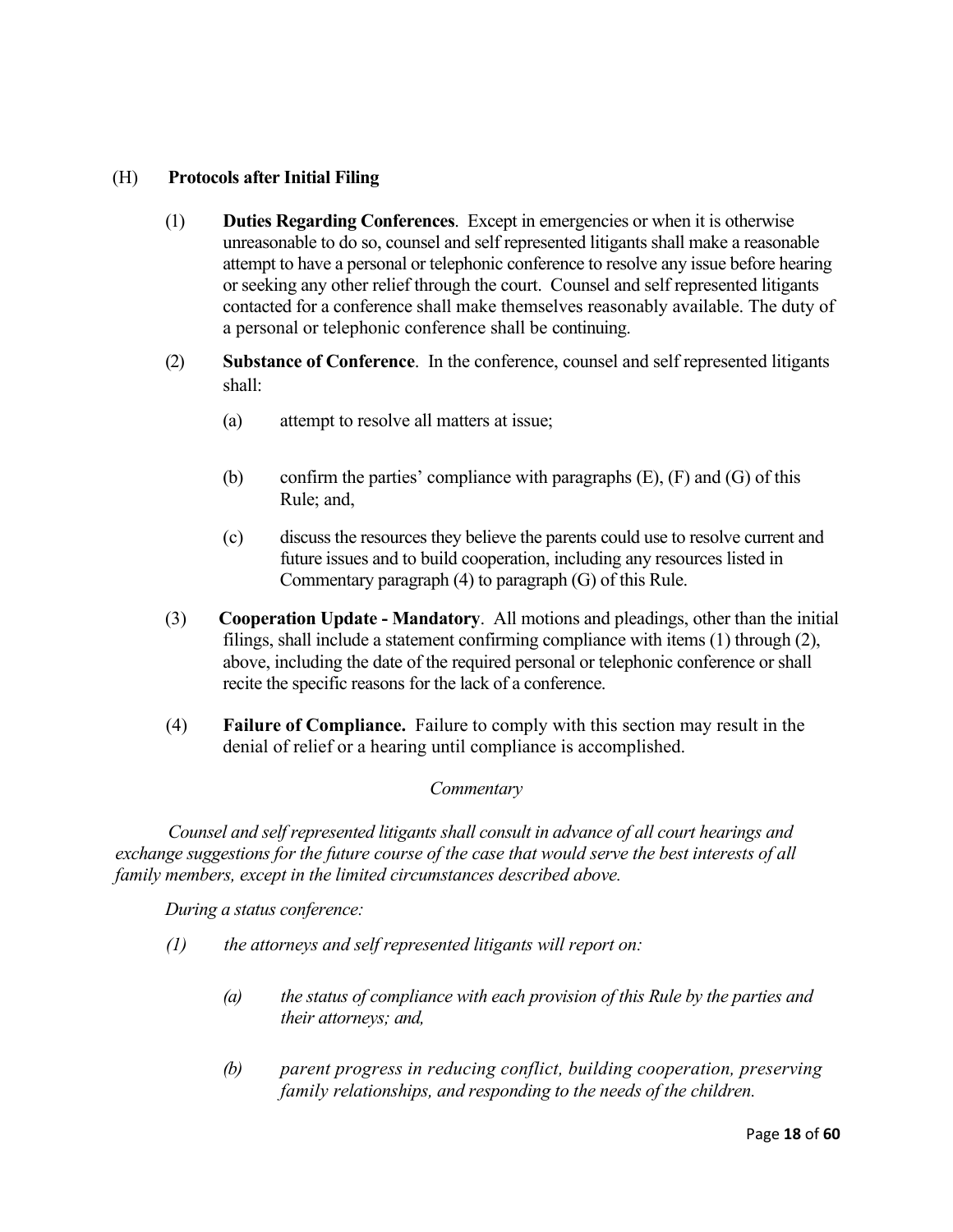- *(2) where beneficial, the families will be referred for any necessary help; and,*
- *(3) the court will consider the future course of the case.*

## **(I) Requirements before Custody Evaluations**.

Custody evaluations are sometimes divisive and produce less cooperation between parents. Custody evaluations shall be reserved for cases where the parents cannot resolve the issues. No custody evaluation may be requested, ordered or conducted unless and until all cooperative measures (including, but not limited to, co-parenting education, consultation with a parenting coordinator and mediation) have been exhausted, shown to be dangerous, likely to be unsuccessful, or otherwise unreasonable.

All requests for custody evaluations shall be in writing and shall state:

- (a) what specific issues are resolved and what specific issues remain unresolved;
- (b) what problem solving resources have been used to date (including any co-parenting education, consultation with a parenting coordinator or mediation); and
- (c) why no further cooperative measures can be expected to assist the parents in resolving all issues.

The court will not grant or order a custody evaluation except following a status conference in the presence of both parties and their attorneys, if any, during which the court has been satisfied that:

- (1) both parties have completed the requirements of paragraphs  $(E)$ ,  $(F)$  and  $(G)$  above; and,
- (2) the use of other resources including those listed in Commentary paragraph (4) to paragraph (G) of this Rule has been carefully considered and reviewed.

## (J) **Form of Summons**

(1) **Dissolution of Marriage and Legal Separation.** In dissolution and separation cases, the appropriate summons shall be used and shall be substantially the same as the forms which are attached as Appendix "C" or "C-l".

(2) **Paternity.** In paternity cases, the summons shall be substantially the same as the form which is attached as Appendix "D".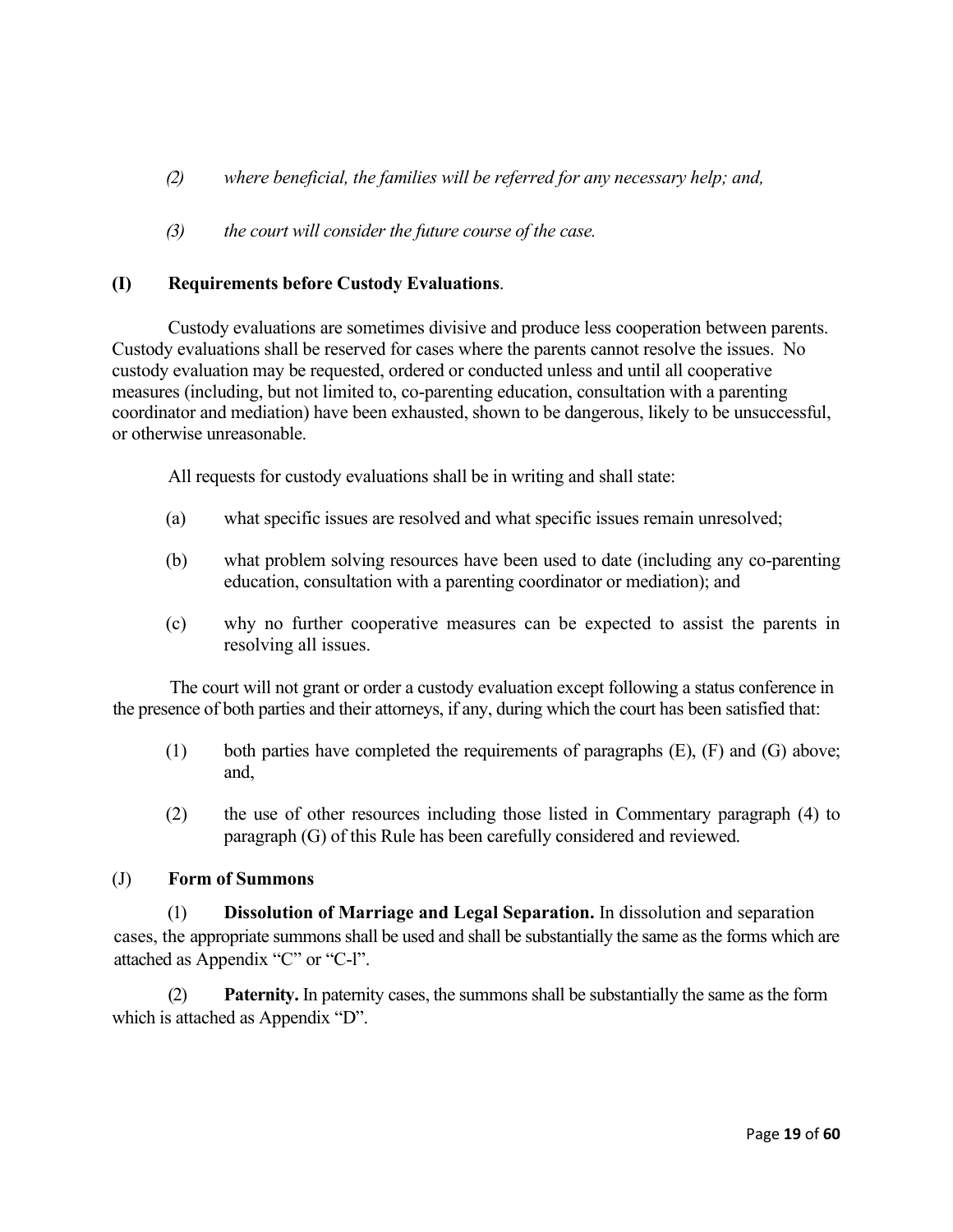#### (K) **Parenting Coordinator.**

Parenting Coordination will be in compliance with Section V: Parenting Coordination of the Indiana Parenting Time Guidelines as adopted by the Judicial Conference of the State of Indiana.

#### (L) **Enforcement.**

Upon the failure of any attorney or self represented litigant to comply with this Rule, the Courts may use, at their discretion, the variety of enforcement mechanisms available to them in the traditional system. These enforcement mechanisms include a finding of contempt, an award of attorney fees, postponement of hearing, denial of any requested relief, and an award of lost wages.

## *Commentary*

*This Rule and the enforcement thereof appear contradictory. However, the benefits of the overall concepts contained in this Rule, as well as the recognized and hoped for long-term advantages of implementing such a process, render its enforcement of vital importance. Families in conflict do not always fit well into the mold of the traditional adversary system. Nevertheless, it must be recognized that an attempt to reshape the model within which family law cases have traditionally occurred will require, on occasion, the use of those enforcement mechanisms which do not fall within a model of cooperation.*

*The Circuit and Superior Courts of Elkhart County recognize that, in order to utilize and reap the benefits of a cooperative family law system, attorneys and parties must be subject to the enforcement of these Rules, including but not limited to the award of attorney fees and sanctions. The courts also recognize that enforcement requires uniformity and consistent application of this Rule and its enforcement mechanisms.* 

*Trial Rule 81 (H) is the exclusive mechanism for deviating from any local rule.*

**\*The Website [www.ElkhartFamilyLaw.gov](http://www.elkhartfamilylaw.gov/) may be accessed through [www.ElkhartFamilyLaw.com](http://www.elkhartfamilylaw.com/) or [www.ElkhartFamilyLaw.org.](http://www.elkhartfamilylaw.org/)**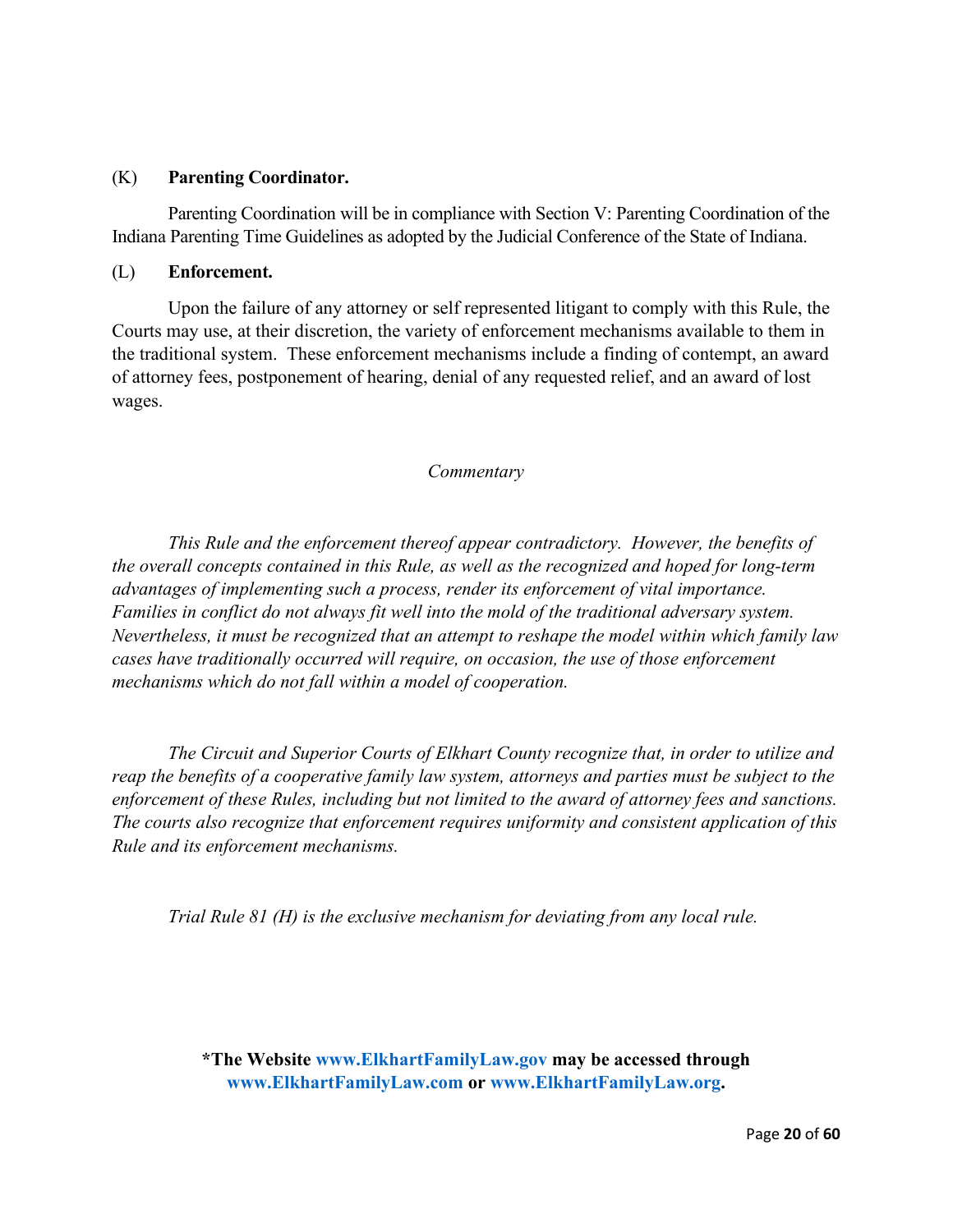#### **APPENDICES**

# **LR20-FL00-CVFL- 5 APPENDIX A COMPLIANCE CHECKLIST**

STATE OF INDIANA ELKHART CIRCUIT/SUPERIOR COURT

ELKHART COUNTY Case No. 20\_\_\_\_\_\_\_\_\_\_DR/DC//JP

In Re the Marriage/Paternity of

\_\_\_\_\_\_\_\_\_\_\_\_\_\_\_\_\_\_\_\_\_\_ COMPLIANCE CHECKLIST

Mother/Father and

## Mother/Father

\_\_\_\_\_\_\_\_\_\_\_\_\_\_\_\_\_\_\_\_\_\_

I,\_\_\_\_\_\_\_\_\_\_\_\_\_\_\_\_\_\_, state I have complied with the Domestic Relations Rule: Cooperative Family Practice: LR20-FL00-CVFL-5, as follows:

1. Viewed the Court Videos. Pres No

2. Completed worksheets at www.UpToParents.org for divorcing parents/ www.WhileweHeal.org for legally separated parents/ www.ProudToParent.org for parents that never married. \_\_\_\_\_Yes \_\_\_\_\_\_No

3. That after I completed the worksheets, I exchanged or merged them with the other parent.  $\rule{1em}{0.15mm}$   $\qquad$   $\qquad$   $\qquad$   $\qquad$   $\qquad$   $\qquad$   $\qquad$   $\qquad$   $\qquad$   $\qquad$   $\qquad$   $\qquad$   $\qquad$   $\qquad$   $\qquad$   $\qquad$   $\qquad$   $\qquad$   $\qquad$   $\qquad$   $\qquad$   $\qquad$   $\qquad$   $\qquad$   $\qquad$   $\qquad$   $\qquad$   $\qquad$   $\qquad$   $\qquad$   $\qquad$   $\qquad$   $\qquad$   $\qquad$   $\$ 

We submitted our worksheet commitments to the Court. Yes No

4. Prior to the Initial or Provisional hearing, we met in an attempt to resolve all matters. \_\_\_\_Yes \_\_\_No

| 5. We have submitted an Agreed Parenting Plan, or portions thereof, stating our areas of |     |    |  |
|------------------------------------------------------------------------------------------|-----|----|--|
| agreement and our areas of disagreement.                                                 | Yes | N∩ |  |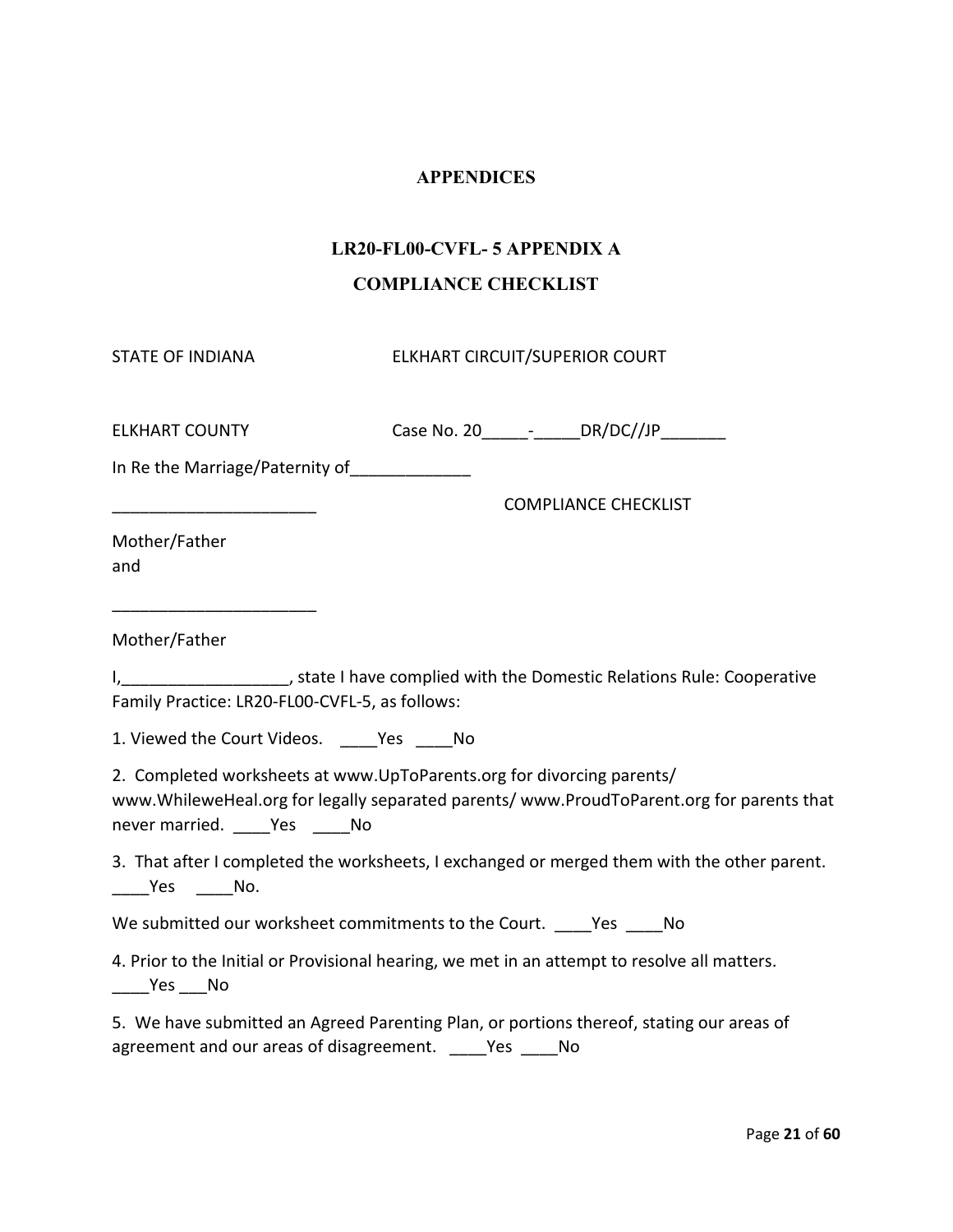6. Before the filing of any document or before any hearing, we held a conference that covered the following:

A. Attempted to resolve all matters at issue;

B. Confirmed compliance with;

i: website work;

\_\_\_\_\_\_\_\_\_\_\_\_

- ii. Transparenting/Peaceful Parenting and Seasons;
- iii. Parenting Plan Proposals;

C. Discussed resources that could be used to resolve current and future issues. [LR20- FL00-CVFL-5(H)] \_\_\_\_Yes \_\_\_\_No

7. We have attempted the following cooperative measures prior to filing [LR20-FL00-CVFL-5(H)(3)].

\_\_\_\_\_\_\_\_\_\_\_\_\_\_\_\_\_\_\_\_\_\_\_\_\_\_\_\_\_\_\_\_\_\_\_\_\_\_\_\_\_\_\_\_\_\_\_\_\_\_\_\_\_\_\_\_\_\_\_\_\_\_\_\_\_\_\_\_\_\_\_\_\_\_\_\_\_\_

\_\_\_\_\_\_\_\_\_\_\_\_\_\_\_\_\_\_\_\_\_\_\_\_\_\_\_\_\_\_\_\_\_\_\_\_\_\_\_\_\_\_\_\_\_\_\_\_\_\_\_\_\_\_\_\_\_\_\_\_\_\_\_\_\_\_\_\_\_\_

\_\_\_\_\_\_\_\_\_\_\_\_\_\_\_\_\_\_\_\_\_\_\_\_\_\_\_\_\_\_\_\_\_\_\_\_\_\_\_\_\_\_\_\_\_\_\_\_\_\_\_\_\_\_\_\_\_\_\_\_\_\_\_\_\_\_\_\_\_\_

8. If it has more than a year since completion of the website work, we have redone the appropriate worksheets. \_\_\_\_Yes \_\_\_\_ No

9. Before asking for a homestudy or a GAL, we have attempted the following cooperative measures:

\_\_\_\_\_\_\_\_\_\_\_\_\_\_\_\_\_\_\_\_\_\_\_\_\_\_\_\_\_\_\_\_\_\_\_\_\_\_\_\_\_\_\_\_\_\_\_\_\_\_\_\_\_\_\_\_\_\_\_\_\_\_\_\_\_\_\_\_\_\_

\_\_\_\_\_\_\_\_\_\_\_\_\_\_\_\_\_\_\_\_\_\_\_\_\_\_\_\_\_\_\_\_\_\_\_\_\_\_\_\_\_\_\_\_\_\_\_\_\_\_\_\_\_\_\_\_\_\_\_\_\_\_\_\_\_\_\_\_\_\_

\_\_\_\_\_\_\_\_\_\_\_\_\_\_\_\_\_\_\_\_\_\_\_\_\_\_\_\_\_\_\_\_\_\_\_\_\_\_\_\_\_\_\_\_\_\_\_\_\_\_\_\_\_\_\_\_\_\_\_\_\_\_\_\_\_\_\_\_\_\_

| Parent:  | Date: |  |  |
|----------|-------|--|--|
| Attorney | Date: |  |  |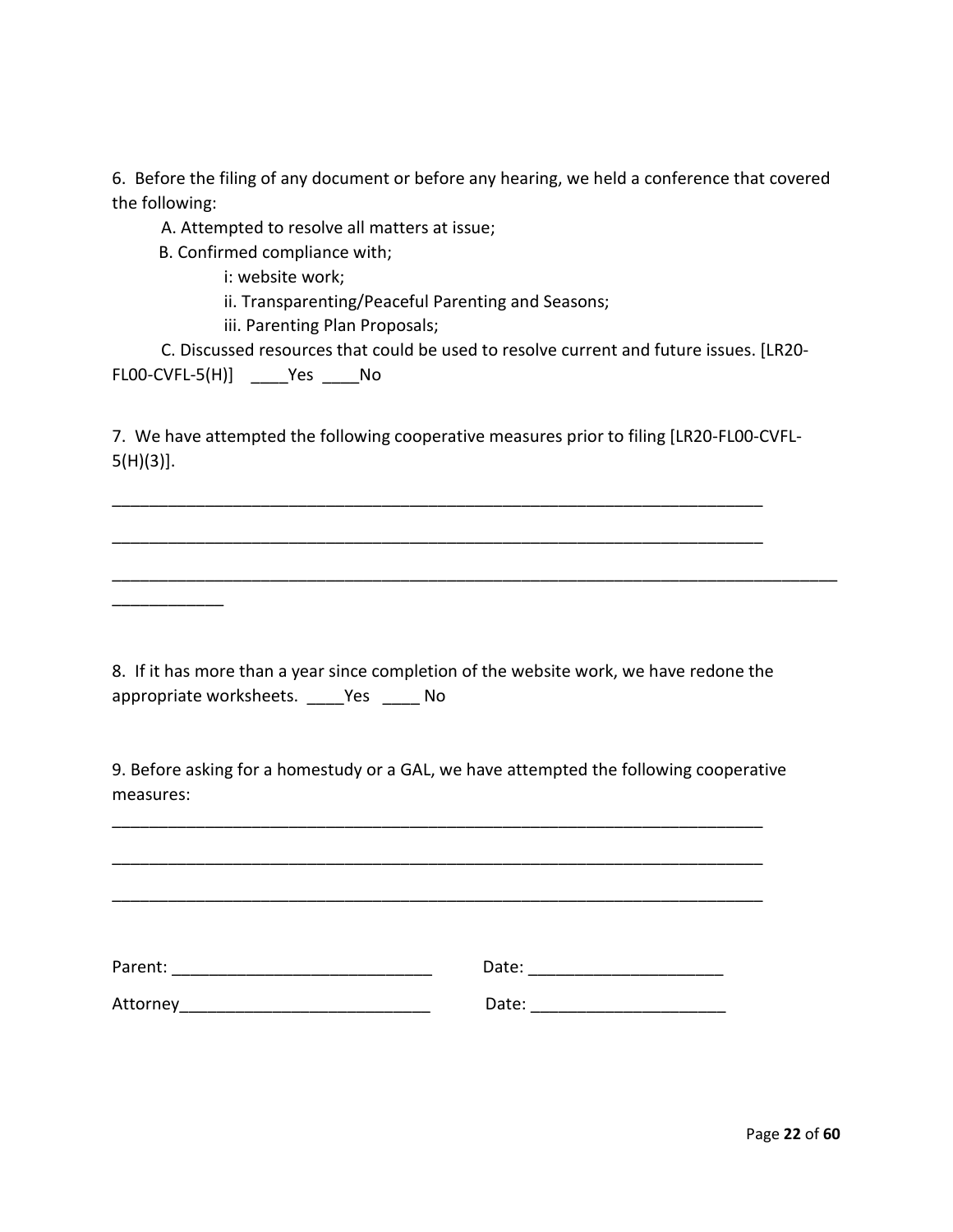## **LR20-FL00-CVFL- 5 APPENDIX B**

## **PARENTING PLAN PROPOSAL**

In Re The (select: Marriage/Paternity) of:

Case No.:

(Select Mother's/Father's) Parenting Plan Proposal

## **Parent's Affirmation**

I hereby affirm under the penalties for perjury, that **before** preparing this proposal I have:

1. carefully read the Indiana Parenting Time Guidelines, including the Preamble and General Rules and understand that they reflect the **minimum** parenting time; and,

2. completed all the work assignments for parents at (select: [www.UpToParents.org](http://www.uptoparents.org/) or [www.ProudToParent.org](http://www.proudtoparent.org/) ); and,

3. enrolled in the parenting class required by the court.

Dated: \_\_\_\_\_\_\_\_\_\_\_\_\_\_, 20\_\_\_\_ \_\_\_\_\_\_\_\_\_\_\_\_\_\_\_\_\_\_\_\_\_\_\_\_\_\_\_\_\_\_\_\_\_\_\_

(Select: Mother/Father)

## **Terms of This Proposal**

The following proposal for our children's parenting plan for our children was prepared as part of the effort of both parents to devise a parenting plan to include decision making and living arrangements that will serve to nurture and protect our children as the years progress. This proposal was prepared and is submitted as required by the Elkhart County Rules of Court for cooperative family practice and is part of an effort to compromise and settle these and other issues which now exist between the parents. Unless all of the terms of the following proposal are accepted as shown by the signatures of both parents on page two (2), the following proposal and all of its terms are inadmissible as evidence for any purpose.

## **Custody**

"Legal custody" of children means decision making responsibility for substantial matters that affect a child's life, such as place of residence, school selection and other educational decisions, non-emergency healthcare and religious upbringing. Legal custody of our children shall be as follows:

> \_\_\_\_\_\_ Joint \_\_\_\_\_\_ Mother Father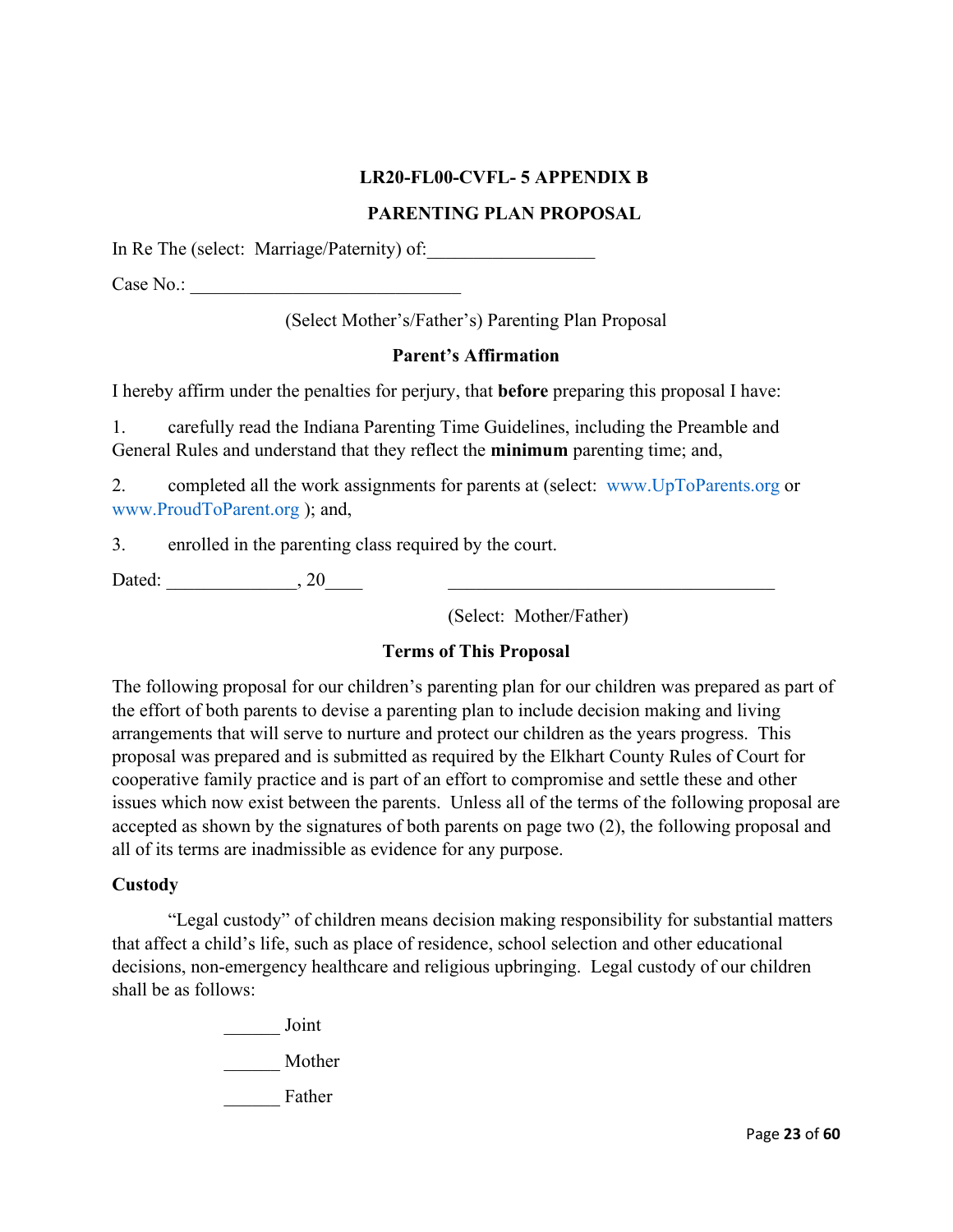"Physical custody" means where the children primarily reside. Physical custody of our children shall be as follows:

> \_\_\_\_\_\_\_\_ Shared \_\_\_\_\_\_ Mother

Father

## **Parenting Time Schedule**

The time for our children to be with each of us shall be as provided in the Indiana Parenting Time Guidelines as adopted by Elkhart County ("Guidelines").

The following shall be (select: in addition to/excluded from) the time provided in the Guidelines:

Weekdays:

Weekends:

Holidays and Special Days:

Extended Parenting Time/Summer Vacation:

Other provisions of our parenting plan would be:

In the event of disagreement, we will speak to one another first to try to resolve any parenting issues and focus on the children's needs. If we are unable to resolve all the issues, then we will consider the following:

- A. Use of a parenting coordinator to work with us.
- B. Mediation.
- C. Use of other resources such as redoing website work at [www.UpToParents.org](http://www.uptoparents.org/) or [www.ProudToParent.org;](http://www.proudtoparent.org/) additional co-parenting classes, including re-attending the basic class or attending high-conflict classes; and individual, joint, family or child counseling.

Dated: \_\_\_\_\_\_\_\_\_\_\_\_\_\_\_, 20\_\_\_\_. \_\_\_\_\_\_\_\_\_\_\_\_\_\_\_\_\_\_\_\_\_\_\_\_\_\_\_\_\_\_\_\_\_\_\_\_

(Select: Mother/Father) (attorney's name) Indiana Attorney No.: (firm name) Attorney for (select: Mother/Father) (address) (phone number) (e-mail address)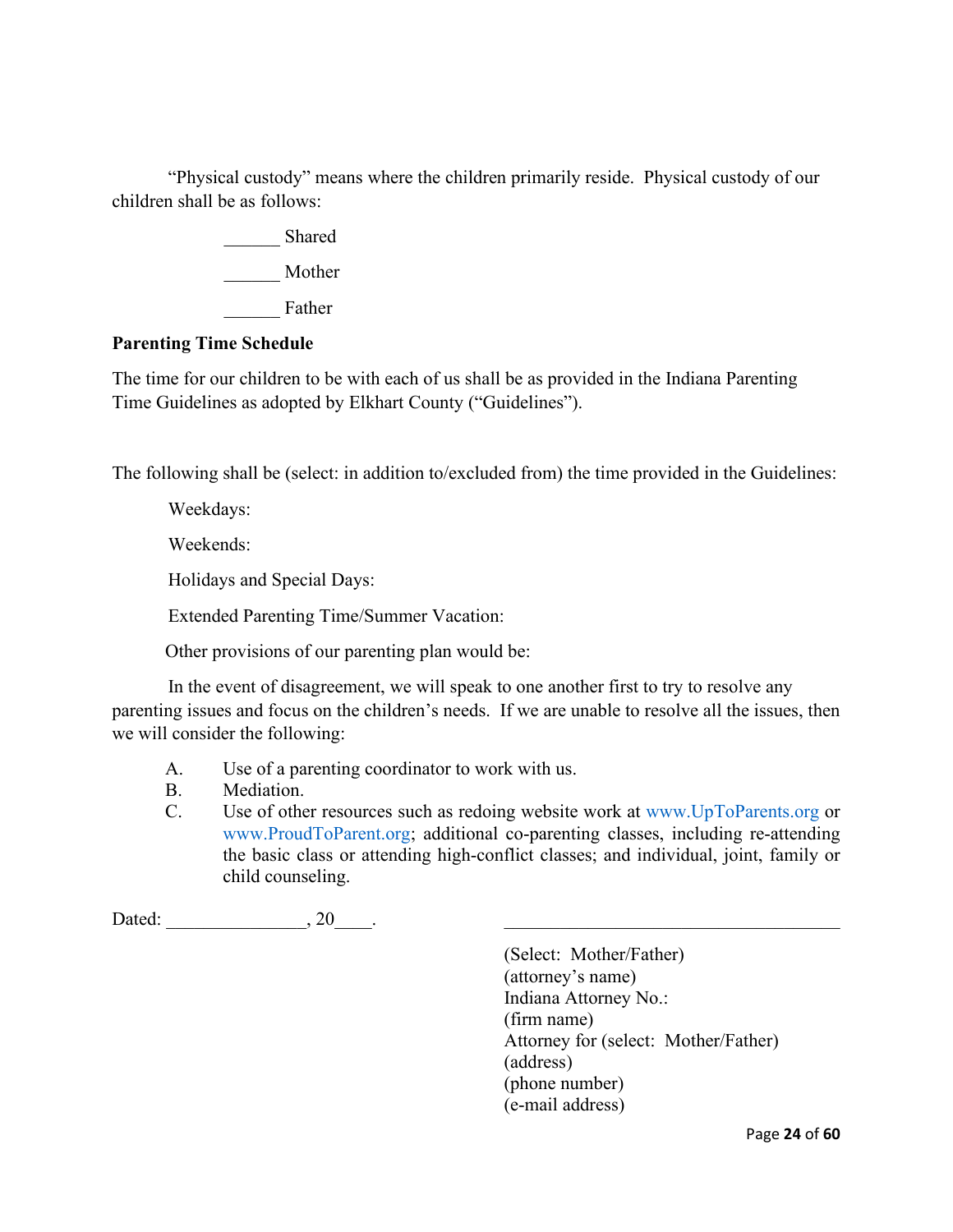## **ACCEPTANCE**

By our signatures, we, as parents, agree to all of the terms set forth above as our Agreed Parenting Plan and acknowledge that this document is now admissible as evidence in court.

| (Select: Mother/Father)              |      | (Select: Mother/Father)              |  |
|--------------------------------------|------|--------------------------------------|--|
| Date:                                | , 20 | .20<br>Date:                         |  |
| (attorney's name)                    |      | (attorney's name)                    |  |
| Indiana Attorney No.:                |      | Indiana Attorney No.:                |  |
| (firm name)                          |      | (firm name)                          |  |
| Attorney for (select: Mother/Father) |      | Attorney for (select: Mother/Father) |  |
| (address)                            |      | (address)                            |  |
| (phone number)                       |      | (phone number)                       |  |
| (e-mail address)                     |      | (e-mail address)                     |  |
| IT IS SO ORDERED this                |      |                                      |  |

\_\_\_\_\_\_\_\_\_\_\_\_\_\_\_\_\_\_\_\_\_\_\_\_\_\_\_\_\_\_\_\_\_\_\_\_, Judge

Page **25** of **60**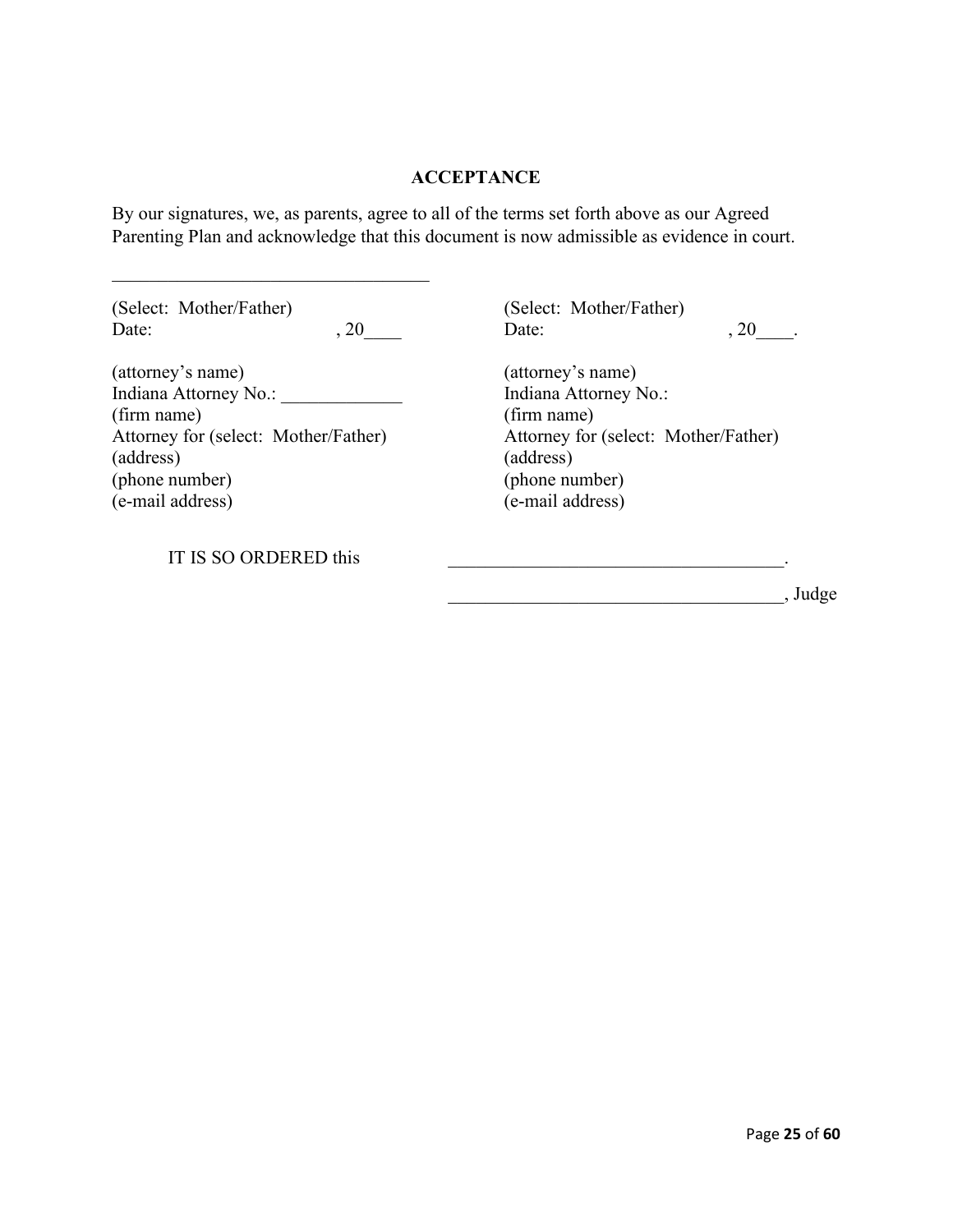#### **LR20-FL00-CVFL- 5 APPENDIX C**

## **SUMMONS AND NOTICE OF HEARING IN DISSOLUTION OF MARRIAGE PROCEEDING**

STATE OF INDIANA IN THE (Title of Court)

SS:

COUNTY OF ELKHART

IN RE THE MARRIAGE OF Case No. (Name of Filing Party), (select: Wife, Husband) and (Name of Spouse), (select: Wife, Husband)

## **SUMMONS AND NOTICE OF HEARING**

THE STATE OF INDIANA TO: (name of spouse being served)

(address) (e-mail address)

Your spouse has filed an action for dissolution of marriage in the Court stated above. The following documents are attached or otherwise served with this Summons:

Petition for Dissolution of Marriage \_\_\_\_\_\_\_\_\_ Petition for Provisional Orders Petition for Temporary Restraining Order \_\_\_\_\_\_\_\_\_ Temporary Restraining Order \_\_\_\_\_\_\_\_\_ Chronological Case Summary \_\_\_\_\_\_\_\_\_ Subpoena \_\_\_\_\_\_\_\_\_ Preliminary Injunction \_\_\_\_\_\_\_\_\_ Other \_\_\_\_\_\_\_\_\_\_\_\_\_\_\_\_\_\_\_\_\_\_\_\_\_\_\_\_\_\_\_\_\_\_\_\_\_

If you and your spouse have children together under the age of eighteen (18) both parents shall complete the Transparenting class. Any children 6 years of age through 17 years of age shall complete the Seasons class. Local Court Rules in Elkhart County require that both you and your spouse complete certain specific tasks. You should immediately and carefully review those requirements at the website established by the Court at: [www.ElkhartFamilyLaw.org.](http://www.elkhartfamilylaw.org/)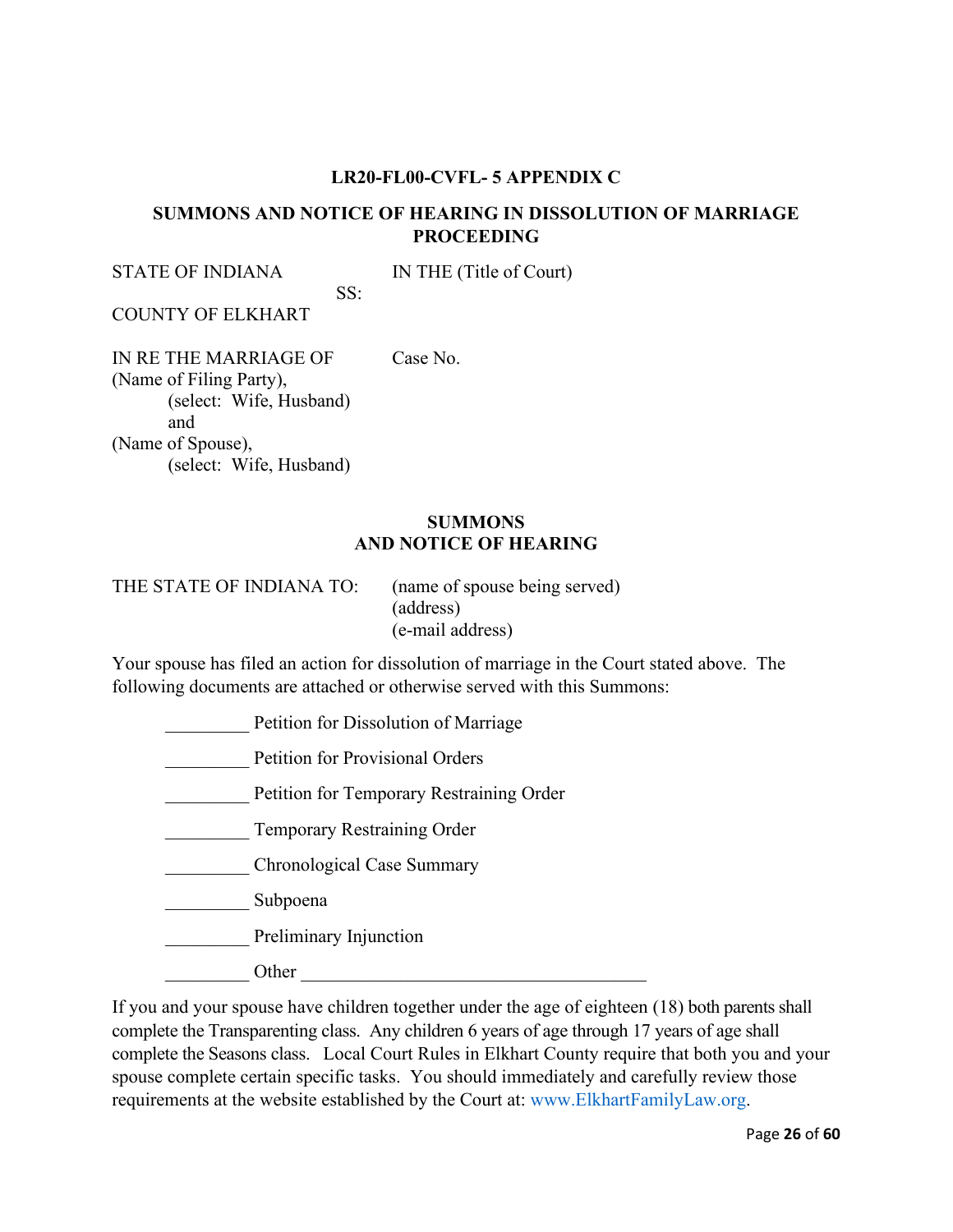**THIS IS YOUR OFFICIAL NOTICE** that a hearing for provisional orders has been scheduled for for this Court, which is located at [address of Court]. If you wish to hire an attorney to represent you in this matter, it is advisable to do so before that date. If you do not appear for that hearing, a provisional order could be entered by default which could remain in effect until this action is concluded. If child support and/or spousal maintenance are requested, you are required to bring evidence of your weekly gross income (your pay before any deductions) and documents to verify year-to-date income (pay stub or employer statement) and your last income tax return, including all W-2s, 1099s and all accompanying schedules.

If you do not file a written appearance with the Clerk and serve a copy on your spouse or your spouse's attorney, you may not receive notice of any further proceedings in this action. **If you do not make such an appearance, a final decree could be entered by default which grants the relief sought in your spouse's petition after the expiration of sixty (60) days from the date of the filing of the petition.** You are not required to file any written answer to respond to the petition; however, certain grounds for dismissal must be asserted in a timely fashion or are waived; and, if you have a claim for relief against your spouse you may be required to assert such a claim in a written pleading which must be filed with the Clerk and served on your spouse or your spouse's attorney.

Service of this SUMMONS pursuant to Trial Rule 86: by filer: by Clerk (Unrepresented Represented Litigants that do not e-file.

Date:

(Name of attorney for Filing Party) [Name of Elected Clerk of the Court]

Indiana Attorney No: (insert) CLERK, ELKHART CIRCUIT/SUPERIOR COURTS

(firm name) Attorney for (select: Wife, Husband) (address) By:

Deputy Clerk

(phone number) (e-mail address)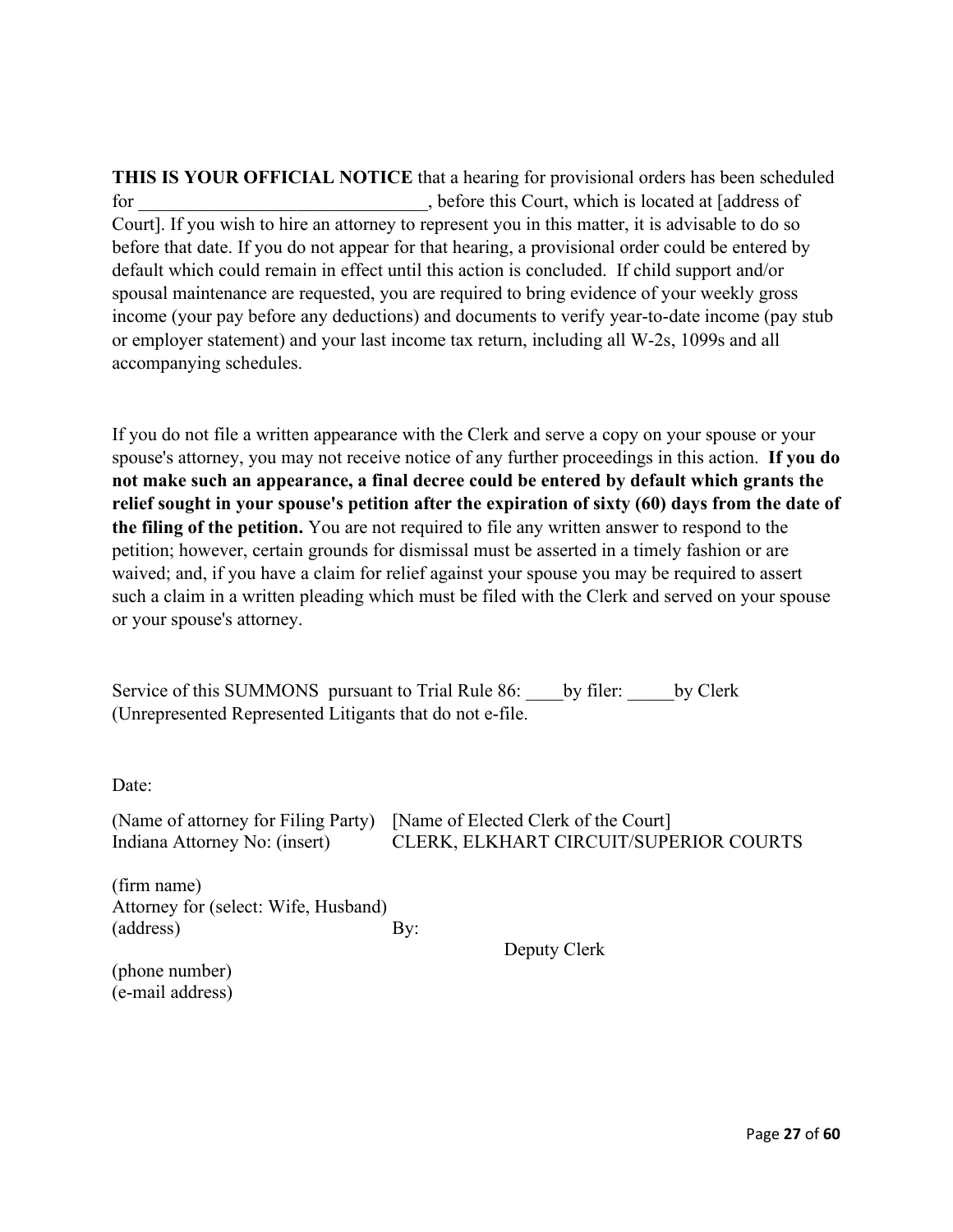## **SERVICE ACKNOWLEDGED**

I hereby acknowledge that I received a copy of this Summons and copies of the designated documents at \_\_\_\_\_\_\_\_\_\_\_\_\_\_\_\_\_\_\_\_\_\_\_\_\_\_\_\_\_\_\_\_, Indiana, on this date,  $\overline{\phantom{a}}$ , 20 $\overline{\phantom{a}}$ .

(Select: Wife/Husband)

 $\mathcal{L}_\mathcal{L}$  , which is a set of the set of the set of the set of the set of the set of the set of the set of the set of the set of the set of the set of the set of the set of the set of the set of the set of the set of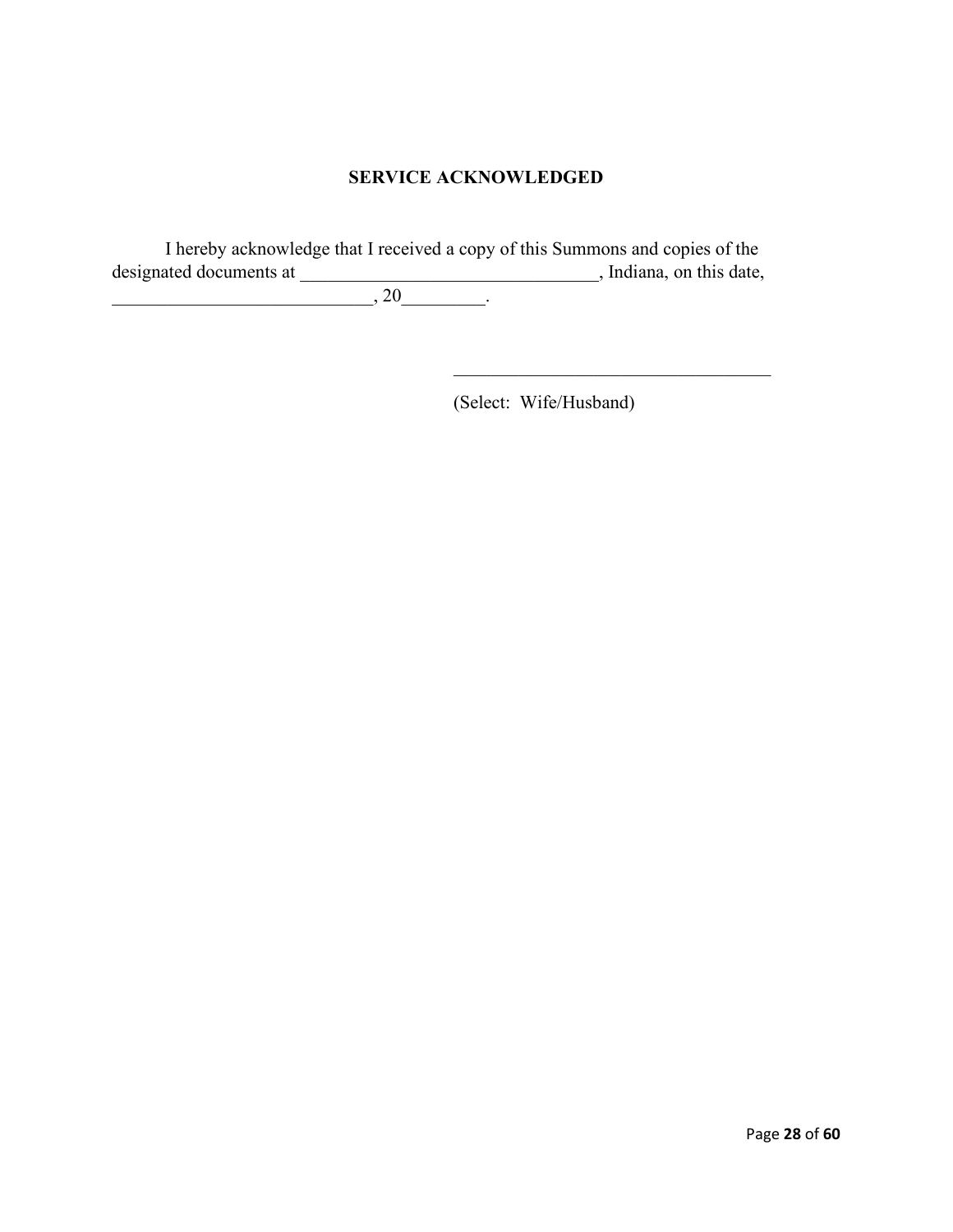#### **LR20-FL00-CVFL- 5 APPENDIX C-1**

#### **SUMMONS IN DISSOLUTION OF MARRIAGE PROCEEDING**

STATE OF INDIANA IN THE (Title of Court)

COUNTY OF ELKHART

IN RE THE MARRIAGE OF Case No. (Name of Filing Party), (select: Wife, Husband) and (Name of Spouse), (select: Wife, Husband)

SS:

#### **SUMMONS**

THE STATE OF INDIANA TO: (name of spouse being served) (address) (e-mail address)

Your spouse has filed an action for dissolution of marriage in the Court stated above. The following documents are attached or otherwise served with this Summons:

| Petition for Dissolution of Marriage     |
|------------------------------------------|
| <b>Petition for Provisional Orders</b>   |
| Petition for Temporary Restraining Order |
| <b>Temporary Restraining Order</b>       |
| Chronological Case Summary               |
| Subpoena                                 |
| Preliminary Injunction                   |
| Other                                    |

If you and your spouse have children together under the age of eighteen (18), both parents shall complete the Transparenting class. Any children 6 years of age through 17 years of age shall complete the Seasons class. Local Court Rules in Elkhart County require that both you and your spouse complete certain specific tasks. You should immediately and carefully review those requirements at the website established by the Court at: [www.ElkhartFamilyLaw.org.](http://www.elkhartfamilylaw.org/)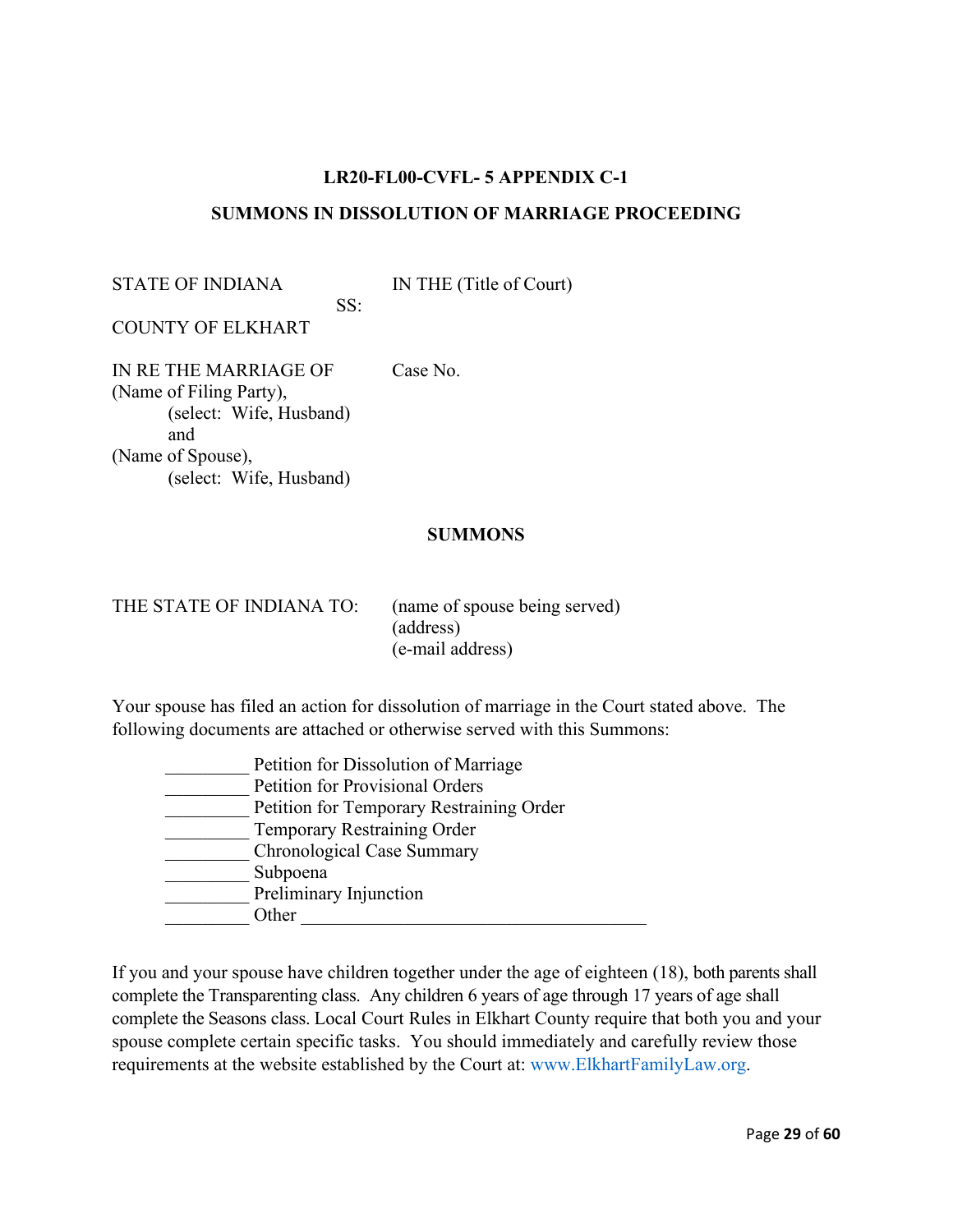If you do not file a written appearance with the Clerk and serve a copy on your spouse or your spouse's attorney, you may not receive notice of any further proceedings in this action. **If you do not make such an appearance, a final decree could be entered by default which grants the relief sought in your spouse's petition after the expiration of sixty (60) days from the date of the filing of the petition.** You are not required to file any written answer to respond to the petition; however, certain grounds for dismissal must be asserted in a timely fashion or are waived; and, if you have a claim for relief against your spouse you may be required to assert such a claim in a written pleading which must be filed with the Clerk and served on your spouse or your spouse's attorney.

Service of this SUMMONS pursuant to Trial Rule 86: by filer: by Clerk (Unrepresented Represented Litigants that do not e-file.

Date:

(firm name) Attorney for (select: Wife, Husband) (address) By:

(Name of attorney for Filing Party) [Name of Elected Clerk of the Court] Indiana Attorney No: (insert) CLERK, ELKHART CIRCUIT/SUPERIOR

Deputy Clerk

(phone number) (e-mail address)

## **SERVICE ACKNOWLEDGED**

I hereby acknowledge that I received a copy of this Summons and copies of the designated documents at  $\qquad \qquad$ , Indiana, on this date,  $, 20$   $.$ 

(Select: Wife/Husband)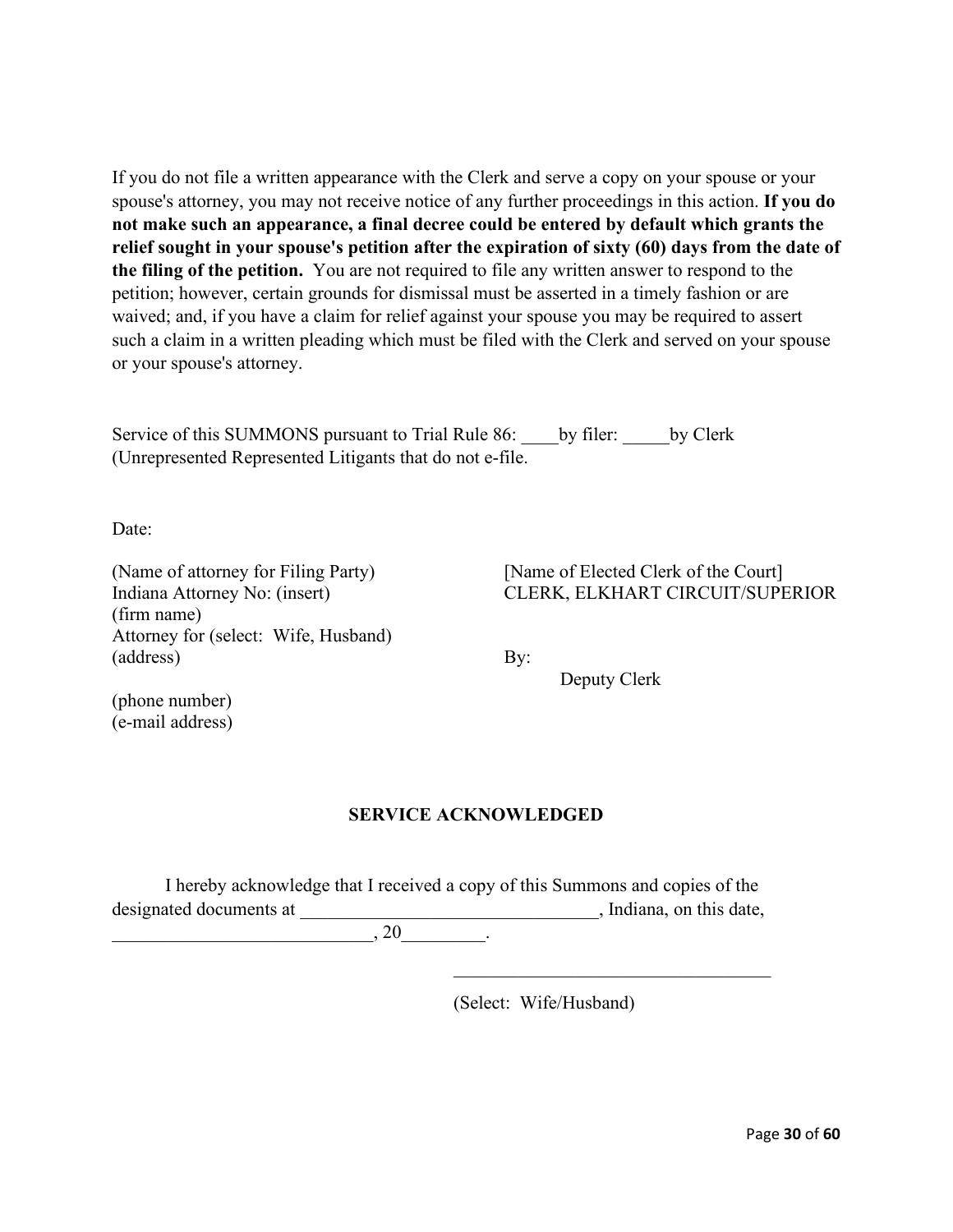## **LR20-FL00-CVFL- 5 APPENDIX D SUMMONS AND NOTICE OF HEARING IN A PATERNITY CASE**

STATE OF INDIANA IN THE [Title of Court]

SS:

COUNTY OF ELKHART

IN THE MATTER OF THE Case No. PATERNITY OF CHILD Female/Male [Name],

Mother/Father/Putative Father,

and

[Name]

Putative Father/Father/Mother [Child by Next Friend]

## **SUMMONS AND NOTICE OF HEARING**

THE STATE OF INDIANA TO: [name]

[address] [city, state zip] [e-mail address]

A paternity action has been filed in the Court stated above. The following documents are attached or otherwise served with this Summons:

| Petition for Establishment of Paternity |
|-----------------------------------------|
| Petition for Custody                    |
| Petition for Child Support              |
| Petition for Parenting Time             |
| Chronological Case Summary              |
| Subpoena                                |
| ∩ther                                   |

Local Rules in Elkhart County require that both parties to this case complete certain specific tasks. If there is an Adjudication of Paternity, then both parents must attend the Peaceful Parenting classes. You should immediately and carefully review those requirements at the website established by the Court: www.ElkhartFamilyLaw.org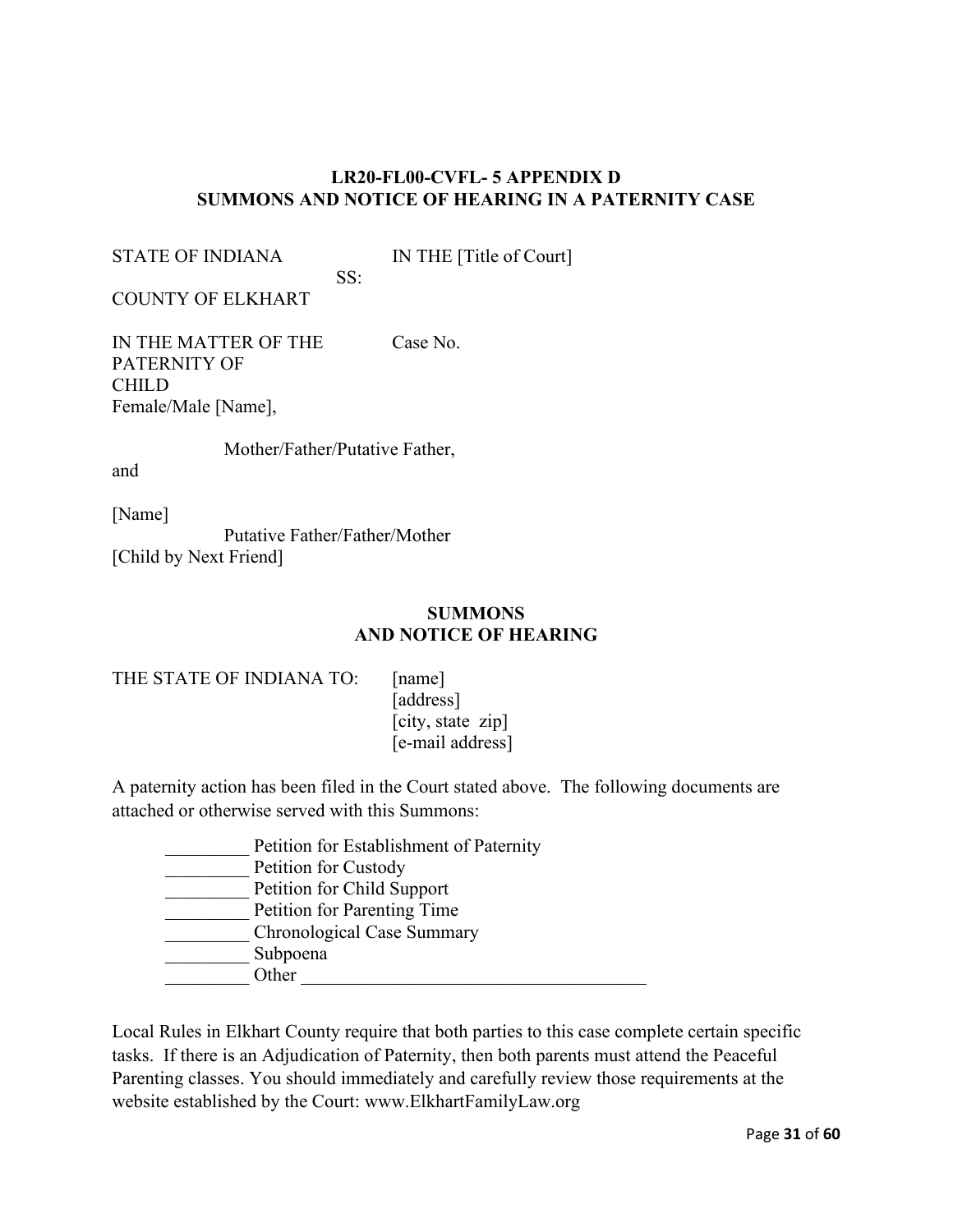**THIS IS YOUR OFFICIAL NOTICE** that a Hearing on the issues raised by the designated petitions is scheduled for the quantum state of  $\alpha$  at  $\alpha$ 

[Address of Court]. If you wish to hire an attorney to represent you in this matter, it is advisable to do so before that date. **If you do not appear for the hearing, a final order could be entered by default determining paternity, custody, parenting time, medical expenses and child support.** If child support is requested, you are required to bring evidence of your weekly gross income (your pay before any deductions) and documents to verify year-to-date income (pay stub or employer statement) and your last income tax return, including all W-2s, 1099s and all accompanying schedules.

If you do not file a written appearance with the Clerk and serve a copy on the other party or the attorney whose name and address is set forth at the bottom of this page, you may not receive notice of any further proceedings in this action. You are not required to file a written response to the petition(s); however, certain grounds for dismissal must be asserted in a timely fashion or are waived. If you have a claim for relief against the person who filed the petition(s), you may be required to assert such a claim in a written pleading which must be filed with the Clerk and served upon the other party or the attorney whose name and address is set forth at the bottom of this page.

Service of this SUMMONS pursuant to Trial Rule 86: by filer: by Clerk (Unrepresented Represented Litigants that do not e-file.)

Date:

(firm name) Attorney for (select: Mother, Father) (address) By:

(phone number) (e-mail address)

(Name of attorney for Filing Party) [Name of the Elected Clerk of the Court] Indiana Attorney No: (insert) CLERK, ELKHART CIRCUIT/SUPERIOR

Deputy Clerk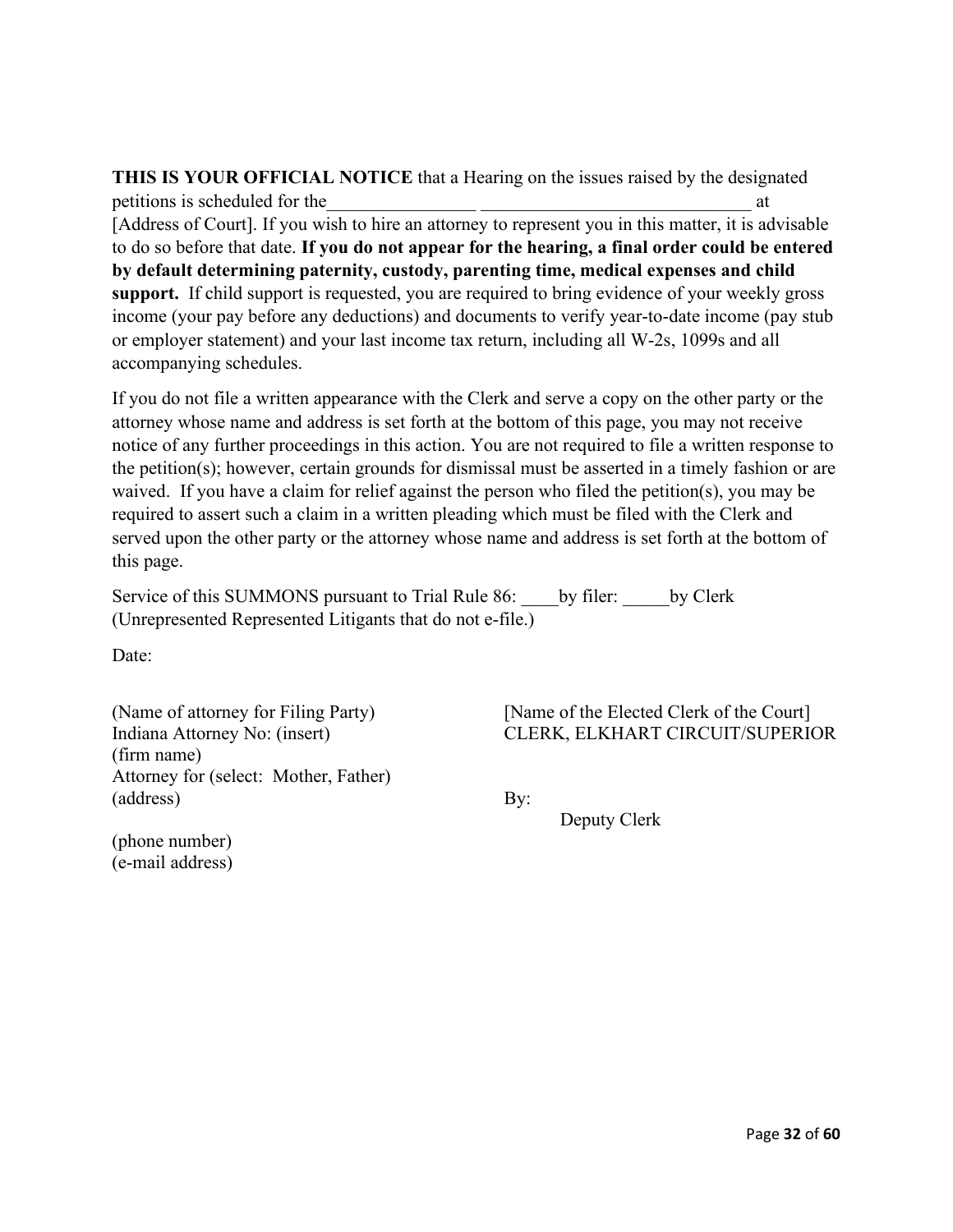## **SERVICE ACKNOWLEDGED**

I hereby acknowledge that I received a copy of this Summons and copies of the designated documents at \_\_\_\_\_\_\_\_\_\_\_\_\_\_\_\_\_\_\_\_\_\_\_\_\_\_\_\_\_\_\_\_, Indiana, on this date,  $, 20$ 

 $\mathcal{L}_\mathcal{L}$  , which is a set of the set of the set of the set of the set of the set of the set of the set of the set of the set of the set of the set of the set of the set of the set of the set of the set of the set of

(Select: Mother/Father)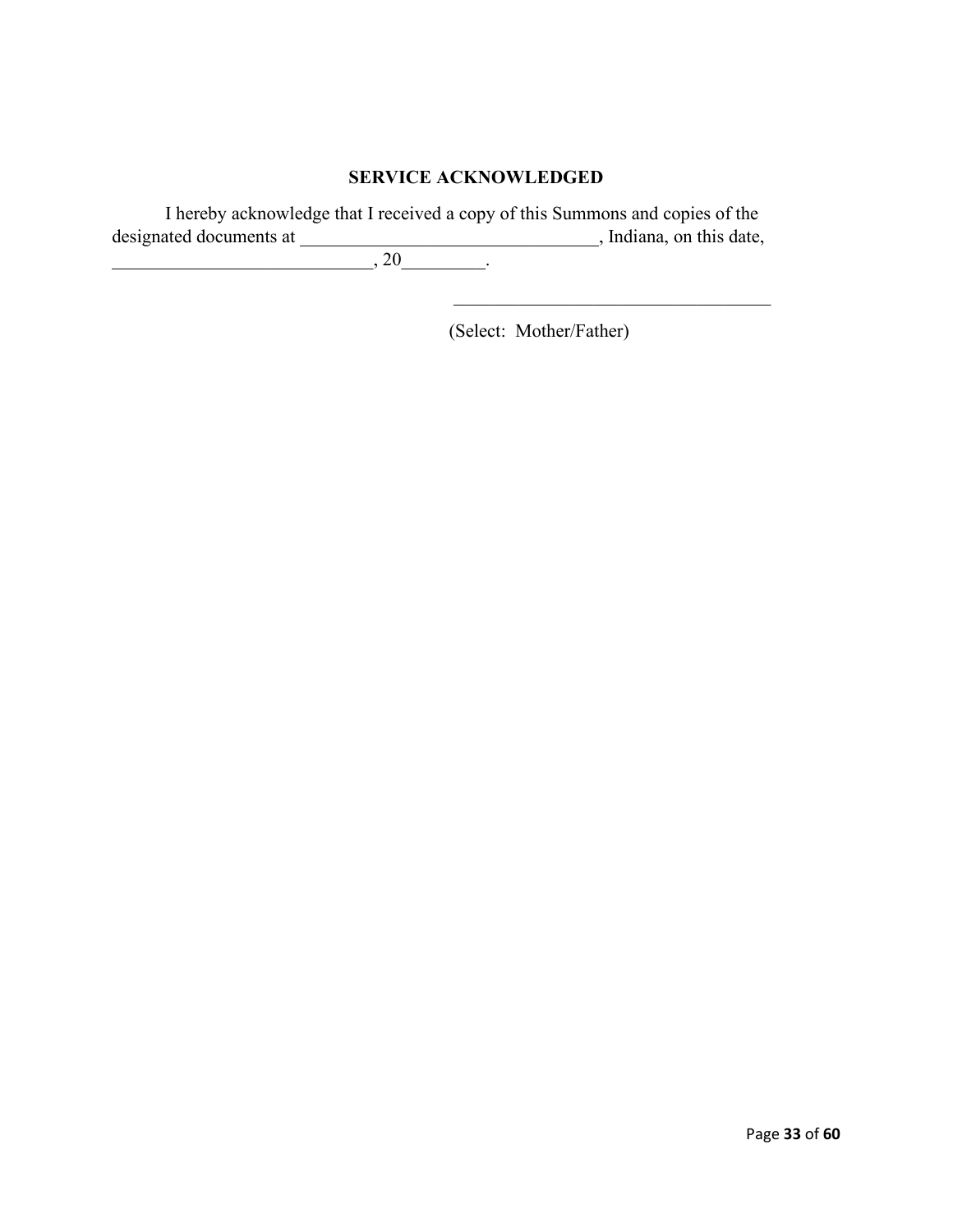# **LR20-FL00-CVFL-6 ADDITIONAL FAMILY LAW MATTERS**

## **(A) FINANCIAL DISCLOSURES**

1) Any party seeking an initial order of child support or spousal maintenance, or the modification of an existing order of support or maintenance, shall, at the first hearing on such request, provide the court and any other party with appropriate verification of that party's current income and childcare expenses.

2) A party seeking an order which deviates from the Child Support Schedule calculation shall set forth facts supporting the deviation. At or before any hearing on a motion for support or maintenance, the responding party shall file a verified statement showing the party's income and childcare expenses.

3) At or before any pretrial conference, both parties shall file and exchange verified financial disclosure statements. In any event a verified financial disclosure statement shall be filed by both parties at least thirty (30) days prior to submission, unless such filing is waived in writing by both parties. Such waiver shall be filed with the court at the time of submission.

4) Any party failing to comply with the provisions of subsection 3 above shall be ordered to pay a sanction of \$100.00. If this amount is not paid AND the verified financial disclosure is not tendered to the opposing party within fifteen (15) days of the pretrial conference, the noncomplying party shall forthwith pay a sanction of \$200.00. All payments due under this subsection shall be made to the Treasurer of Elkhart County for deposit into the General Fund. Hearings shall be scheduled to monitor compliance. The Court may also impose such other sanctions permitted by statute or rule as it deems appropriate.

## **(B) DISCOVERY LIMITATION**

No party shall engage in excessive use of interrogatories, motions for production, or requests for admissions.

## **(C) ATTORNEY FEES**

1) In the absence of contradictory evidence, a reasonable initial attorney fee shall be \$1,200.00. Allocation of this fee between the parties shall be calculated through use of the following formula:

a. Husband's gross income from line I or line 2 of support worksheet (if maintenance is ordered, use line 2). \$\_\_\_\_\_\_\_\_\_\_\_\_\_\_

b. Wife's gross income from line 3 or line 4 of support worksheet (if maintenance is ordered use line 4). \$

c. Add lines A and D.  $\frac{1}{2}$ 

d. Divide line A by line C. \$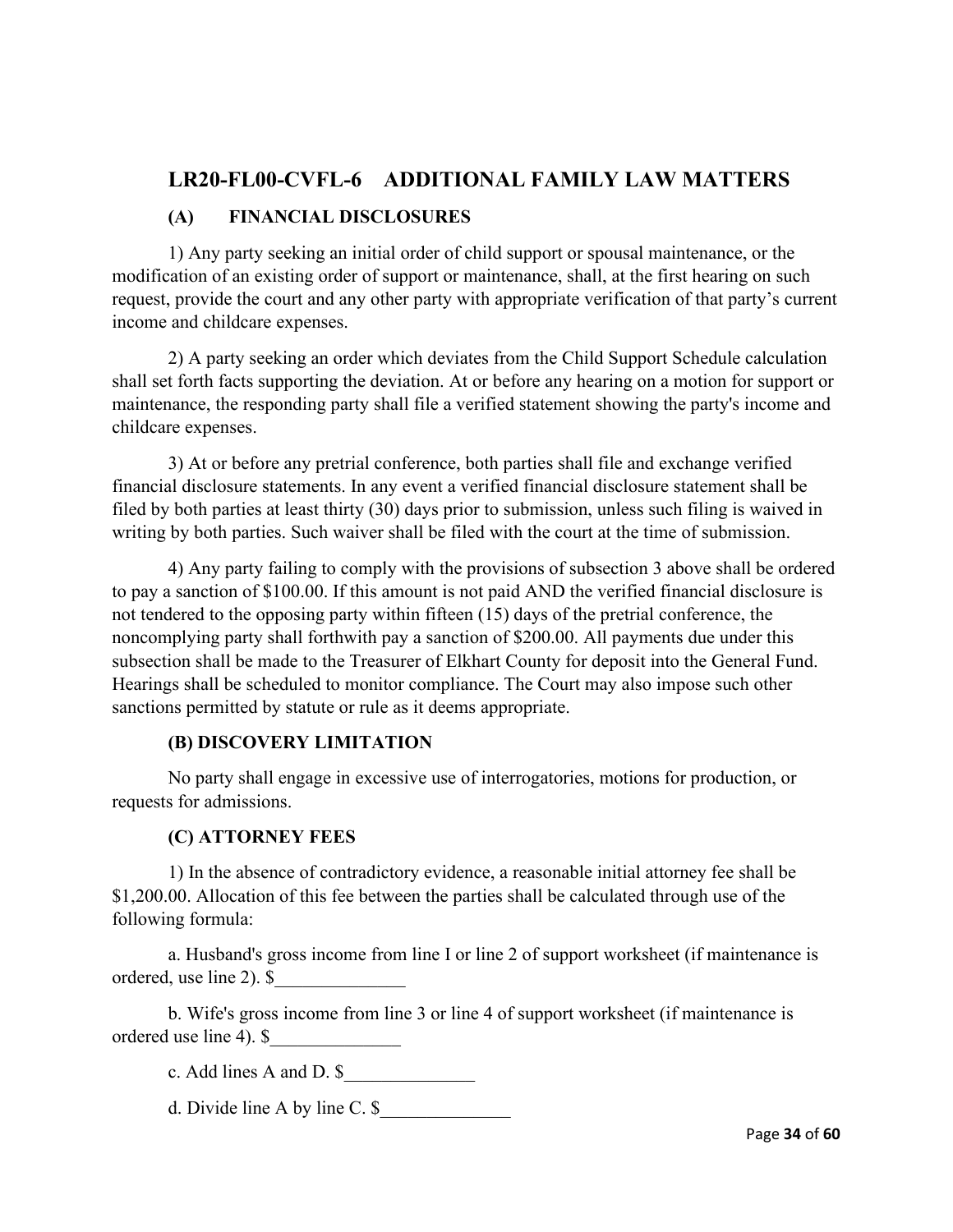e. Divide line B by line C. \$

f. Multiply \$2,400.00 by line D or line E, whichever is greater.  $$$ 

g. Subtract \$1,200.00 \$1200.00

h. Line F minus line G. \$

The party having the greater income shall pay the amount shown on line H to the attorney for the party having, the lesser income. If the party having, the lesser income is not represented by an attorney, then no attorney fees will be ordered.

2) In the absence of contradictory evidence a reasonable attorney fee for prosecution of a family law related rule to show cause shall be a minimum of \$500.00 for one court appearance. A minimum of \$250.00 will be added for each additional court appearance on the same rule to show cause.

## **(D) DECREE PROVISIONS**

- 1) Each decree of dissolution of marriage shall contain a provision which requires compliance with the applicable Indiana statute governing relocation of the residence of unemancipated children. That provision shall also make specific reference to that statute in order to assist lay persons in reviewing and copying it.
- 2) Both parties shall attach to the decree a current Child Support Computation Worksheet.

## **(E) TWO-PARTY AUCTION**

1) If the parties are unable to divide personal property and household goods by agreement, the method of division shall be by the private two-party auction, which shall be conducted by the lawyers for the parties or a Magistrate in a timely manner on such terms as (s)he deems appropriate.

2) Either party may initiate a two-party auction at any point in the proceedings upon application to the court. Upon application, the non-possessory party may have reasonable access to the personal property in order to comply with this rule.

3) Prior to the auction, the two parties are ordered to prepare and submit one itemized list of all household goods and personal property noting, items of a separate nature (e.g. premarital, extended family gifts, inheritance, disposed of or disputed items, etc.).

4) A party who intentionally fails to cooperate or participate in the inventory and auction process will be subject to sanctions.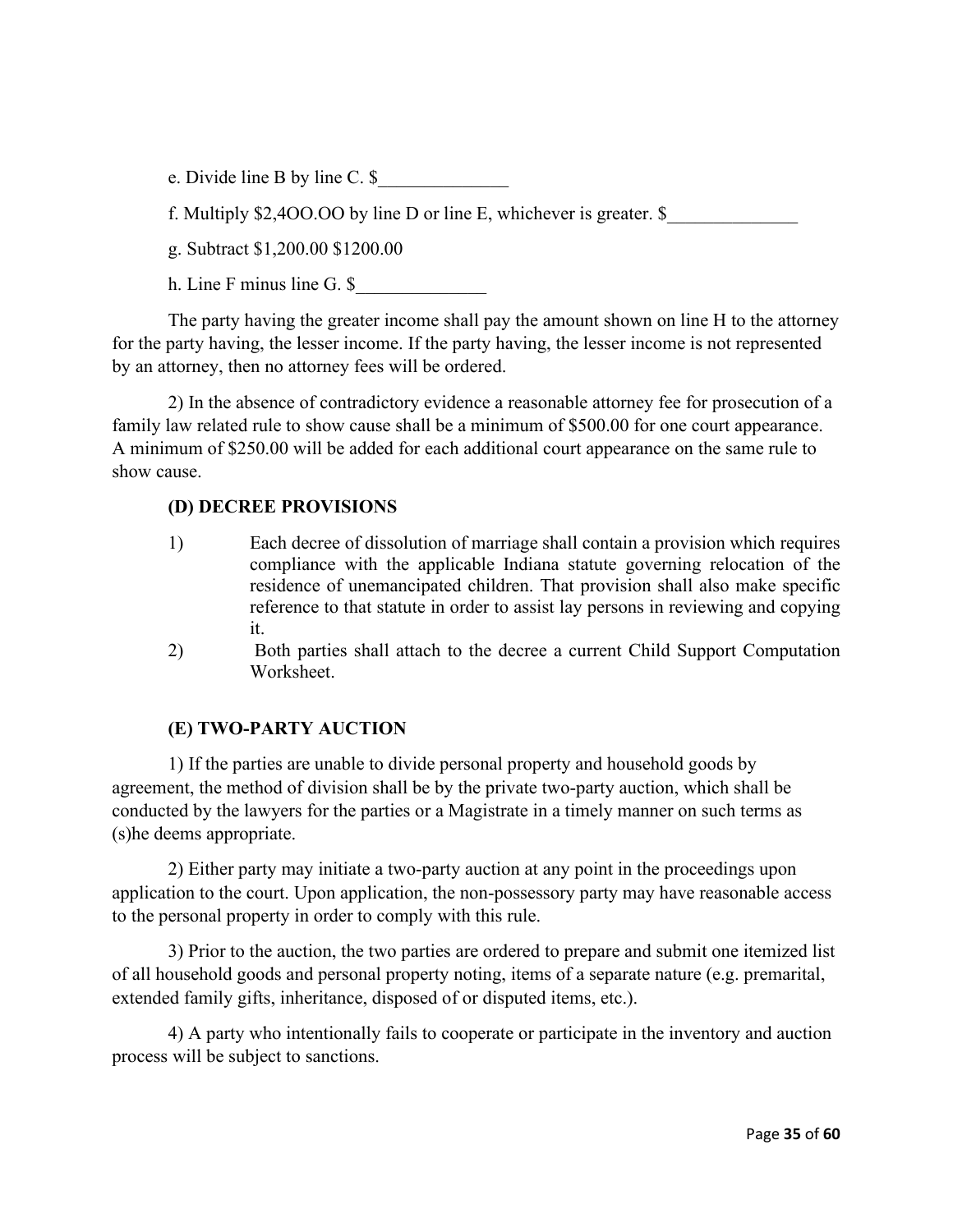5) At the conclusion of the auction, the Magistrate or lawyer conducting the auction shall immediately provide copies of all pages indicating the auction results to the parties, and the said results shall b**e** promptly be filed with the appropriate court.

# **LR20-FL00-CVDR-7 SUPPORT AND MAINTENANCE STANDARDS**

**(A)** Except in unusual circumstances, the Courts shall follow the schedule of support payments and maintenance set forth in the Indiana Child Support Guidelines, including all explanations and formulas.

**(B)** Temporary maintenance shall equal 33-1/3% of the parties' combined net income (net income is defined as gross income minus deductions for any other prior court ordered child support, legal duty of support, other orders of maintenance paid, income producing expenses, and federal, state or local taxes paid). Any order for temporary maintenance shall expire ninety (90) days after the date upon which the order becomes effective. A party seeking an extension of an order for temporary maintenance shall file an appropriate petition and at a hearing shall show good cause for the extension.

**(C)** Maintenance paid to a party shall be deducted from the payor's income and added to the recipient's income, and determinations of child support and attorney fees obligations shall be based on those incomes as so adjusted.

**(D)** If both a support order and a maintenance order are entered, the parties shall recalculate support promptly after ninety (90) days so as to reflect the expiration of the maintenance order. The parties shall calculate support during both the maintenance period and thereafter, and shall file the results with the Court.

## **(E)** Reserved

**(F)** Medical insurance. Whichever party can provide the most comprehensive policy of medical insurance for the child(ren) at the lowest cost shall provide said insurance. The amount of the insurance premiums shall then be allocated between the parties on the percentage-ofincome basis. If the non-custodial parent pays the insurance premiums, then that parent shall receive credit against support paid each week in the amount of that parent's allocated portion of medical insurance. If the custodial parent pays the medical insurance premiums, then that parent shall receive an additional amount of support each week equal to the non-custodial parent's percentage of medical insurance premiums. Child Support Guideline 7 "Reasonable Cost" paragraph delineates the two reasons allowed to waive this requirement.

**(G)** Educational expenses through grade 12. A Guidelines-based support order shall encompass all ordinary educational expenses through the high school level. If appropriate, extraordinary educational expenses for children who have not yet completed high school, including private school tuition and costs of tutoring, shall be determined as an addition to support and shall be divided between the parties in proportion to their respective weekly adjusted incomes.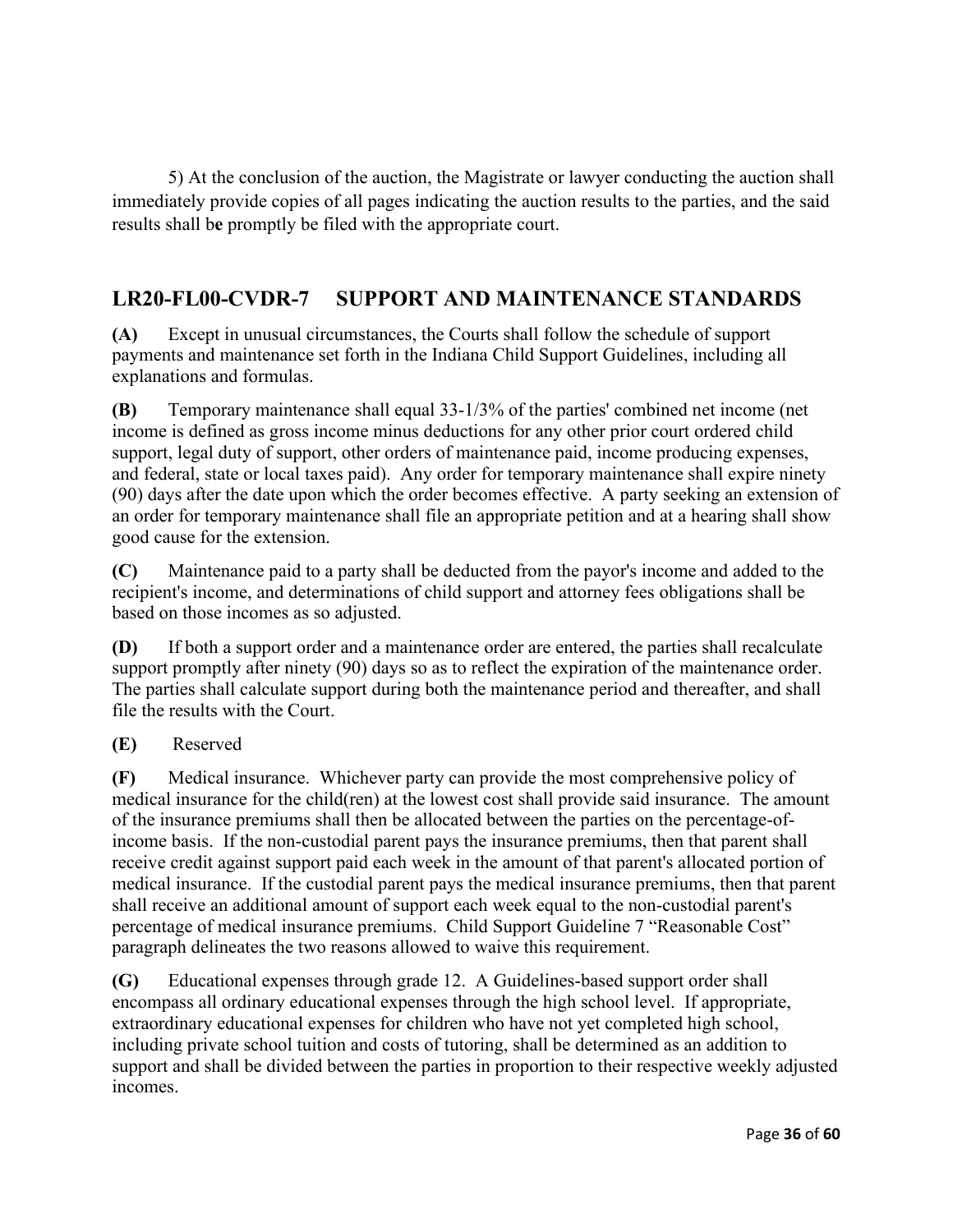**(H)** Educational expenses after grade 12. Post high school educational expenses shall be determined as either an addition to, or in lieu of support. Except in unusual circumstances, an award of such expenses shall be limited to the lesser of:

- 1) The actual annual expenditures for tuition, room board, books, transportation, fees and miscellaneous expenses for the student; or
- 2) The annual cost of tuition, room, board, books, transportation, fees, and miscellaneous expenses which would be incurred by an Indiana resident attending the Bloomington campus of Indiana University as a resident student.

The Custodial parent and the child shall be responsible for making, timely applications for all scholarships and grants for which the child might be eligible. Other than in exceptional circumstances, gifts and trust funds intended for college, scholarships and grants shall be deducted from the educational expenses. All educational tax benefits (e.g. Hope Scholarship Credits and Lifetime Learning Credits) shall be applied by the party receiving them to the payment of educational expenses. Thereafter, the child shall be responsible for twenty-five percent (25%) of the remaining expenses, and the balance shall be divided between the parties in proportions to their respective weekly adjusted income. Except in unusual circumstances, the amount of support determined under the Guidelines shall be wholly abated when the child is not in residence. The child shall execute any and all documents, and perform any and all other acts, reasonably necessary to afford both parents access to all available information regarding, grades, attendance, financial awards, grants and scholarships, and school disciplinary matters.

**(I)** Income Tax Benefits. The parties shall allocate income tax benefits for a minor child equitably, but in such a manner as to maximize tax benefits. A non-custodial party shall claim such tax benefits only if that party shall have paid ninety-five percent (95%) [I.C. § 31-16-6-1.5 (d)] due through the end of the affected calendar year by January 31 of the following year. Both parties shall execute any forms necessary to carry out the requirements of this paragraph. A party's refusal to sign such forms may be punishable by contempt or by imposition of other sanctions, including modification of the current support obligation to recapture any tax benefit lost by the non-custodial parent.

**(J)** All petitions to abate or modify child support orders which are filed by child support payors shall include a statement of the amount of the arrearage, if any, owed by petitioner in child support, and in the payment of the Clerk's annual fee for the collection and distribution of child support.

**(K)** So long as one or more the parties' children remain unemancipated or the beneficiary of an order for contribution to educational needs, the parties shall, upon request by either of them, exchange verification of income in the form of his or her most recent federal income tax return. Such income tax return shall be complete and include all attachments thereto. Such exchange shall be required no more often than once annually. Such exchange shall be concluded within two weeks of the making of such request. In the event that either party had not filed a federal income tax return for the tax year last concluded, that party shall provide the other with that federal income tax return described above, together with written verification of current income. Such verification may include a paycheck stub disclosing a year-to-date income or a current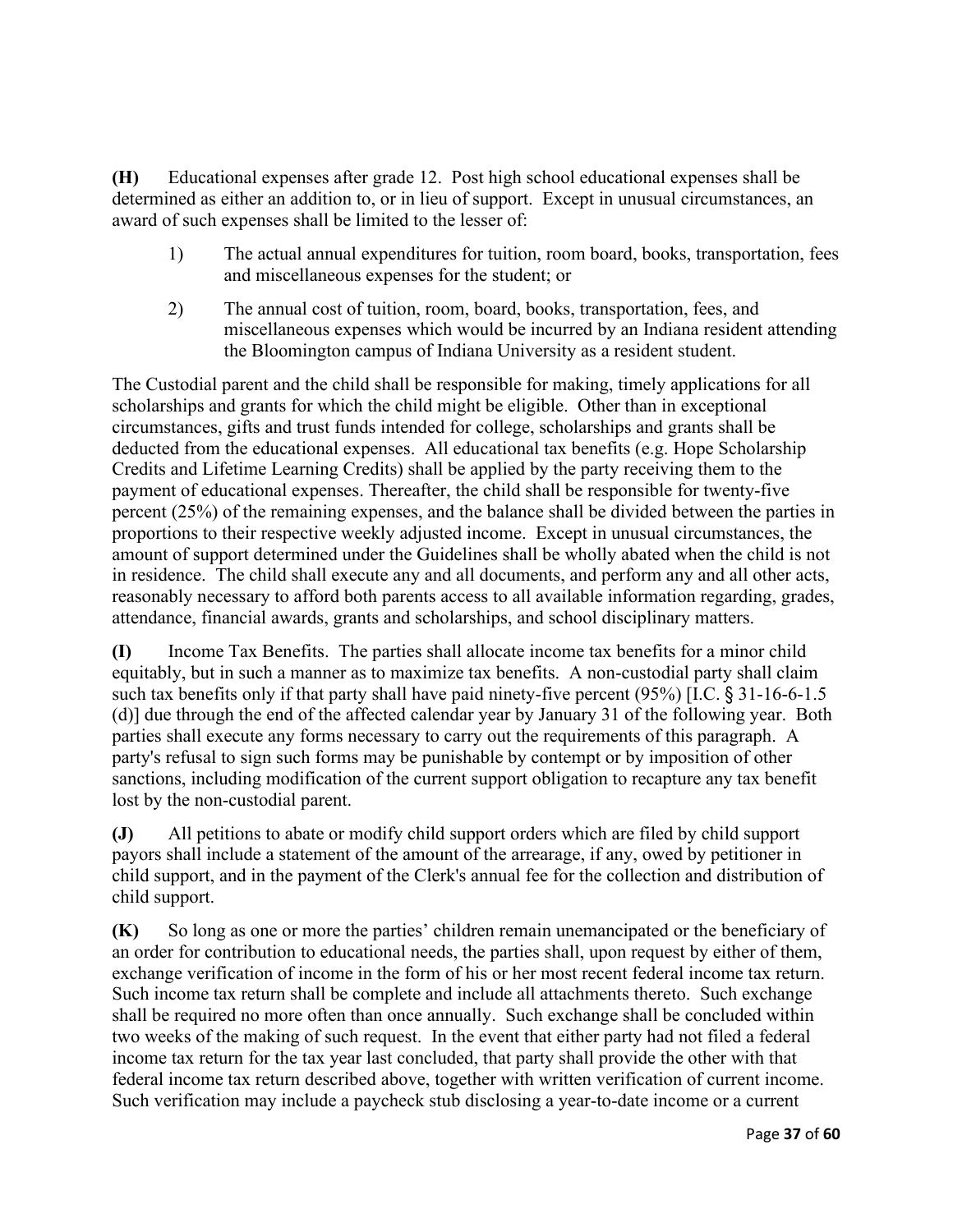profit and loss statement reflecting self-employment or partnership income. It is the purpose of this rule to foster the exchange of accurate and complete income information in order to avoid needless litigation. This rule shall be liberally construed in order to achieve those ends.

**(L)** For purposes of this rule, healthcare expenses shall accumulate on a calendar year basis. The six percent (.06) deductible contemplated by the Rule shall be prorated for the balance of the calendar year in which the first support order in this case is entered, or in which the subject dissolution is granted, whichever is applicable. This proration shall be calculated by multiplying the total child support due from both parents by six percent (.06), dividing the product by three hundred sixty five (365), and multiplying the result by the number of days remaining in the year in question. As a general rule, in the event of a modification of an existing child support order, any resulting change in the six percent (.06) deductible shall become effective at the beginning of the next succeeding calendar year. The trial court may deviate from this general rule in order to avoid manifest injustice.

**(M)** In all actions in which a child support order remains in effect, either party shall, upon demand, provide the other party with a copy of his or her most recent federal income tax return, together with all schedules and other attachments. The party supplying the aforementioned income tax return may redact any portions thereof which relate solely to the computation of the income of any other person. Nothing in this rule shall require any person to provide more than one such copy during each calendar year; however, nothing in this rule shall infringe upon the right of any person to engage in appropriate discovery pursuant to the Indiana Rules of Trial Procedure.

# **LR20-TR16-NAHT-8 HEARINGS/TRIALS**

## **(A) INITIAL HEARINGS**

All judges and magistrates of Elkhart County, Indiana, Courts of general jurisdiction, including regular judges and magistrates, senior judges and judges *pro tempore,* shall be authorized to conduct initial hearings and other preliminary hearings held in connection with civil and criminal cases filed in all Elkhart County, Indiana, Courts of general jurisdiction.

## **(B) STATUS CONFERENCES**

- 1) At any time after the issues are finally closed on the merits of any civil case, any party may request, or the court on its motion may set, a status conference to set deadlines, facilitate discovery, and discuss settlement and alternative dispute resolution of the case.
- 2) At the status conference, all counsel shall be prepared to state:
	- a. Whether all parties have been correctly designated and properly served;
	- b. Whether a third-party complaint or impleading petition is contemplated;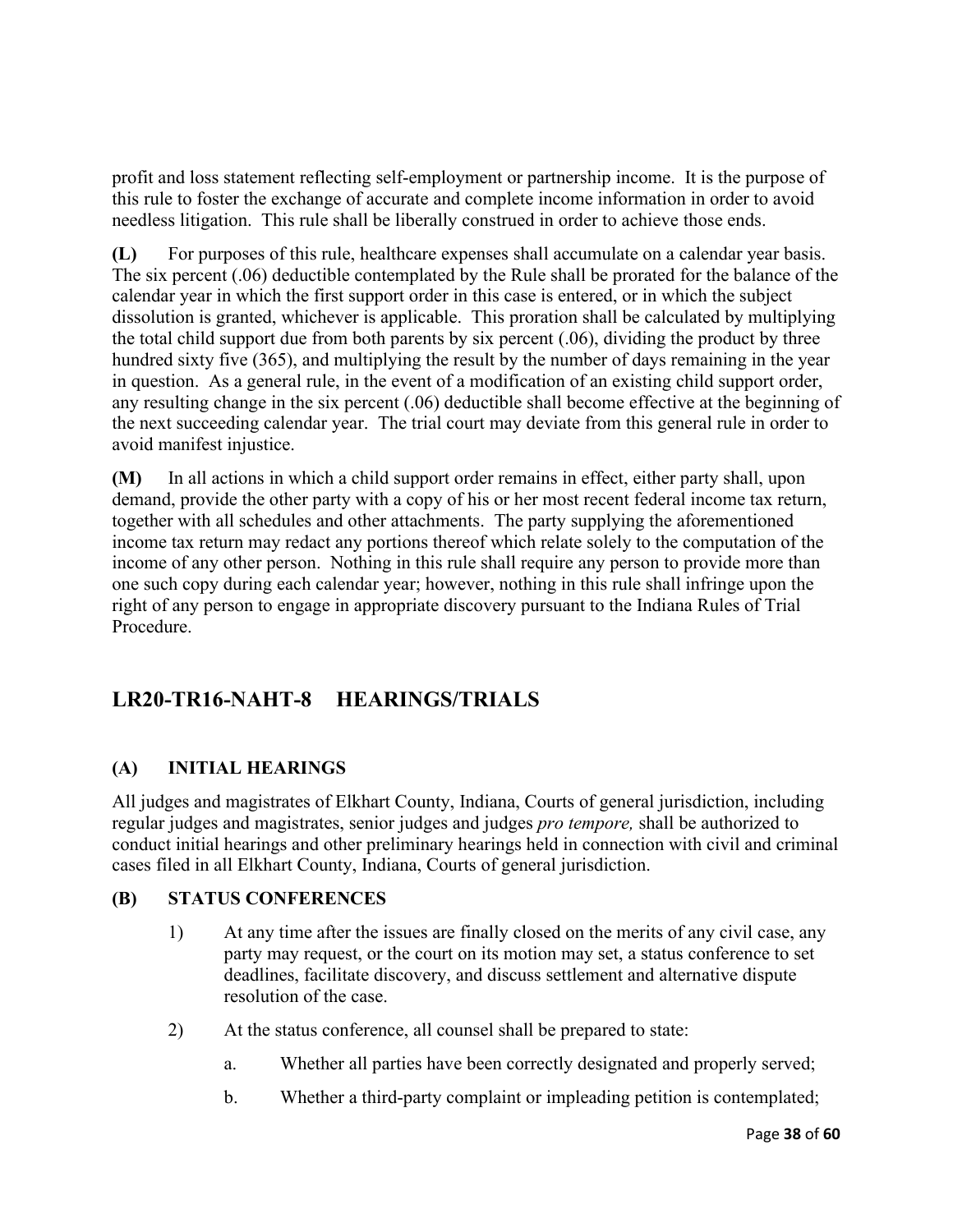- c. The time reasonably required for completion of discovery;
- d. Whether a jury trial has been timely demanded and if so, whether the parties would contemplate waiver of trial by jury;
- e. Whether there are any pending motions and whether dispositive motions are contemplated;
- f. Whether a separation of claims, defenses, or issues would be desirable and if so, whether discovery should be limited to the claims, defenses, or issues being tried first;
- g. The prospects of disposing of the case through settlement, mediation, or other methods of alternative dispute resolution.
- 3) At the conclusion of the status conference, the court may establish deadlines for disclosure of witnesses and exhibits to be offered at trial, discovery, amendments to the pleadings, dispositive motions, alternate dispute resolution measures, and any other matters to come before the court. The court may thereupon schedule a pretrial conference or a further status conference.
- 4) Deadlines established at the status conference shall not be extended, except by agreement of the parties and the Court, or for good cause shown.

## **(C) PRETRIAL CONFERENCES**

- 1) Unless waived by the Court, a pretrial conference shall be held in every civil case. No case shall be set for trial before the pre-trial order is filed.
- 2) All discovery shall be completed at least five (5) days prior to the pretrial conference, except an examination of the physical or mental condition of a party pursuant to TR 35, which may be ordered at any time prior to trial. Prior to the discovery cutoff date the Court may extend the time for completing discovery upon the filing of a written motion showing good cause for the extension of time.
- 3) The attorney for each party and each unrepresented party shall have an independent duty to arrange the conference of the attorneys required by TR 16. Unless the attorneys agree otherwise, the conference shall be held in the office of the attorney located closest to the Court in which the case is pending. At this conference, every party shall provide each other party an opportunity to inspect and copy all exhibits. Any plaintiff's proposed exhibits shall be numbered, and any defendant's, proposed exhibits shall be lettered. The attorneys shall explore fully the possibility of settlement and of any further alternative dispute resolution techniques. The attorneys shall also discuss the length of time probably required for trial of the case and, in any case for which a jury has been requested, the possibility of waiving the jury and trying the case to the Court alone.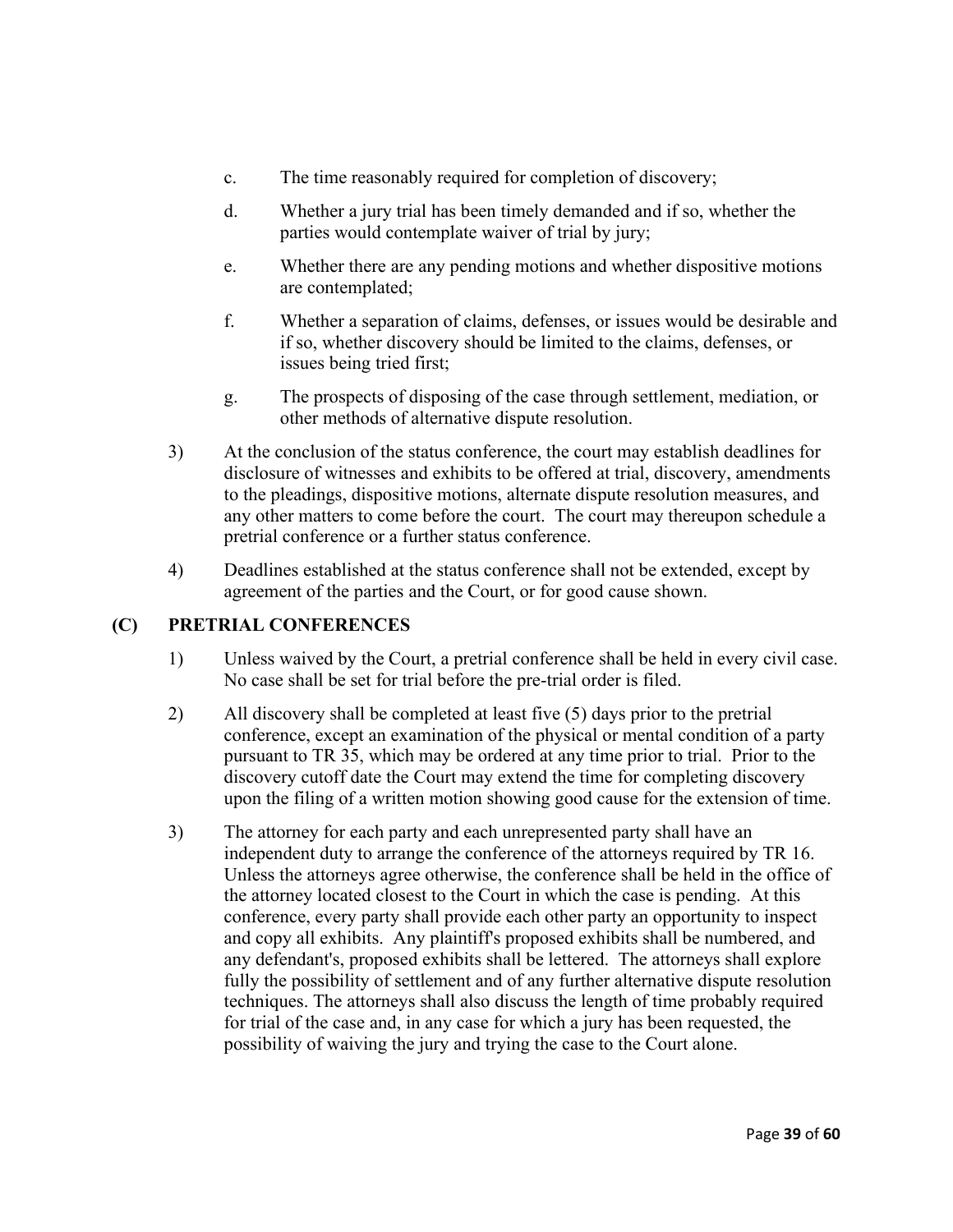- 4) Following the conference of attorneys, and at least five (5) days before the pretrial conference, the plaintiff shall file a proposed pre-trial order, signed by counsel for all parties. The proposed order shall cover the following points:
	- a. The nature of the action;
	- b. The basis of jurisdiction of the Court;
	- c. Questions raised by pending motions;
	- d. Proposed amendments to pleadings;
	- e. A concise statement of the contentions of each party;
	- f. A concise statement of undisputed facts;
	- g. A concise statement of disputed issues of fact;
	- h. A concise statement of uncontested issues of law;
	- i. A concise statement of contested issues of law;
	- j. A numbered list of the names and addresses of each party's witnesses', with expert witnesses designated as such;
	- k. A numbered or lettered list of trial proposed exhibits of each party, as appropriate;
	- l. A concise statement of any disagreement regarding rules of law relating to anticipated jury instructions;
	- m. Appropriateness of ADR processes; and
	- n. A certification by each attorney or unrepresented party of compliance with the provisions of TR 16.
- 5) A pretrial order, once signed by the Court, shall govern the course of the trial. The pretrial order shall not be amended except by consent of the parties and the Court or by further order of the Court to prevent manifest injustice. All pleadings shall be deemed merged into the pretrial order.
- 6) If the parties fail to timely file any material required to be filed prior to the pretrial conference, the Court may postpone the pretrial conference and take further action as appropriate.

## (D) **TRIAL SETTING**

1) Except for good cause shown, the parties and counsel involved in any civil jury trial set as a backup trial shall be prepared to begin the trial when scheduled.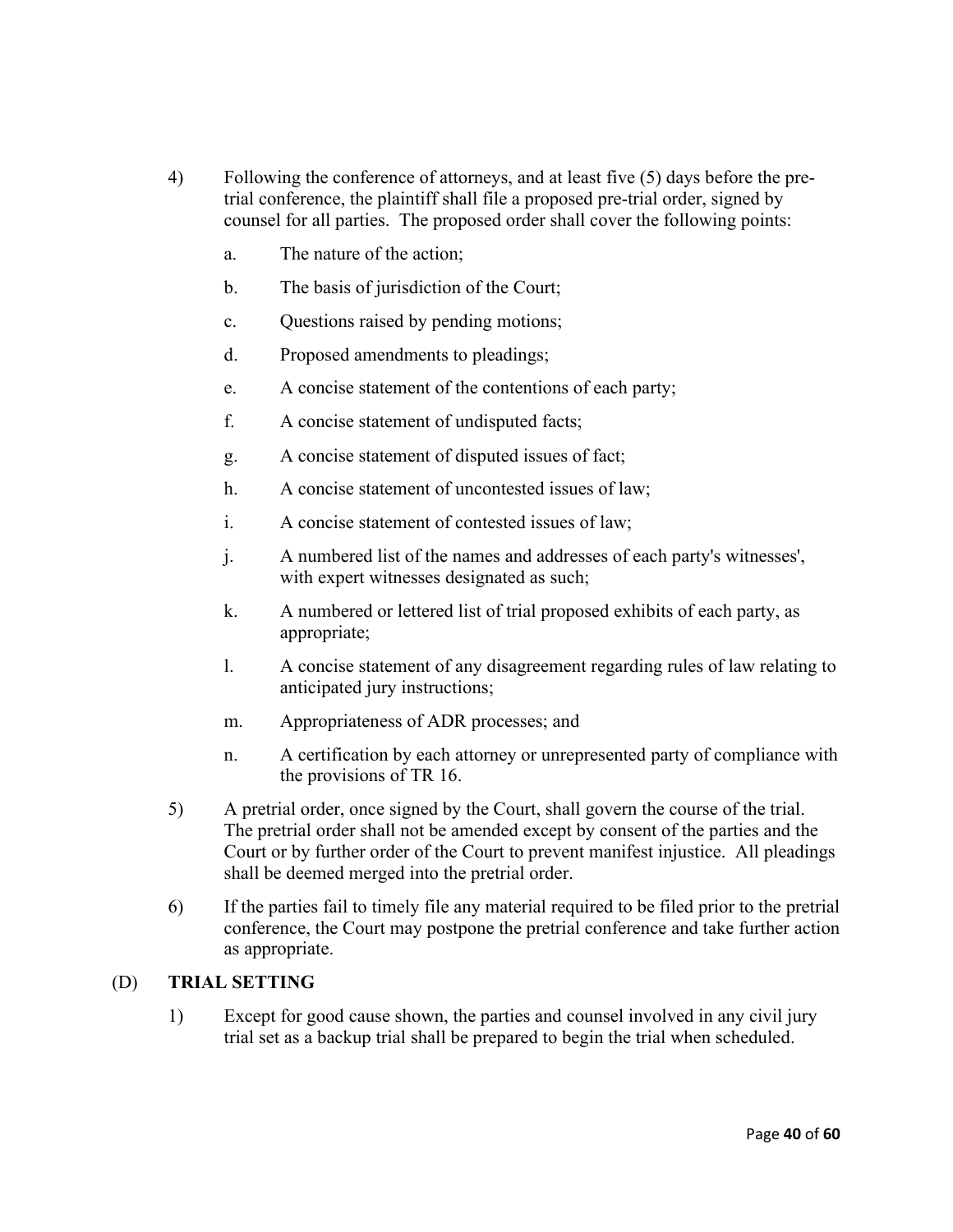- 2) All attorneys and unrepresented parties shall be responsible for discovering the sequence of cases and shall be prepared to try their cases on the date scheduled.
- 3) Whenever a Court sets a criminal case for trial and the defendant is not then present, the defendant within twenty-one (21) days thereafter shall file a signed written acknowledgment of the trial date or shall in open court orally acknowledge the trial date.
- 4) No dispositive motions, including but not limited to motions for summary judgment, shall be filed in any action within one hundred twenty (120) days of a scheduled trial of that action without leave of court. Leave of court may be granted or denied with or without hearing, at the option of the court.

## **LR20-TR00-NATP-9 TRIAL PROCEDURES**

**(A)** Ten (10) days before the commencement of the trial of any criminal case or a civil case which is a first or second setting:

- 1) Each attorney shall provide opposing counsel an opportunity to inspect and copy all exhibits which that party intends to introduce into evidence during the trial. All documents stipulated to be admissible shall be prepared so that the court and each juror shall have a packet of stipulated exhibits at the beginning of the trial; and
- 2) Each party shall provide the court and each opposing counsel a final written list of names and addresses of that party's witnesses, as well as, a written list of exhibits. If without just cause the exhibits and lists are not exchanged, stipulated to, or provided, then the exhibits or witnesses shall not be allowed to be used during the trial.

**(B)** Voir dire examinations shall be conducted first by the Court. The Court may also grant each party a limited amount of time for additional examination of prospective jurors. The sole purpose of voir dire examination shall be to determine qualifications of prospective jurors.

**(C)** All challenges to prospective jurors seated in the jury box shall be exercised in writing after the first round of questioning of those prospective jurors. If more than one party peremptorily challenges the same juror, the challenge shall be counted against each party so challenging. At the end of each succeeding round, peremptory challenges may be exercised against only those persons seated after the previous round. Parties may interrogate previously accepted prospective jurors only as to new matters and may thereafter challenge for cause a previously accepted prospective juror.

**(D)** When an objection is made to a question posed to a witness during any jury trial, the person asking the question shall not state within the hearing of the jury the expected response of the witness.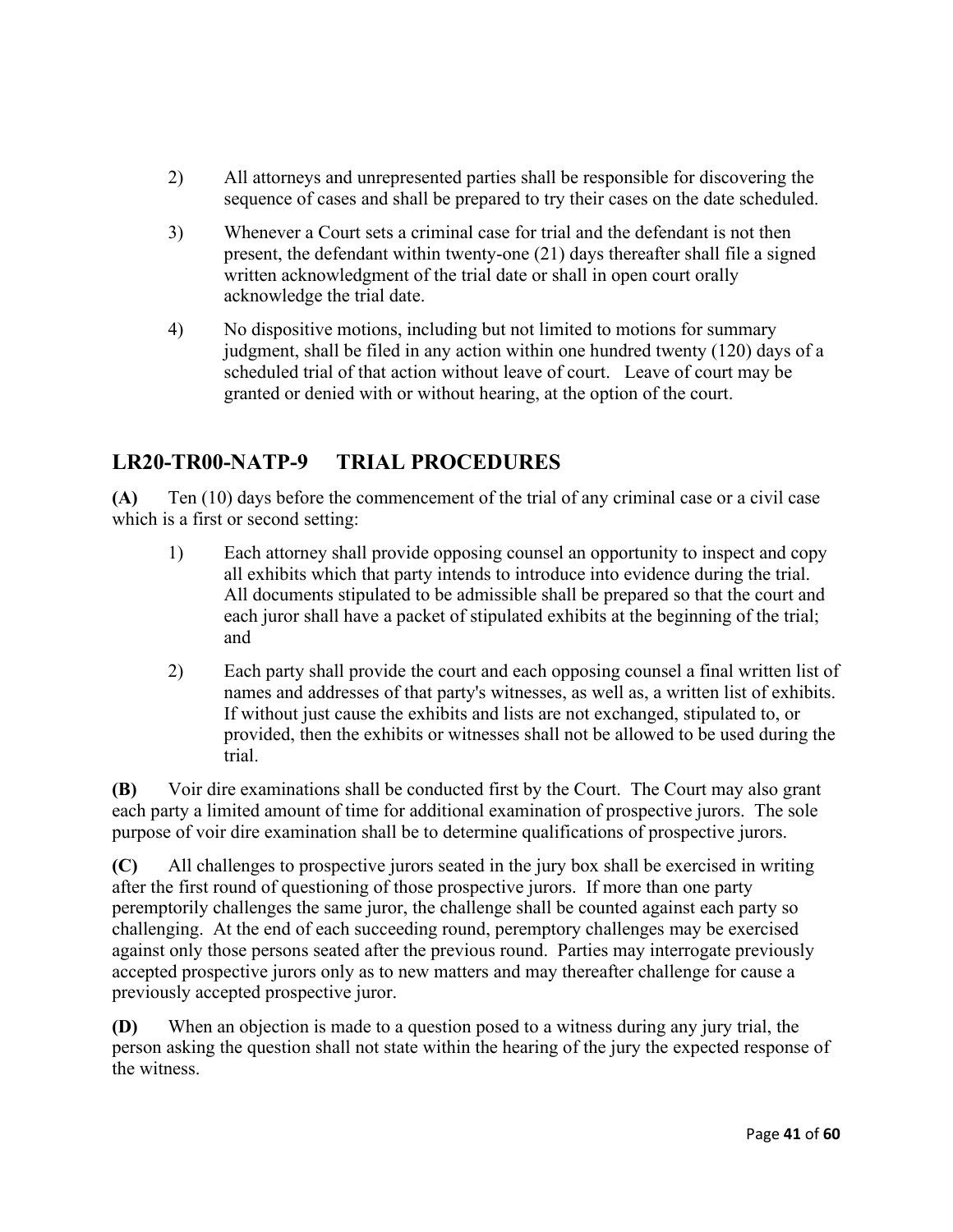**(E)** Only one person shall examine or cross-examine a witness, except by permission of the Court.

**(F)** A court shall not enforce any admissions, agreements, or stipulations unless they are reduced to writing and either filed with the Court or made a part of the record in open court.

# **LR20-TR51-NAJI-10 JURY INSTRUCTIONS**

**(A)** A court may require a party to submit any proposed instructions on paper or electronic format

**(B)** In any civil case each party shall tender to the court all proposed preliminary and final instructions at least fourteen (14) days prior to the trial date.

**(C)** In any criminal case each party shall tender to the court all proposed preliminary and final instructions at least three (3) days prior to the trial date.

**(D)** The Court may in its discretion permit the parties to submit additional proposed final instructions after the close of the evidence.

**(E)** Any proposed instruction shall contain a citation of legal authority for the proposed instruction. Indiana Pattern Jury Instructions shall be used wherever applicable. Failure to comply with this rule shall be deemed a waiver by a party of the right to tender instructions.

**(F)** A party submitting proposed instructions on paper or in electronic format shall submit the proposal in two formats: One (1) copy of each proposed instruction shall identify the party tendering the instruction and shall contain citations of authority. The other copy of the instruction shall be prepared so as not to identify either the party proposing the instruction or the citation of authority.

**(G)** A party proposing any instruction shall deliver a copy of such instruction to any other party.

# **LR20-TR00-NACE-11 CUSTODY/DISPOSITION OF EXHIBITS**

**(A)** Any material marked as an exhibit, whether or not admitted into evidence, shall be held in the custody of the Court Reporter, unless otherwise ordered by the Court.

**(B)** All material placed in the custody of the Court Reporter shall be removed by the offering party, except as otherwise ordered by the Court, within four (4) months after the final disposition of the case. At the time of removal, the party shall give a detailed receipt to the Court Reporter which shall be filed in the record of the case. If a party fails to comply with this rule, the Court may order the destruction or other disposition of the material.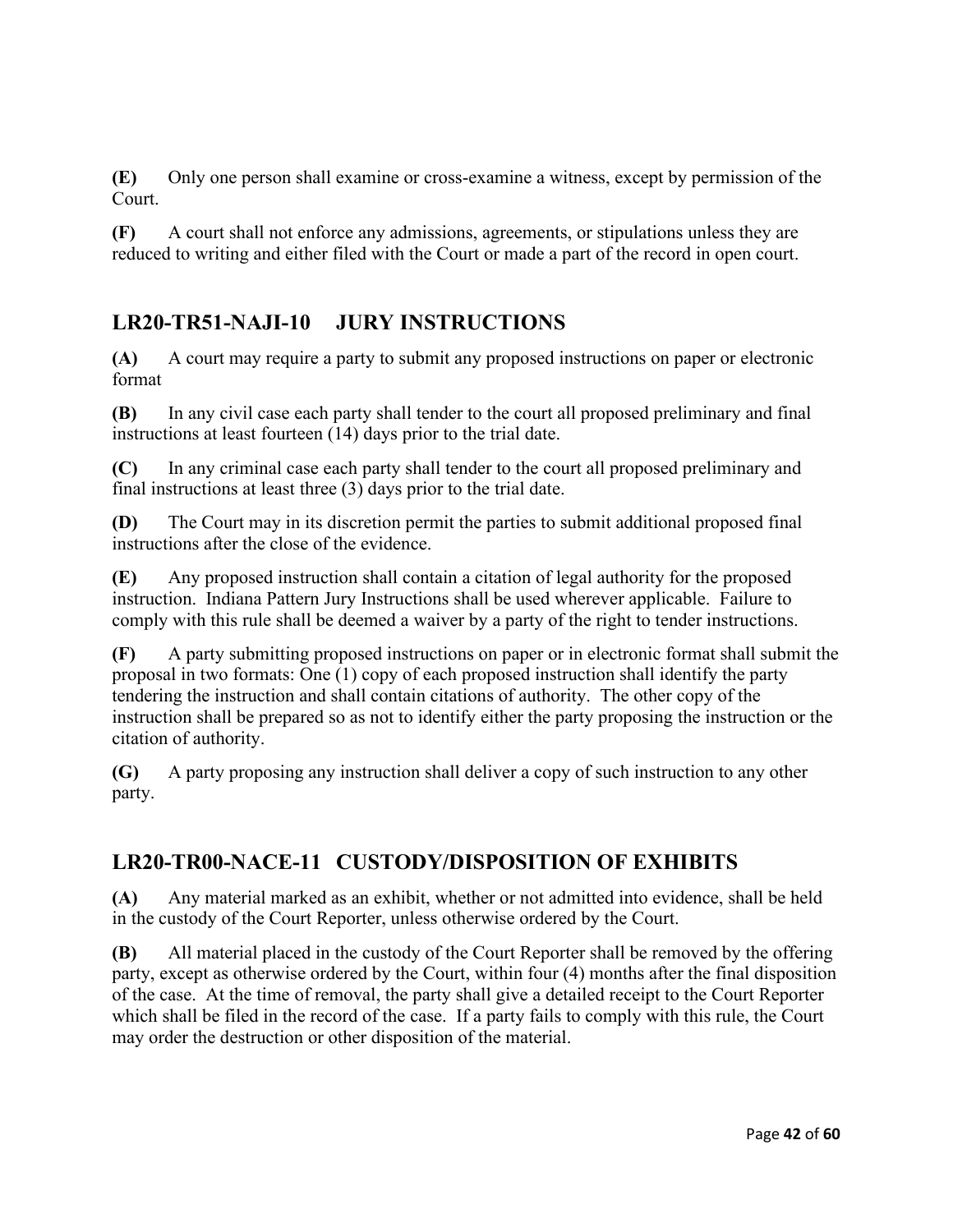## **LR20-TR00-CVSB-12 SURETY ON BONDS**

**(A)** No attorney, employee or other officer of the Court shall be accepted as surety on bonds in criminal, civil or probate matters.

**(B)** The Court will require a bond in an amount sufficient to cover all liquid assets of all estates, trusts and guardianships. If any non-liquid assets (such as real estate) become liquid, the bond shall immediately be increased in an amount to cover the additional liquid asset. The bond shall also be in an amount to protect two (2) times the annual income. The bond may be waived in an estate only if a sole heir is also the personal representative and as heir files a waiver of bond or if all adult competent heirs file a waiver of bond, and in a guardianship if the minor's account cannot be withdrawn except by Court order. When two (2) or more persons are appointed personal representative or co-guardians, they may file a joint surety.

## **(C) ORDER ON APPEARANCE OF CRIMINAL DEFENDANTS AND THE**

## **SETTING OF BAIL IN CRIMINAL CASES**

## **1. No Bail Requirement**

If a Court has not established bail in a particular case, no bail shall be set for the following offenses until such time as the person arrested has been brought before a neutral and detached Judge or Magistrate within the County of Elkhart, State of Indiana:

- a. all offenses if the offender is on probation
- b. all felonies
- c. all misdemeanors involving possession or delivery of a firearm as proscribed by I.C. § 35-47 *et seq.*
- d. all misdemeanors involving domestic battery as proscribed by I.C. §35-42-2-1.3
- e. all misdemeanors involving invasion of privacy as proscribed by I.C. §35-46-1-15.1
- f. all misdemeanors involving operating while intoxicated proscribed by I.C. §9-30-5 *et seq.*

## **1.5 Fifteen (15) Day Hold**

An offender who is subject of a fifteen (15) day hold that was issued by a judge or magistrate shall be brought before a judge or magistrate for hearing within fifteen (15) days of the order as required by I.C. § 35-33-8-6. If a judge or magistrate enters no order setting bail at the hearing or any time prior to the expiration of the fifteen (15) day hold, the court shall also indicate in the bail order that the fifteen (15) day hold terminates.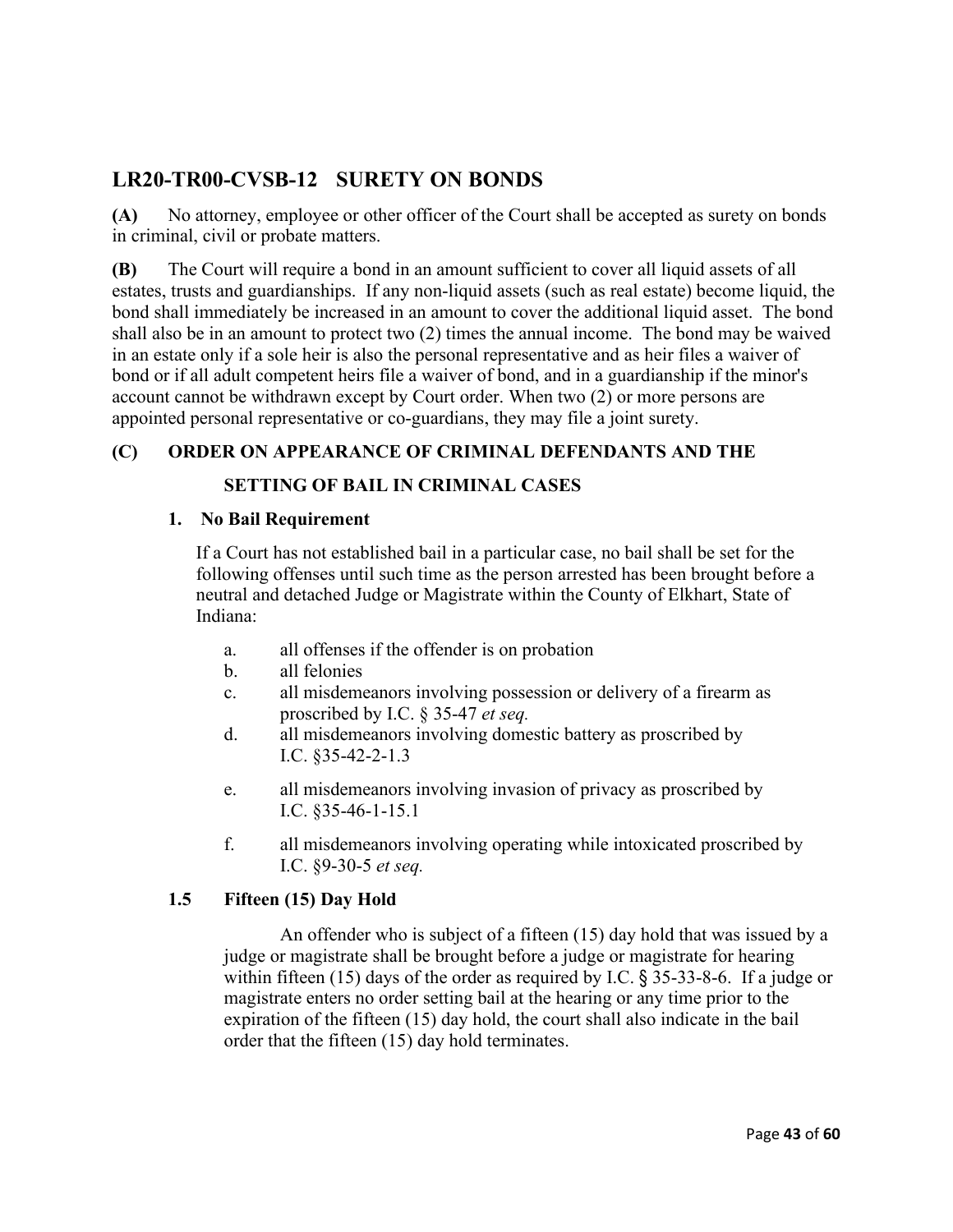## **2. Bail**

Bail for all criminal offenses shall be set by a judicial officer at the hearing to determine probable cause. The judicial officer determining bail shall consider factors relating to public safety and risk of flight as reflected in I.C. § 35-33-8-4. When setting bond a court may consider conditions of bail under I. C. § 35-33-8 et seq. Bond requirements for all Trial De Novo requests following convictions from a City Court will be determined by LR20-CR00-CRBS-13(E).

## **3. Consideration of Local Rule 13 for fixing amount of bail**

In fixing the amount of bail in a give case, that judicial officer may consider the Elkhart County Criminal Bail/Bond schedule, as embodied in LR20-CR00-CRBS Rule 13. Notwithstanding the foregoing, it is emphasized that such schedule is advisory in nature, and shall not be construed as limiting the authority of any judicial officer to fix bond in any amount which he or she deems to be appropriate in any given cause.

## **4. Surety requirement**

On all cases involving the posting of bail through a surety, a person shall not be released on bail until the bail bond agent certifies that he or she has verified that the information provided to the bail bond agent regarding identification and address of the person is accurate and reliable. On all misdemeanor and Level 6 Felony cases, a 10% cash bond shall be allowable, unless otherwise ordered by the Court.

## **5. Notice regarding Initial Hearing**

A person who has posted bail prior to his or her appearance in court for an Initial Hearing shall be informed of his or her Initial Hearing date, time and location, and that failure to appear as directed will result in a revocation of bail and the issuance of an arrest warrant for failure to appear.

## **6. Alcohol related charges**

No bail shall be allowed for persons arrested on alcohol related charges if release of said person is otherwise prohibited by law (See I.C. §35-33-1-6)

## **7. Duty of recording bail information**

All original documentation regarding the posting of bail shall be submitted to the Court where the particular offense is filed and the Clerk of the Court shall be responsible for entering the information on the Chronological Case Summary (CCS).

If criminal charges have not been filed, the original documentation regarding the posting of bail shall be submitted to the Court that dockets the finding of probable cause for the arrest and shall also be entered by the Clerk of the Court in the CCS.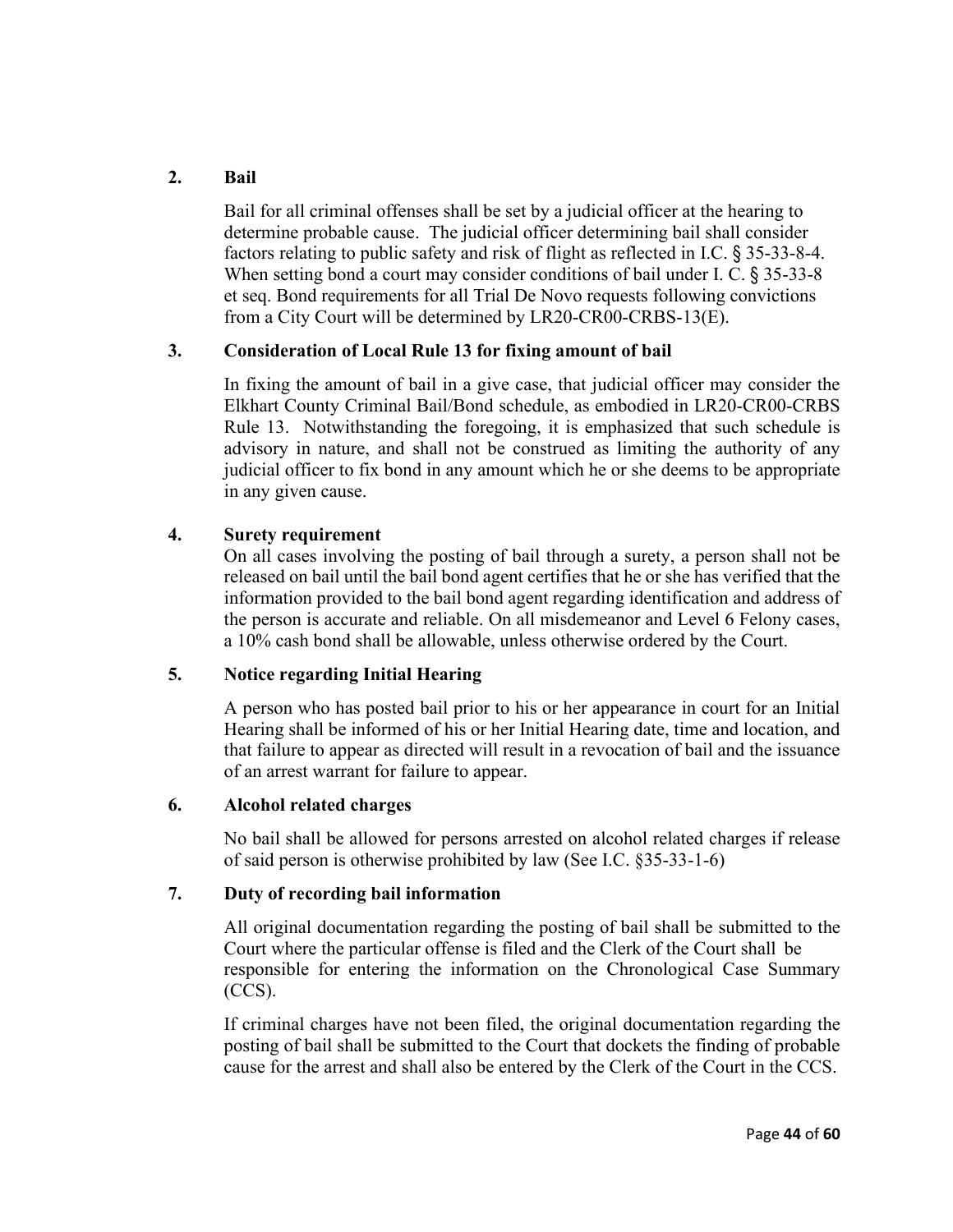## **LR20-CR00-CRBS-13 CRIMINAL BAIL/BOND SCHEDULE**

(A) Unless otherwise ordered by a court, bail on felony charges *shall be is* as follows:

|           | <b>FELONY CASES</b>             | <b>LEVEL</b>                  |
|-----------|---------------------------------|-------------------------------|
| A         | \$150,000.00                    | LEVEL 1 FELONY \$150,000.00   |
| B         | 75,000.00<br>\$                 | LEVEL 2 FELONY \$100,000.00   |
| C         | 5,000.00 (SUSPENDIBLE)<br>\$    | LEVEL 3 FELONY \$ 75.000.00   |
|           | 10,000.00 (NONSUSPENDIBLE<br>\$ |                               |
| D         | \$<br>3,000.00 (SUSPENDIBLE)    | LEVEL 4 FELONY \$ 10,000.00   |
|           | \$<br>5,000.00 (NONSUSPENDIBLE) |                               |
| XX        | XXXXXXXXXXXXXXXXXXXXXXXXXXXX    | LEVEL 5 FELONY \$<br>5,000.00 |
| <b>XX</b> | XXXXXXXXXXXXXXXXXXXXXXXXXXXXX   | LEVEL 6 FELONY \$<br>3,000.00 |
|           |                                 |                               |

- (B) Reserved
- (C) This Bail/Bond Schedule is advisory. It shall be within the discretion of any court to set a bond which is higher or lower than that recommended by the schedule in any given case. Any bail setting shall be reviewable at the instance of any party.
- (D) Reserved
- (E) Trial De Novo Bond Schedule following Criminal Conviction in City Court

A defendant filing a request for Trial De Novo following judgment of conviction from a City Court entered in Elkhart County shall be required to:

1) initially deposit a \$500.00 cash bond, or

2) file an Affidavit of Indigence in compliance with Indiana Trial De Novo Rules with the clerk of the Circuit Court. All cash bonds shall be presented to the Clerk of the Court within twenty-four (24) hours of an electronic filed Request for Trial De Novo being accepted by the Clerk. An Affidavit of Indigence must be filed together with the Request for Trial De Novo.

## **LR20-CR00-CRDD-14 CRIMINAL DISCOVERY DISCLOSURE**

(A) Unless circumstances exist that justify an in camera review, in any criminal case, each party shall routinely provide copies of the following: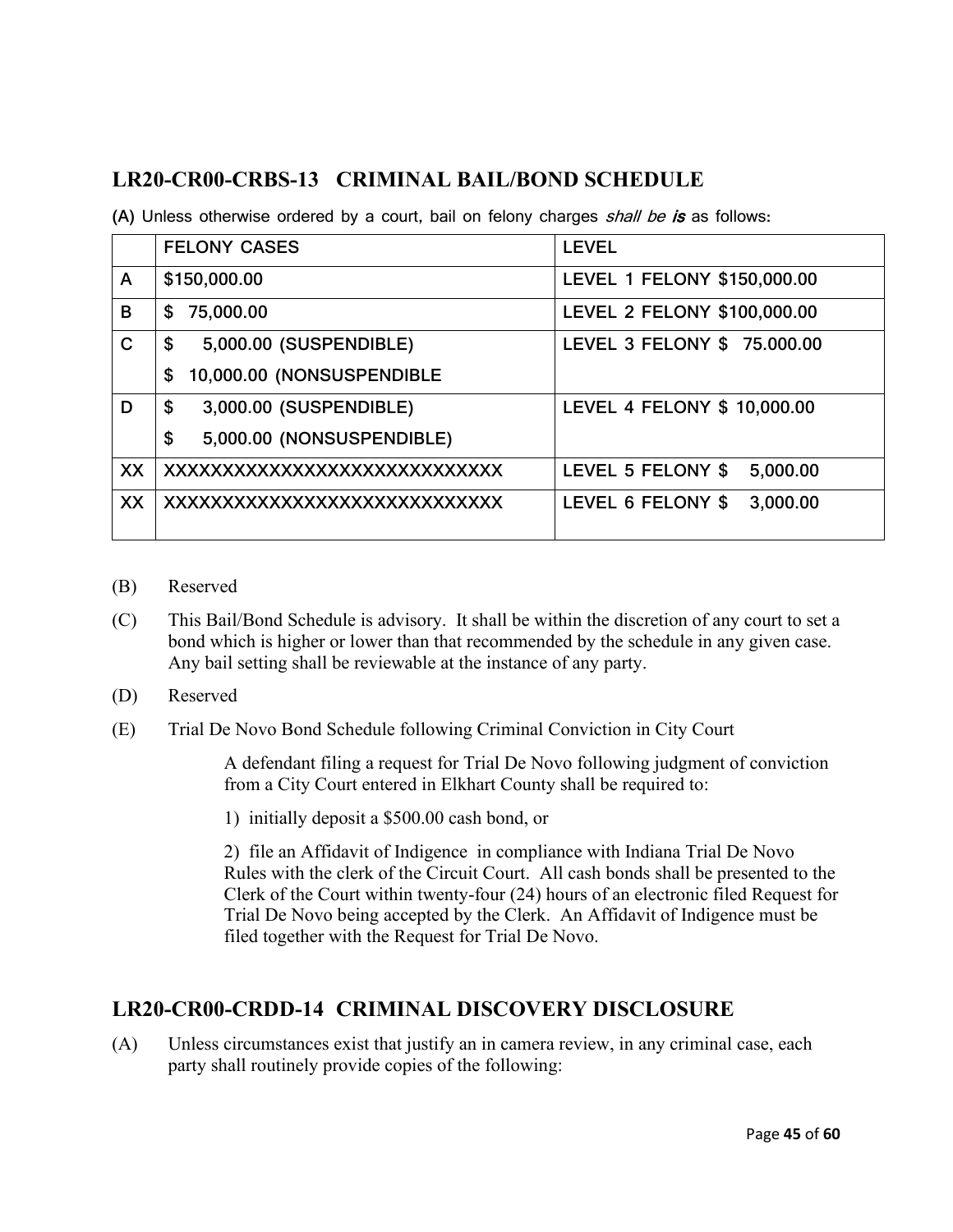- 1) The names, dates of birth and last-known addresses of all persons whom that party may call as witnesses, together with any written or recorded statements the person may have made, any memoranda containing substantially verbatim reports of any oral statements the person may have made, or, if neither exist, a summary of the anticipated testimony of each potential witness;
- 2) Copies of statements of any co-defendant;
- 3) Copies of reports of experts made in connection with the case, including results of physical or mental examinations, scientific tests, experiments, or comparisons;
- 4) Any books, papers, documents, photographs, videotapes, audio recordings, or tangible objects which the party may introduce at hearing or trial; and
- 5) A record of prior criminal convictions of any witnesses called by that party.
- (B) In addition to the matters described in Section A of this Rule, the State shall disclose:
	- 1) Copies of any written or recorded statements made by the defendant, summaries of any oral statements made by the defendant, and a list of witnesses to the making and acknowledgment of such statements; and
	- 2) Any other evidence which tends to negate the guilt of the defendant as to the offense charged or to mitigate the punishment of the defendant upon conviction.
	- 3) In addition to the matters described in Section A of this Rule, the defendant shall disclose any defense, procedural or substantive, which the defendant intends to assert at hearing or trial.
	- 4) A party seeking discovery shall prepare any discovery document so that answers may be made on the original discovery document. Discovery requests and responses shall not be filed with the Court or Clerk unless a dispute arises regarding said discovery.
	- 5) Providing discoverable material shall be a continuing Obligation of all parties and each party shall promptly provide any new material for which disclosure is required under this rule.
	- 6) A court may make more specific orders for additional discovery after a hearing on any appropriate motion filed by either party.
	- 7) A court may exclude from evidence any materials not properly disclosed to the other party and may impose further sanctions for any party's unjustified failure to comply with this rule.

# **LR20-AR15-NACR-15 COURT REPORTERS**

Court reporter services in the Elkhart County Courts shall be governed by following local rule.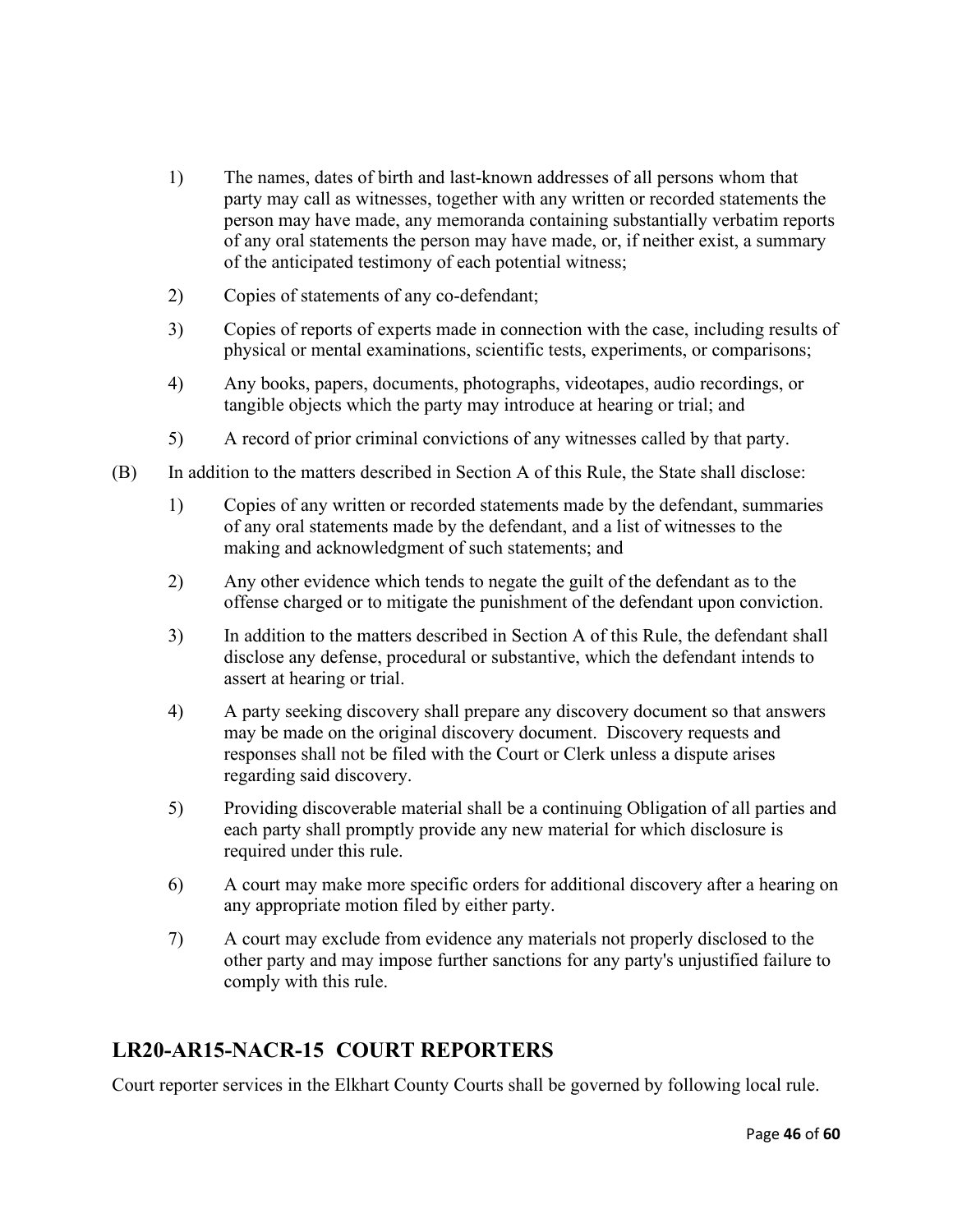**SECTION ONE: DEFINITIONS** The following definitions shall apply under this local rule:

**(A)** A Court Reporter is a person who is specifically designated by a court to perform the official court reporting services for the Court, including preparing a transcript of record.

**(B)** Equipment means all physical items owned by the court or other governmental entity and used by a court reporter in performing court reporting services. Equipment shall include, but not be limited to, telephones, computer hardware, software programs, disks, tapes, and any other device used for recording and storing, and transcribing electronic data.

**(C)** Work space means that portion of the court's facilities dedicated to each court reporter, including but not limited to actual space in the courtroom and any designated office space.

**(D)** Page means the page unit of transcript which results when a recording is transcribed in the form required by Indiana Rule of Appellate Procedure 7.2.

**(E)** Recording means the electronic, mechanical, stenographic or other recording made as required by Indiana Rule of Trial Procedure 74.

**(F)** Regular hours worked means those hours which the court is regularly scheduled to work during any given work week. Depending on the particular court, these hours may vary from court to court within the county but remain the same for each work week.

**(G)** Gap hours worked means those hours worked that are in excess of the regular hours worked but hours not in excess for forty (40) hours per work week.

**(H)** Overtime hours worked means those hours worked in excess of forty (40) hours per work week.

**(I)** Work week means a seven (7) consecutive day week that consistently begins and ends on the same days throughout the year, i.e. Sunday through Saturday, Wednesday through Tuesday, Friday through Thursday.

**(J)** Court means the particular court for which the court reporter performs services.

**(K)** County indigent transcript means a transcript that is paid for from county funds and is for the use on behalf of a litigant who has been declared indigent by a court.

**(L)** State indigent transcript means a transcript that is paid for from state funds and is for the use on behalf of a litigant who has been declared indigent by a court.

**(M)** Private transcript means a transcript, including but not limited to a deposition transcript, that is paid for by a private party.

**(N)** Expedited or rush transcript is one which is requested for delivery within three (3) days, excluding weekends and holidays.

**(O)** Copy Rate means the subsequent order of an existing transcript excluding transcripts in appellate form.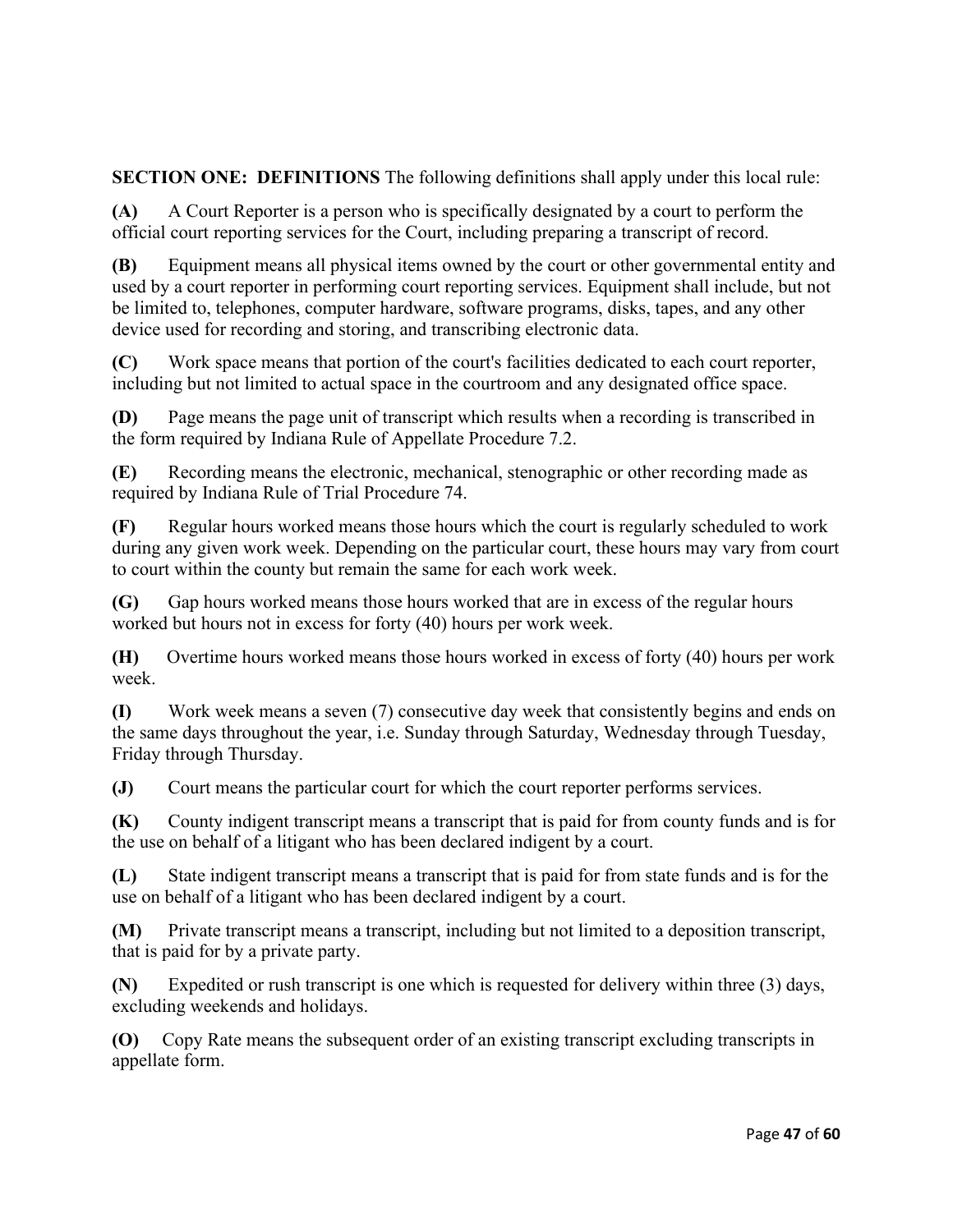## **SECTION TWO: SALARIES AND PER PAGE FEES**

(A) Court reporters shall be paid an annual salary for the time spent working under the control, direction and direct supervision of their supervising court during any regular work hours, gap hours or overtime hours. The supervising court shall enter into a written agreement with the court reporters which outlines the manner in which the court reporter is to be compensated for gap and overtime hours; i.e. monetary compensation or compensatory time off regular work hours.

(B) The maximum per-page-fee a court reporter may charge for the preparation of a county or state indigent transcript shall be \$4.00; the court reporter shall submit a claim directly to the county for the preparation of any county indigent transcripts. However, whenever possible, county indigent transcripts shall be prepared during regular work hours. When prepared during regular work hours, a per-page-fee shall not be assessed.

(C) The maximum per-page-fee a court reporter may charge for the preparation of a state indigent transcript shall be \$4.00

(D) The maximum per-page-fee a court reporter may charge for the preparation of a private transcript shall be \$4.00

(E) The maximum per-page-fee a court reporter may charge for an expedited or rush transcript shall be \$6.00

(F) The maximum per-page-copy rate a court reporter may charge is \$2.00 per page.

(G) Each court reporter shall report, at least on an annual basis, all transcript fees for the preparation of either county indigent, state indigent or private transcripts to the Indiana Supreme Court Office of Court Administration. The reporting shall be made on forms prescribed by the Office of Court Administration.

(H) Once an original or a copy of a transcript or other recording has been purchased by an individual or party, that person has the right to reproduce the transcript as needed to comply with the Indiana Rules of Trial Procedure, Indiana Rules of Evidence or Elkhart County Local Rules without further financial obligation to the court reporter

## **SECTION THREE: PRIVATE PRACTICE**

**(A)** If a court reporter elects to engage in private practice through the recording of a deposition and/or preparing of a deposition transcript, and the court reporter desires to utilize the court's equipment, work space and supplies, and the court agrees to the use of the court equipment for such purpose, the court and the court reporter shall enter into a written agreement which must, at a minimum, designate the following:

1) The reasonable market rate for the use of equipment, work space and supplies;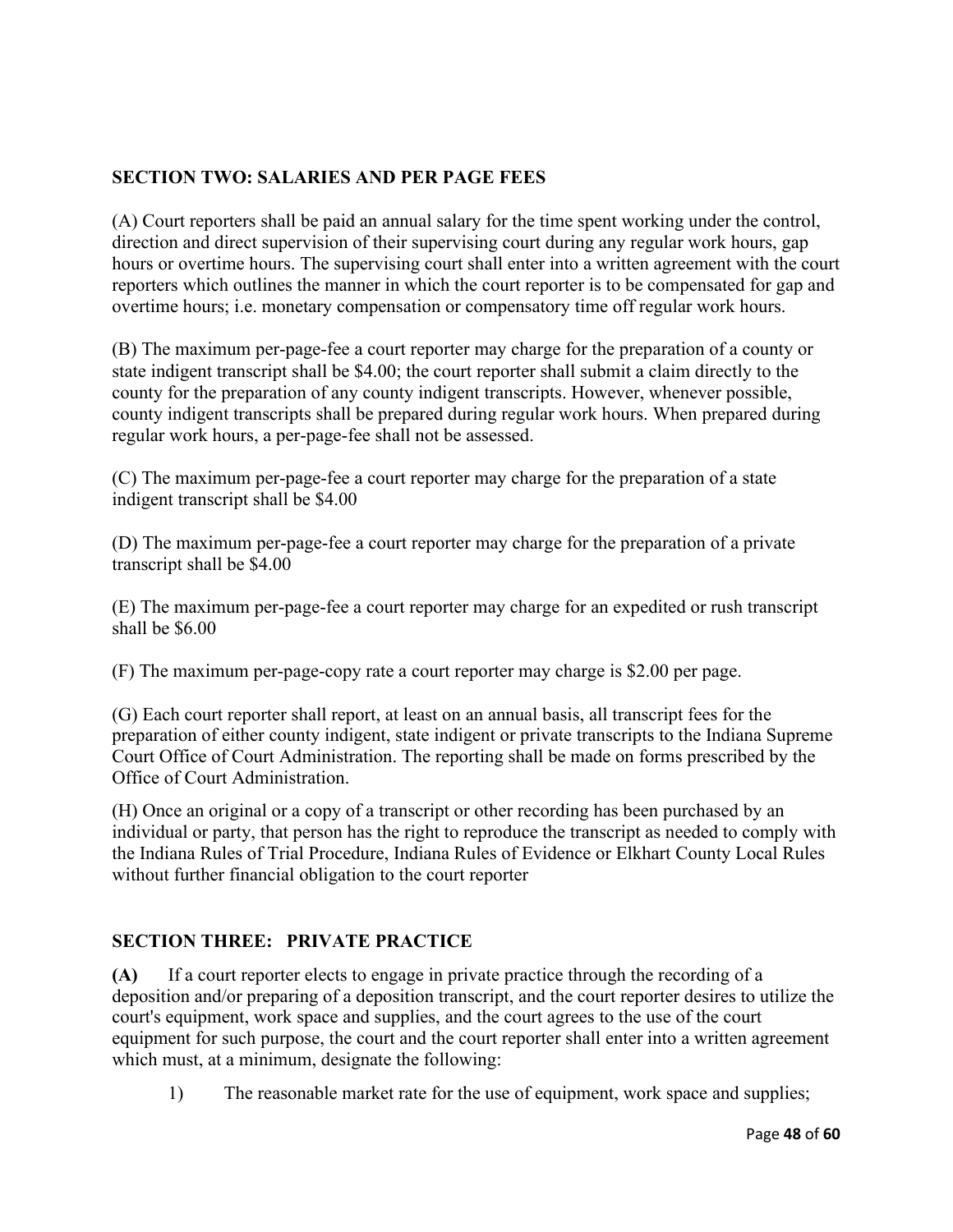- 2) The method by which records are to be kept for the use of equipment, work space and supplies; and
- 3) The method by which the court reporter is to reimburse the court for the use of the equipment, workspace and supplies

**(B)** If a court reporter elects to engage in a private practice through the recording of a deposition and/or preparing of a deposition transcript, all such private practice work shall be conducted outside of regular working hours.

## **LR20-TR00-NAGC-16 GUARDIAN AD LITEM/CASA**

## **(1) APPOINTMENT OF GUARDIAN AD LITEM**

The Courts of Elkhart County reserve the right to appoint a guardian ad litem to represent the interests of minors and incapacitated persons. An order for appointment of a guardian ad litem may be entered by agreement of the parties and the court or by petition and approval by the court. Guardian ad litem fees shall be ordered paid by the parties in accordance with the percentages of their incomes, unless otherwise agreed to by the parties or the parties are determined to be indigent, in which case the court shall pay the fees at the rate set forth by Elkhart County. Within ten (10) days of the appointment of the guardian ad litem, the parties and/or counsel shall file a guardian ad litem information sheet form and shall serve a copy upon the guardian ad litem. The guardian ad litem shall file a written report with the court and serve copies upon the parties and/or counsel as ordered by the court. The guardian ad litem's appointment shall be considered terminated upon completion of the work required by the court's initial order or upon entry of an order deciding the matters at issue. The appointment may be renewed at a later date by further order of the court.

Henceforth the customary fee for home studies conducted by an employee of the Elkhart County Probation Department shall be Five Hundred Dollars (\$500.00). Absent a court order to the contrary, that fee will be divided equally between the parties to the action in which the home study is ordered. The courts of Elkhart County, Indiana, both individually and collectively, reserve the right to enter Orders modifying the fee charged for the preparation of a home study in a given case, and modifying the division of responsibility for payment of that fee between the parties.

## **(2) JUVENILE COURT GUARDIAN AD LITEM/CASA**

The Court shall appoint a Guardian Ad Litem and/or Court appointed Special Advocate (CASA) to each child involved in the Juvenile Court alleged to be a Child in Need of Services (CHINS) and in each Petition for Termination of Parental Rights. The following procedure shall be followed with respect to such appoints:

1) The CASA shall file a Form of Order with the Court appointing a CASA in each CHINS case. The Form of Order shall indicate the name of the assigned CASA.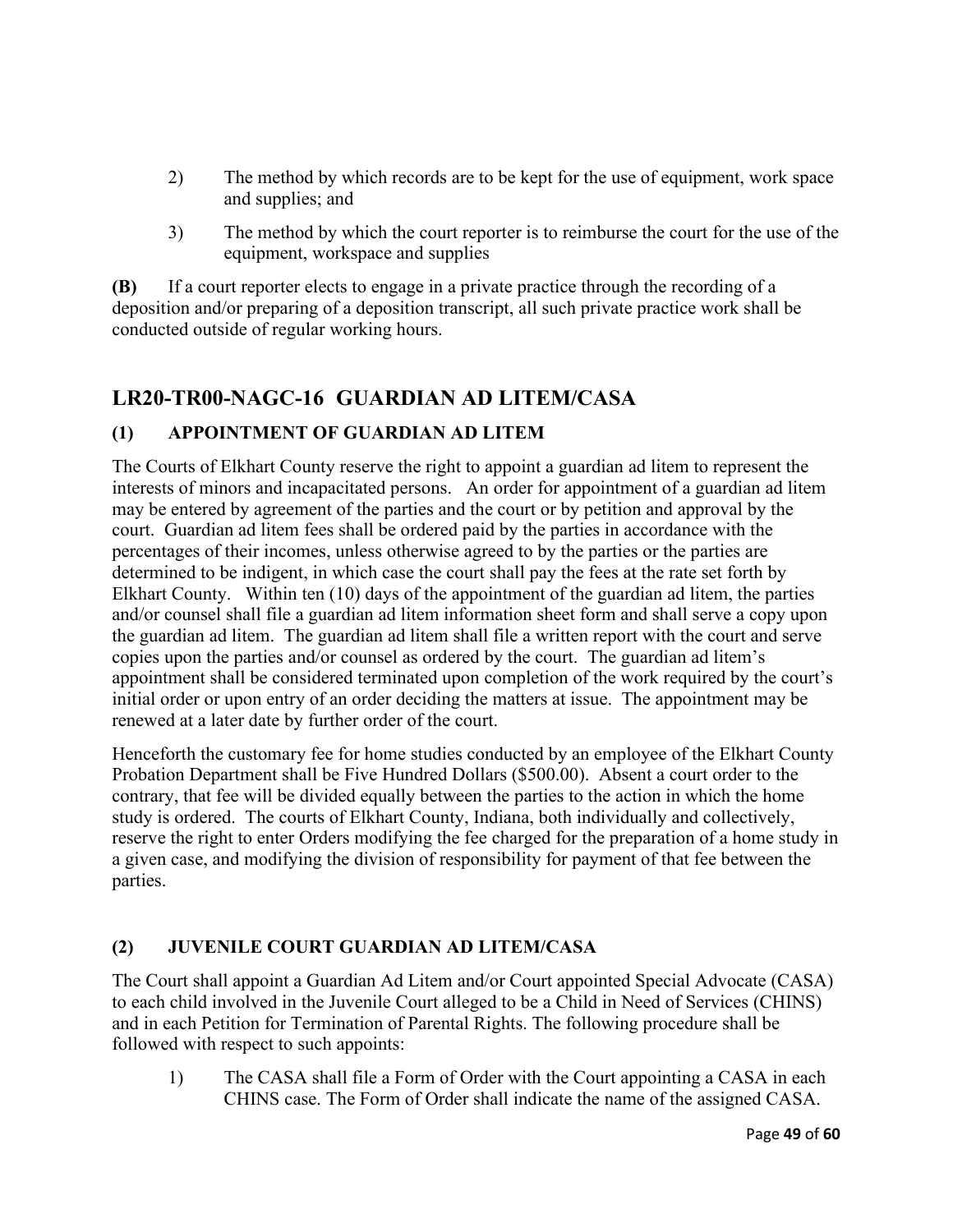2) The Court shall issue an Order appointing a CASA with the filing of all Termination Petitions. The CASA appointed in the corresponding CHINS action shall be appointed in the Termination cause to provide for continuity in the representation of each child.

## **LR20- AR00-NAMC-17MAGISTRATE AND IV-D COMMISSIONER GUIDELINES**

**(A) MAGISTRATE GUIDELINES** The Courts of Elkhart County adopt the following guidelines regarding use of Magistrates:

- 1) Any Court may, with or without the consent of the parties, assign to a Magistrate the responsibility to hear specific currently disputed matters.
- 2) The Magistrate shall, with reasonable promptness, hear such matters and shall issue to such Court either a report of findings, which may be accompanied by a recommendation for disposition of those matters, or a final order, whichever is appropriate under controlling law. Complaints regarding the timeliness of any disposition shall be made to the referring Court.
- 3) All filings related to any matter referred to a Magistrate shall be made to the Clerk of the Court or Court Staff and forwarded to the Magistrate.
- 4) No change of venue from a Magistrate shall be granted. A change of venue from the referring Court may be sought under applicable trial Rules.
- 5) A Magistrate shall maintain an office which shall be open at all reasonable times during the Elkhart County hours of operation. A Magistrate shall maintain a telephone answering system during any workday periods when the office is not manned.
- 6) Referral of a matter to a Magistrate shall not operate as an appointment of a special judge, temporary judge or a judge pro tempore.

## **(B) IV-D COMMISSIONER GUIDELINES**

The IV-D Child Support Court (hereinafter IV-D Court) is established by Elkhart County pursuant to Title IV, Section D, of the Federal Social Security Act for the purpose of providing for paternity establishment, establishment of child support orders, enforcement of child support orders and collection of past due support for Title IV-D Program participants.

1) In all cases in which the Title IV-D Child Support Division of the Elkhart County Prosecutor's Office (hereinafter IV-D Office) has intervened, all child support issues shall be deemed automatically referred to the IV-D Court;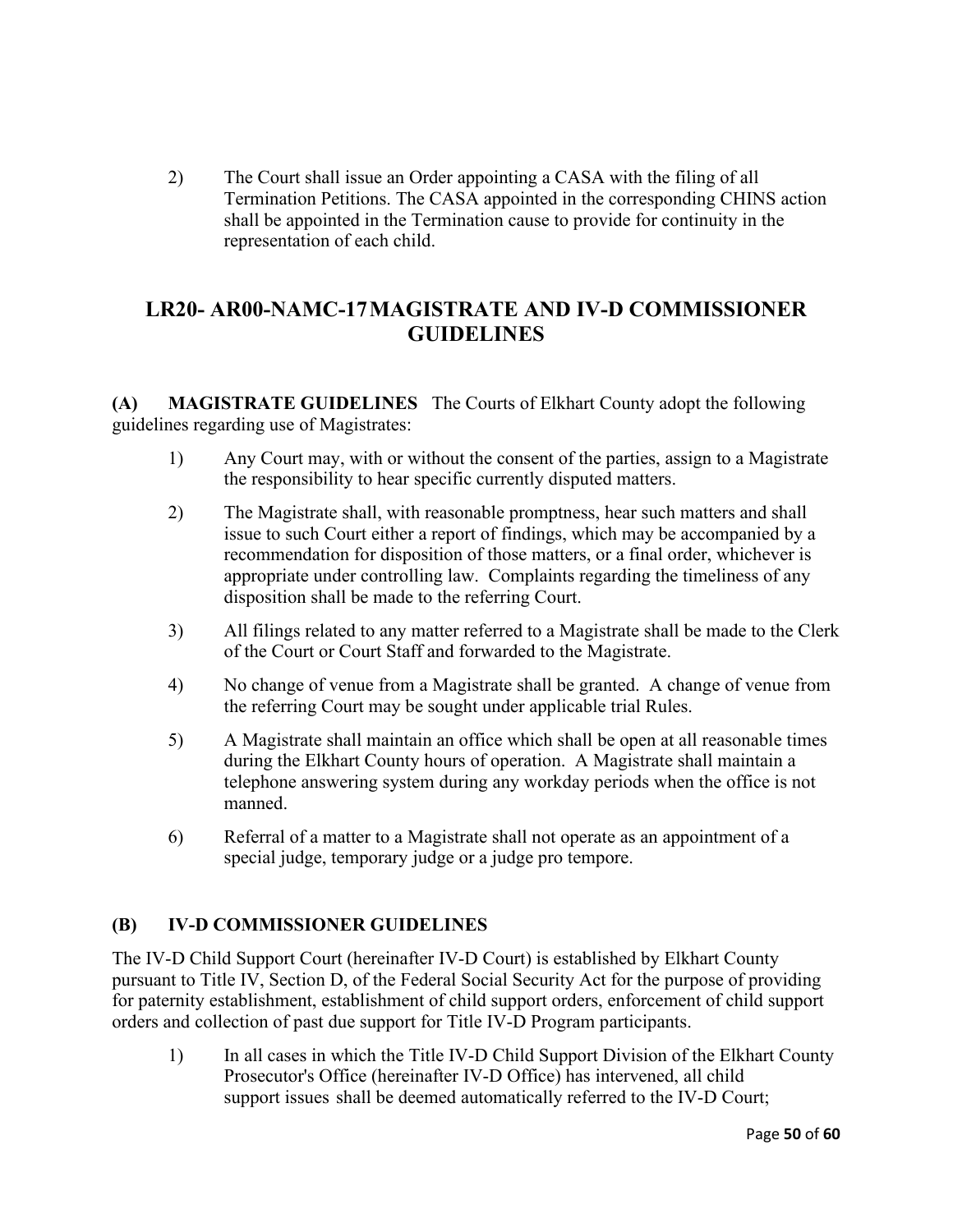- 2) Except that felony non-support cases shall remain in Elkhart Superior Court 6 unless Elkhart Superior Court 6 chooses to refer a felony non-support case to the IV-D Court.
- 3) In a case in which child support issues are deemed automatically referred to the IV-D Court, the underlying cause shall remain in the court in which it was originally filed, unless properly transferred to another court.
- 4) All new causes filed by the IV-D Office after January 1, 2005 shall be filed in Elkhart Superior Court 6 and the Judge of Elkhart Superior Court 6 shall supervise the administration of the IV-D Court.
- 5) All cases currently assigned a case number will retain the original case number; the IV-D staff will file all pleadings in the Court of origin. All pleadings must include the parties' address, electronic mail addresses pursuant to Trial Rule 72 (D), dates of birth and social security numbers, when preparing and filing orders, the IV-D Office shall tender forms of order as directed by the court.
- 6) The IV-D Office is exempt from filing fees.
- 7) No cell phones or smart phones are permitted in the Title IV-D courtroom except for attorneys, court staff, law enforcement officers or persons explicitly authorized by the court.
- 8) No children are permitted in the courtroom except if the minor child is a party and is present for DNA testing.

# **LR20- JV00-NAJV-18 CIRCUIT COURT JUVENILE DIVISION**

## **(A) JUVENILE COURT DETENTION AND PROTECTIVE CUSTODY HEARINGS**

- 1) Detention Hearing: Minor allowed to cross-examine and confront witnesses, to be represented by counsel and presentation of relevant evidence.
- 2) Protective Custody Hearing: Minor, parent, guardian or custodian allowed to cross-examine and confront witnesses, to be represented by counsel and presentation of relevant evidence.

## **(B) JUVENILE COURT INITIAL HEARINGS - DELINQUENCY/CHINS**

- 1) Initial hearings shall be held pursuant to law.
- 2) Upon denial of petition, the Court will set the matter for fact finding hearing.

## **(C) JUVENILE COURT DISPOSITIONAL, MODIFICATION OF DISPOSITION, PROGRESS REPORTS, PLACEMENT REVIEW HEARINGS - DELINQUENCY/CHINS**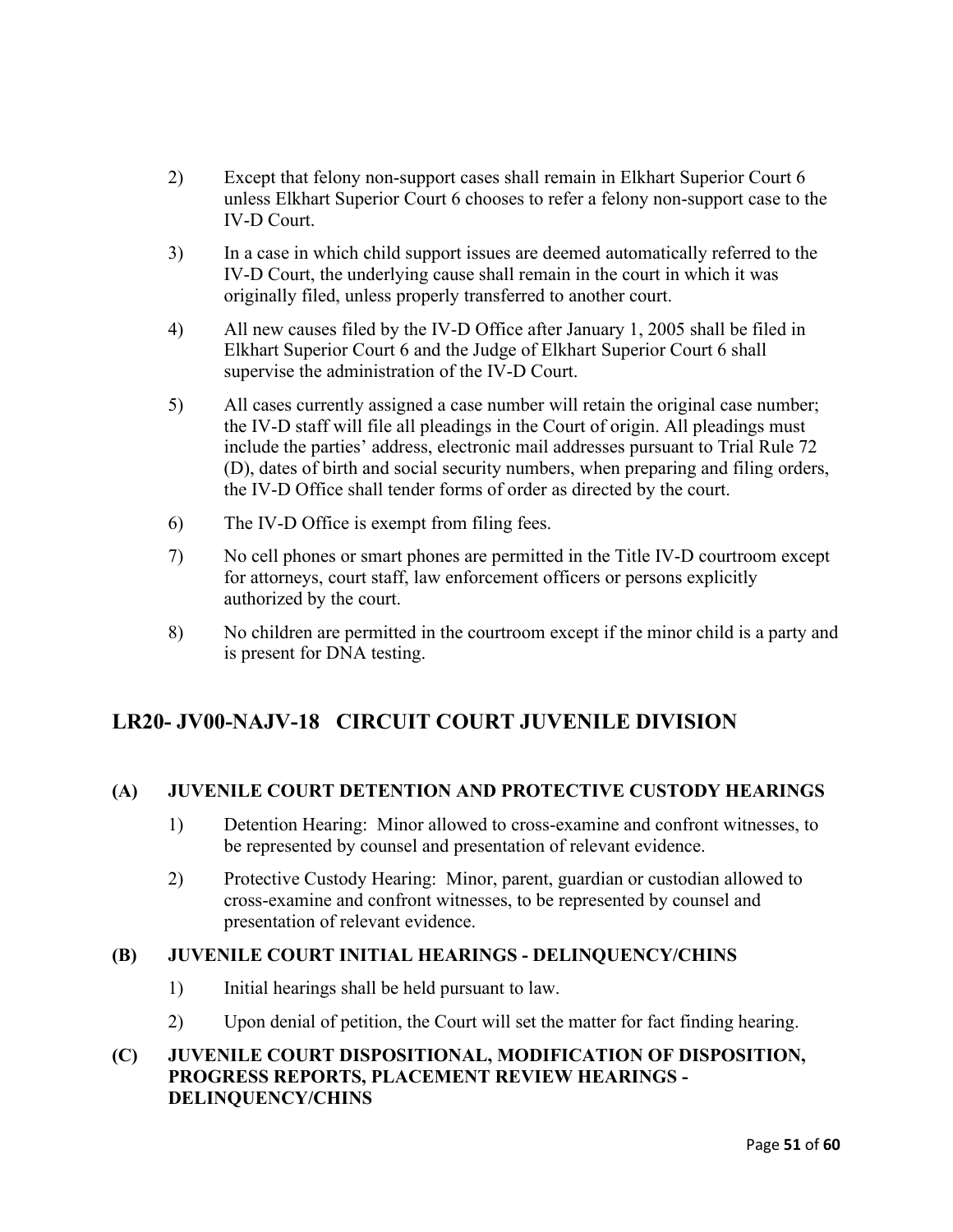- 1) Parties shall inform the Court within seven (7) days or such time as the Court determines. If the party intends to call witnesses other than Probation or the Indiana Department of Child Services staff at such hearings; and said party shall inform the opposing counsel and the guardian ad litem or non-represented party within the same time limits.
- 2) The Court may reschedule such hearings if sufficient time is not available at the scheduled time.

## **(D) JUVENILE COURT WAIVER OF JURISDICTION, VIOLATION OF PROBATION, DELINQUENCY AND TERMINATION OF PARENTAL RIGHTS - WELFARE**

- 1) Initial hearings shall be held on such petitions.
- 2) Upon denial of same, the Court shall set the matter for fact finding.

## **(E) JUVENILE COURT REPORTS, ASSESSMENTS AND EVALUATIONS**

- 1) All Indiana Department of Child Services, Probation and CASA reports, court ordered assessments and evaluations shall be filed with the Court not later than 4:00 p.m. on the Friday before the scheduled hearing.
- 2) All such reports shall be served on opposing parties and CASA, if relevant, as soon as such are available, the latest being by 4:00 p.m. on the Friday before the scheduled hearing.

## **(F) JUVENILE COURT SCHEDULING**

- 1) All scheduling shall be done by Court staff. Specific dates for hearing may be requested. Efforts to accommodate such requests shall be made contingent upon availability.
- 2) The Court shall set fact finding hearings or evidentiary hearings in first and second settings. If a matter is set for hearing and is resolved before the evidentiary hearing, then the parties shall notify the Court and all witnesses, probation officers or caseworkers that the matter has been resolved. Any second setting shall be prepared to proceed to evidentiary hearing with notice of seven (7) days prior to the scheduled setting. All parties shall be responsible for determining the order of cases and shall be prepared to try their cases on the dates scheduled.

## **(G) JUVENILE COURT ADDITIONAL PROCEDURES, FACT FINDING OR OTHER EVIDENTIARY HEARINGS**

- 1) A writ of attachment for an absent witness shall not be issued unless the party calling said witness files an affidavit showing:
	- (a) The materiality of the testimony of the witness;
	- (b) The expected testimony of the witness; and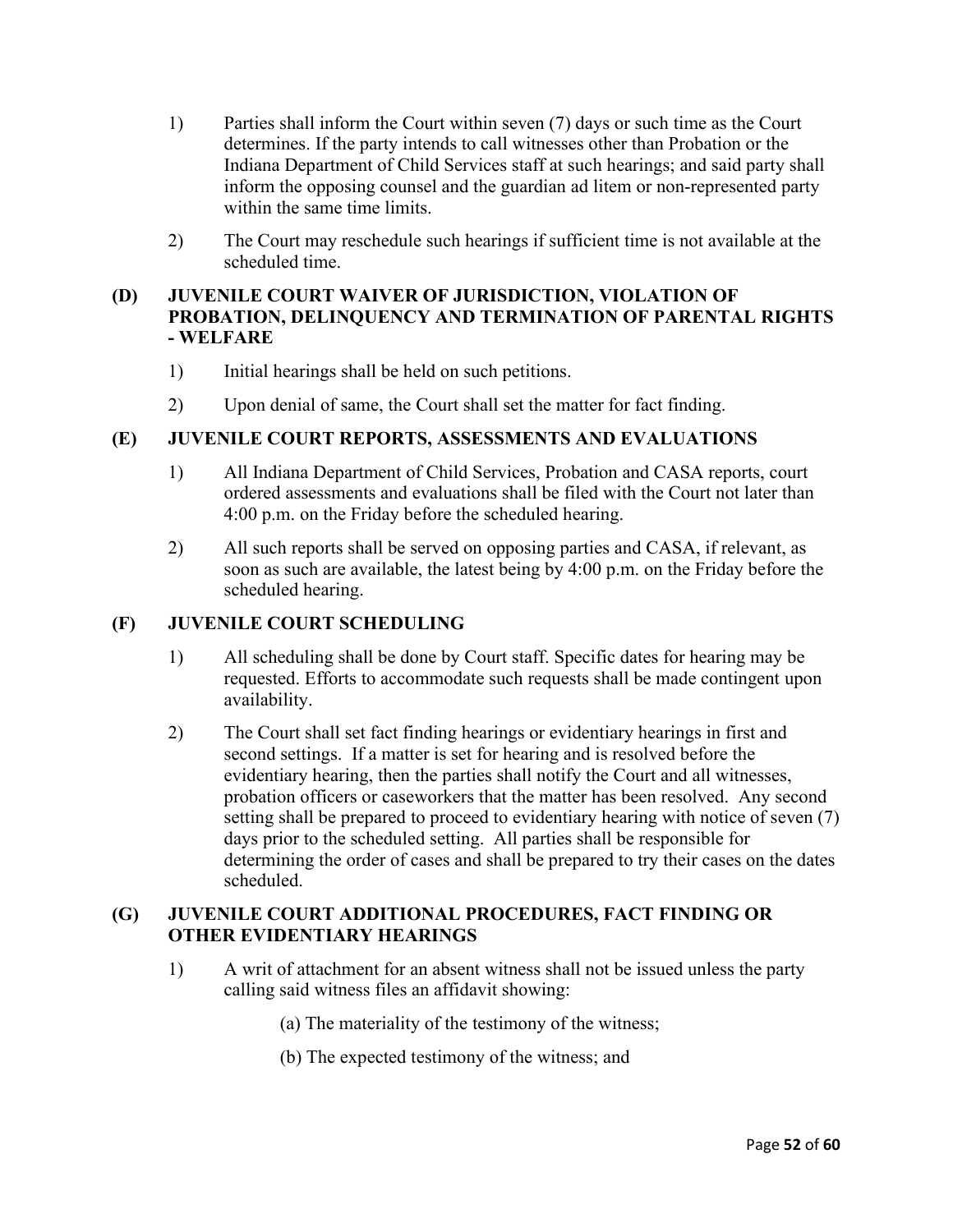- (c) Certification that the absent witness was served with process more than three (3) days earlier or that for good and sufficient cause the witness was served with process less than three (3) days earlier.
- 2) Only one attorney for each party shall examine or cross-examine a witness, except by permission of the Court.
- 3). No person shall withdraw any original pleading, paper, record, model, exhibit or other document from the custody of the Clerk or other officer of the Court having custody thereof, except upon order of the Court and upon leaving a proper receipt with the Clerk or other officer.
- 4) Counsel for a party shall be responsible for preparing and filing summons, citations, notices or other documents for which forms may be obtained from the Clerk of the Court. These forms shall include any names, addresses and other descriptive information, such as place of employment, necessary to effect service of said document.
- 5) CASA's, foster parents, school personnel, Lifeline staff, institutional placement staff and any others the Court may determine will be invited by the Court to give reports and testimony as to a minor at dispositional, progress report, placement review or other hearing where such testimony is admissible under the law.

## **(H) EXPUNGEMENT OF JUVENILE RECORDS**

- 1) In order to insure that the information necessary for the consideration of an expungement is available to all parties, petitions to expunge may only be filed using State forms; specifically:
	- (a) A verified Petition for Expungement of Juvenile Delinquency Records may only be filed using State form D-16.04; and
	- (b) A verified Petition for Expungement of Juvenile Child in Need of Services Records may only be filed using State form C-14.06.
- 2) Petitions for Expungement, must be served on the prosecuting attorney when the expungement of delinquency records is sought, and served on the Indiana Department of Child Services (DCS) when the expungement of a CHINS record is sought.
- 3) Unrepresented litigants seeking expungement shall complete the form provided by the Juvenile Court Clerk and serve the petition of the Prosecuting Attorney or the DCS; mailboxes in the Juvenile Clerk's Office may be used for the aforementioned service.

## **(I) JUVENILE COURT RULES OF COURTS OF GENERAL JURISDICTION**

The Rules of Court promulgated by the Courts of General Jurisdiction are applicable to Juvenile Court unless negated by statute or Juvenile Court Rule.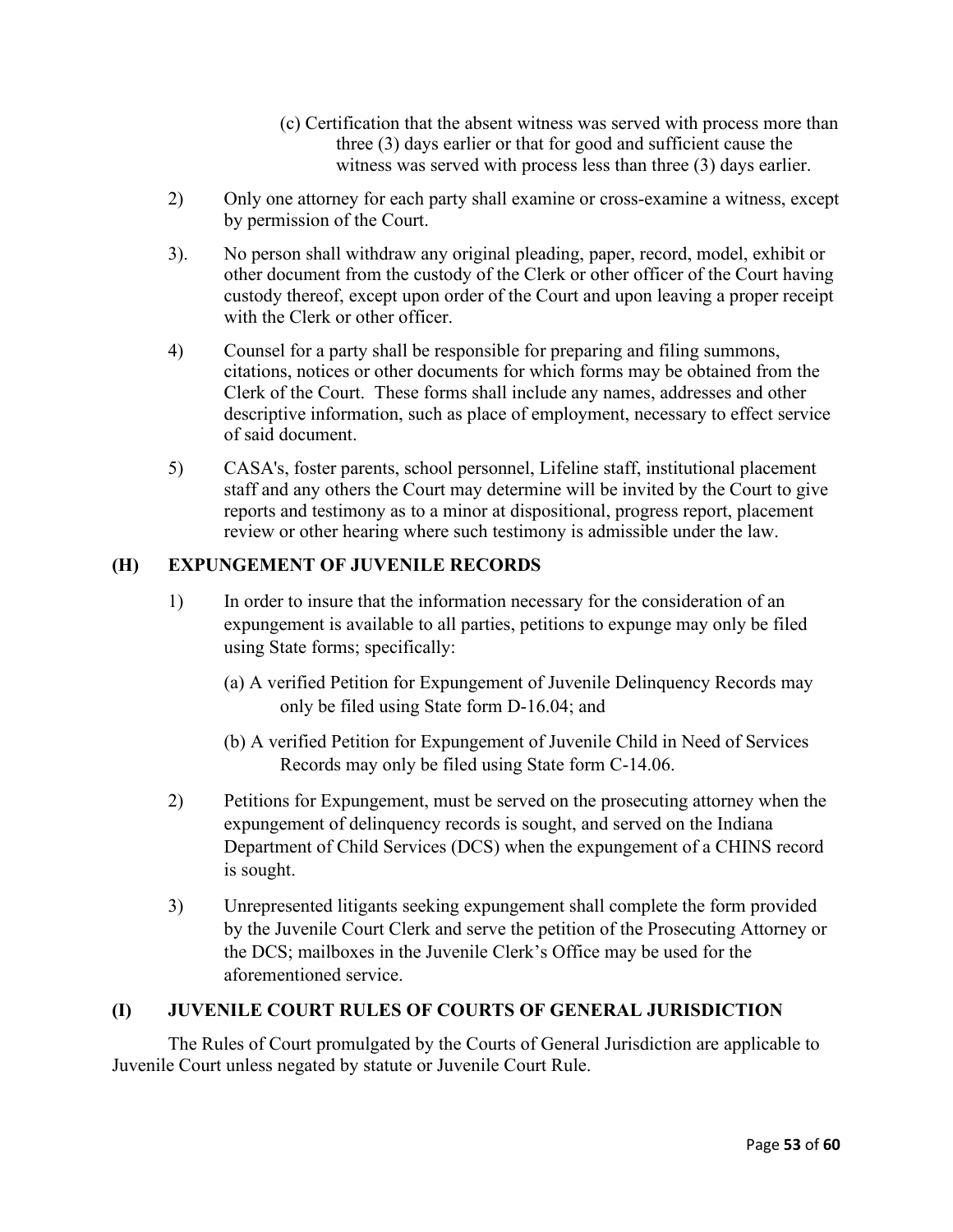# **LR20 – AR1E – 19 CASELOAD ALLOCATION PLAN**

| Judicial Officer                                            | Circuit | Sup 1 | Sup <sub>2</sub> | Sup 3 | Sup 4  | Sup 5 | Sup 6 | total Days per Jud<br>Officer |
|-------------------------------------------------------------|---------|-------|------------------|-------|--------|-------|-------|-------------------------------|
| Deborah Domine                                              | 5.00    |       |                  |       |        |       |       | 5.00                          |
| <b>Thomas Murto</b>                                         |         | 1.10  | 0.50             | 0.40  | 1.00   | 1.25  |       | $0.75$ 5.00                   |
| Rita Parsons                                                |         | 0.50  |                  |       |        |       |       | 2.50 3.00                     |
| Dean Burton                                                 |         | 1.00  | 0.50             |       |        | 0.88  |       | 2.62 5.00                     |
| Total days reported by court<br>for all additional judicial |         |       |                  |       |        |       |       |                               |
| officers                                                    | 5.00    | 2.60  | 1.00             | 0.40  | 1.00   | 2.13  | 5.87  |                               |
| Have calculated for WCL                                     | 2.00    | 1.52  | 1.20             | 1.08  | 1.20   | 1.43  | 2.17  | 10.60                         |
| Need for each court                                         | 2.42    | 2.20  | 1.67             | 1.16  | 1.51   | 1.84  | 3.07  | 13.87                         |
| <b>New Utilization totals</b>                               | 1.21    | 1.45  | 1.39             | 1.07  | $1.26$ | 1.29  | 1.41  | 1.30                          |

## **Days served per week in each court per 2014 4th quarter QCSR**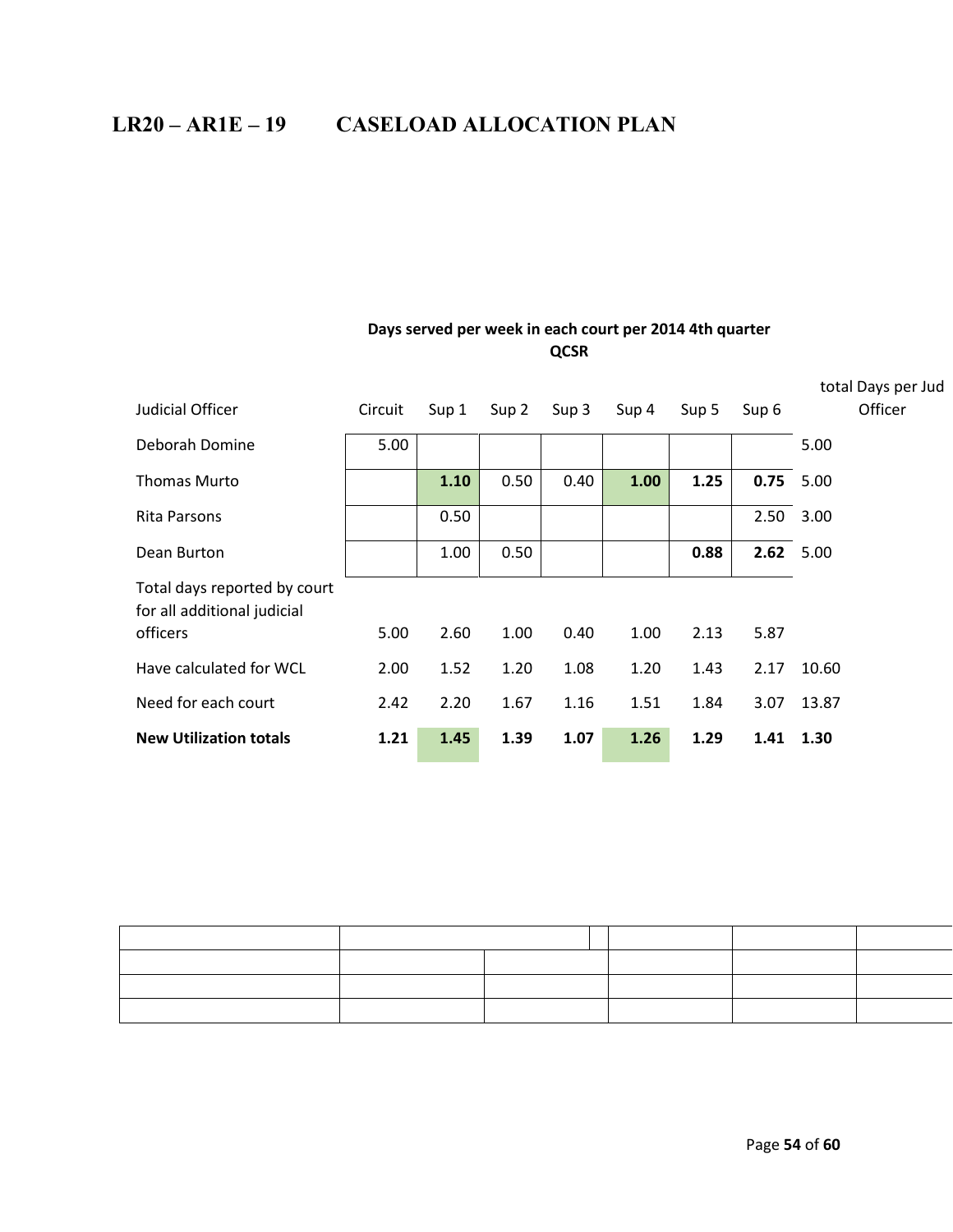## **LR-20-AR00-20 ELECTRONIC ENDORSEMENT OF MENTAL HEALTH COMMITMENTS**

- **1.)** All applications for Emergency Detention must comply with I.C. 12-26-5-1 *et. seq.* The required application must be signed by at least one physician. At the discretion of the judge, an application may be submitted to the court in electronic format. A judicial officer authorized to issue a warrant in the county in which the individual whose detention is sought is present may endorse the application electronically. The original Emergency Detention application documents and a record of electronic transmission must be maintained by the sending party.
- 2) All seventy-two (72) hour Mental Health Commitments signed by a Judge or Magistrate shall be filed in the court in which that Judge presides or that Magistrate is assigned. Upon the filing of same, the Clerk of the Court shall immediately transfer the case as follows:
	- a. If the committing institution is Elkhart General Hospital or Center for Behavioral Medicine, said case shall be transferred to or remain in Elkhart Superior Court 2
	- b. If the committing institution is Goshen General Hospital or Oaklawn, said case shall be transferred to or remain in Elkhart Superior Court 3.
	- c. If the committing institution is located outside of Elkhart County or not specifically listed above, then Superior Court 1, Superior Court 5, Superior Court 6 and Elkhart Magistrate cases shall be transferred to Superior Court 2. Circuit Court, Superior Court 4 and Goshen Magistrate shall be transferred to Superior Court 3.

## **LR-20-AR00-21 DRUG COURT AND SCHEDULE OF FEES**

## **(A) ELKHART COUNTY DRUG COURT:**

The Elkhart County Courts have established the Elkhart County Drug Court pursuant to I.C. 33-23-16 and the Indiana Problem Solving Court Rules. The Elkhart County Drug Court shall be administered in Elkhart Superior Court No. 4. Eligibility for the Elkhart County Drug Court shall be determined by written criteria currently in place or as hereafter modified. Cases may be assigned to the Elkhart County Drug Court only upon the consent of the Elkhart County Prosecuting Attorney, the Defendant, and the Judge of Elkhart Superior Court No. 4. Upon assignment to the Elkhart County Drug Court, Elkhart Superior Court No. 4 shall retain jurisdiction over the case until final disposition.

## (B) ELKHART COUNTY DRUG COURT SCHEDULE OF FEES:

1. Upon admission into the Elkhart County Drug Court, participants may be assessed a drug court administration fee of \$100.00 for the initial drug court services. Participants admitted to the Elkhart County Drug Court may be assessed a user fee of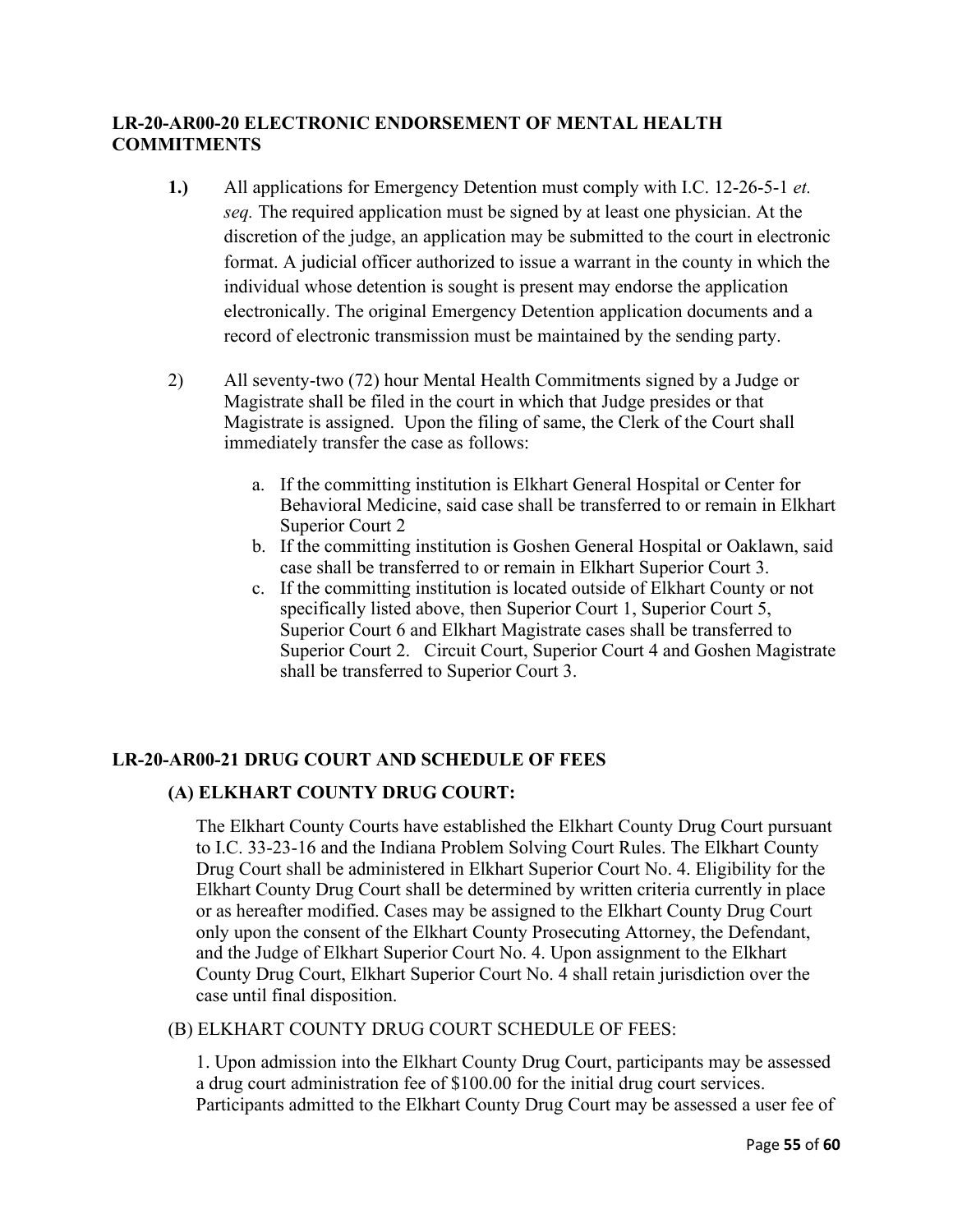\$50.00 for each month of their participating in the Elkhart County Drug Court beginning the second month of participation.

2. Participants admitted to the Elkhart County Drug Court may be responsible for all chemical testing fees. Participants may be responsible for the cost of any confirmatory test.

3. Participants may be assessed a fee for services received as a result of referrals made by the Court including, without limitation, mental health services, substance abuse and addictions health services, and monitoring services. Fees for those services are payable to the entity providing the services.

All Elkhart County Drug Court fees shall be collected and utilized in accordance with I.C. 33-23- 16-23

## **LR20-TR00-NAMP-22 MOTIONS PRACTICE**

## A. **SCOPE OF RULE**.

This rule applies to:

- 1. Trial Rule 12 Motions;
- 2. Trial Rule 37 Failure to Make or Cooperate in Discovery;
- 3. Trial Rule 56 Motions for Summary Judgment;
- 4. Trial Rule 65 Injunctions and Restraining Orders;
- 5. Motions to Exclude under I.R.E. 702(a) and 702(b); and
- 6. Other complex or Dispositive Motions

## **B. SEPARATE DOCUMENTS.**

.

- 1. Motions must be pled separately, but alternative motions may be filed in a single pleading if each is named in the title following the caption.
- 2. The following documents must be filed separately:
	- a. Motion for Summary Judgment;
	- b. Memorandum in Support;
	- c. Designation of Evidence and Table of Contents;
	- d. Response Memorandum; and
	- e. Reply memorandum.

If no evidence is designated, no separate Designation of Evidence or Table of Contents is required.

## **C. SUMMARY OF ARGUMENT REQUIRED.**

The Memorandum in Support of Motions for Summary Judgment and Response Memorandum must contain a Summary of Argument not to exceed two pages and located at the beginning of the Memorandum.

## **D. TIME LIMIT FOR FILING A MOTION, RESPONSE, OR REPLY.**

1. All motions are subject to the deadlines provided by statute and the Indiana Rules of Trial Procedure.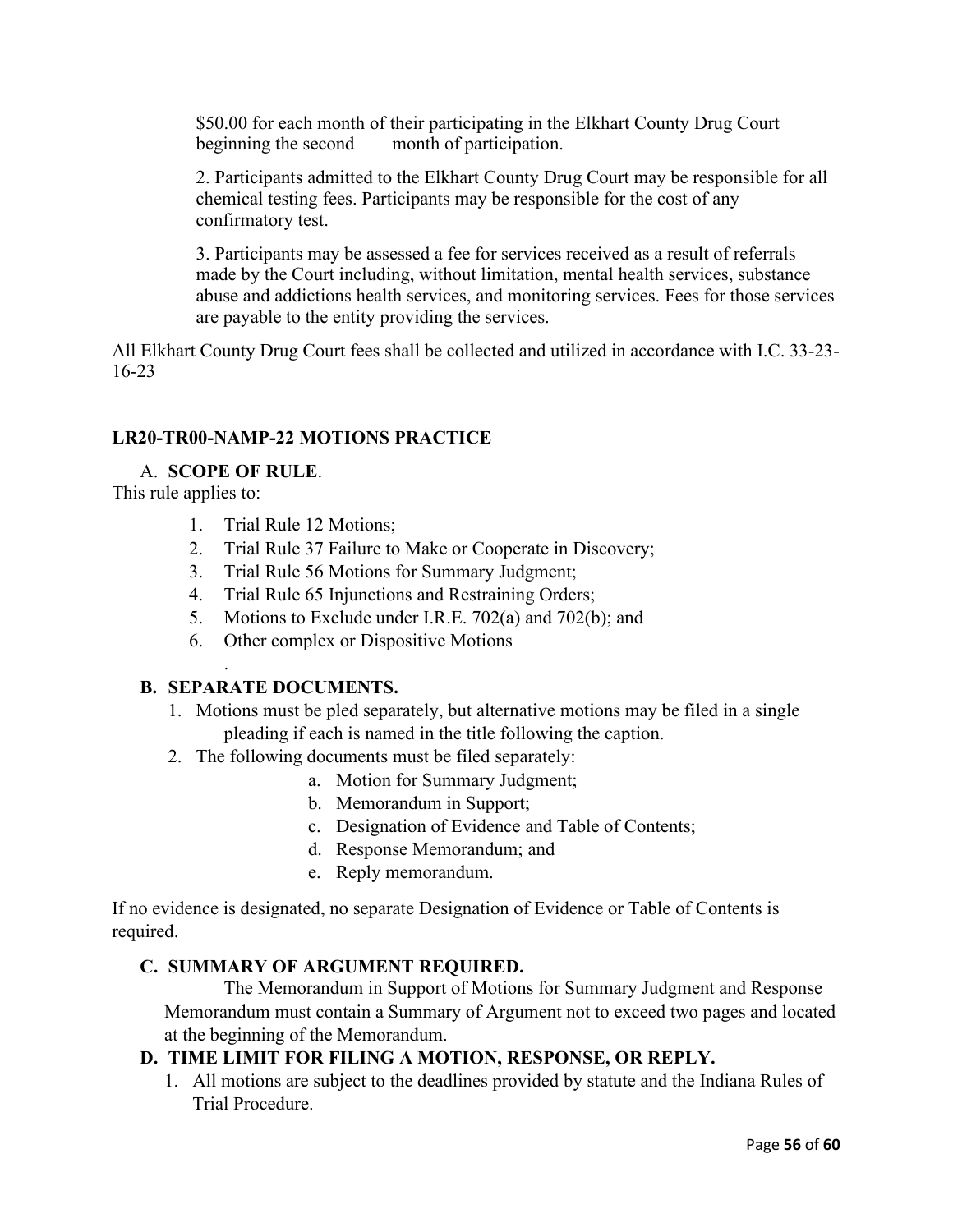- 2. RESPONSES: A party must file any response brief to a motion (other than Motions for Injunction Relief or Restraining Orders) within 30 days after the motion is served. Any response to a Motion for Injunctive Relief or for a Restraining Order must be filed within 7 days after the motion or application is served.
- 3. REPLIES. The moving party must file any reply brief within 10 days after the response is served.
- 4. EXTENSIONS. The Court may extend a deadline, if allowed by law.
- 5. SUR-REPLY. Sur-Replies are disfavored and will only be permitted with leave of the court in extraordinary circumstances. A Request to file a Sur-Reply must be filed no later than five (5) days after service of a Reply. Entry of service of notice of denial is not required. A Sur-Reply may not be filed with, nor attached to, the Request. If the Request is granted, the Sur-Reply must be filed within 10 days after the Request was granted.
- 6. SUMMARY RULINGS. The Court may rule on a motion summarily if an opposing party does not file a response before the deadline.

## **E. PAGE LIMITS.**

- 1. RULE. Supporting and response briefs (excluding tables of contents, tables of authorities, and appendices) must not exceed 25 pages. Reply briefs must not exceed 25 pages. A Sur-Reply must not exceed 5 pages.
- 2. EXCEPTION. The Court may allow a party to file a brief exceeding these page limits for extraordinary and compelling reasons. But if the Court permits a brief to exceed 25 pages, it must include:
	- a. a table of contents with page references;
	- b. an issue statement; and
	- c. a table of authorities, including
		- i. all cases (alphabetically arranged), statutes, and other authorities cited in the brief; and
		- ii. references to where the authorities appear in the brief.

## **F. MOTIONS TO STRIKE DESIGNATIONS SUBMITTED IN SUPPORT OF OR OPPOSITION TO MOTIONS FOR SUMMARY JUDGMENT AND MOTIONS TO STRIKE SUMMARY MEMORANDA**.

1. At the time a Response to Motion for Summary Judgment is filed, the nonmoving party's Motion to Strike, if any, must also be filed.

2. Upon a motion, the Court may permit a party to file a Supplemental Designation of Evidence in support of the Reply Memorandum.

3. A party objecting to such a Supplemental Designation must file its Motion to Strike, if any, within 7 days of the Motion to File a Supplemental Designation of Evidence.

4. A Motion to File a Supplemental Designation of Evidence must not exceed the page limits outlined in E.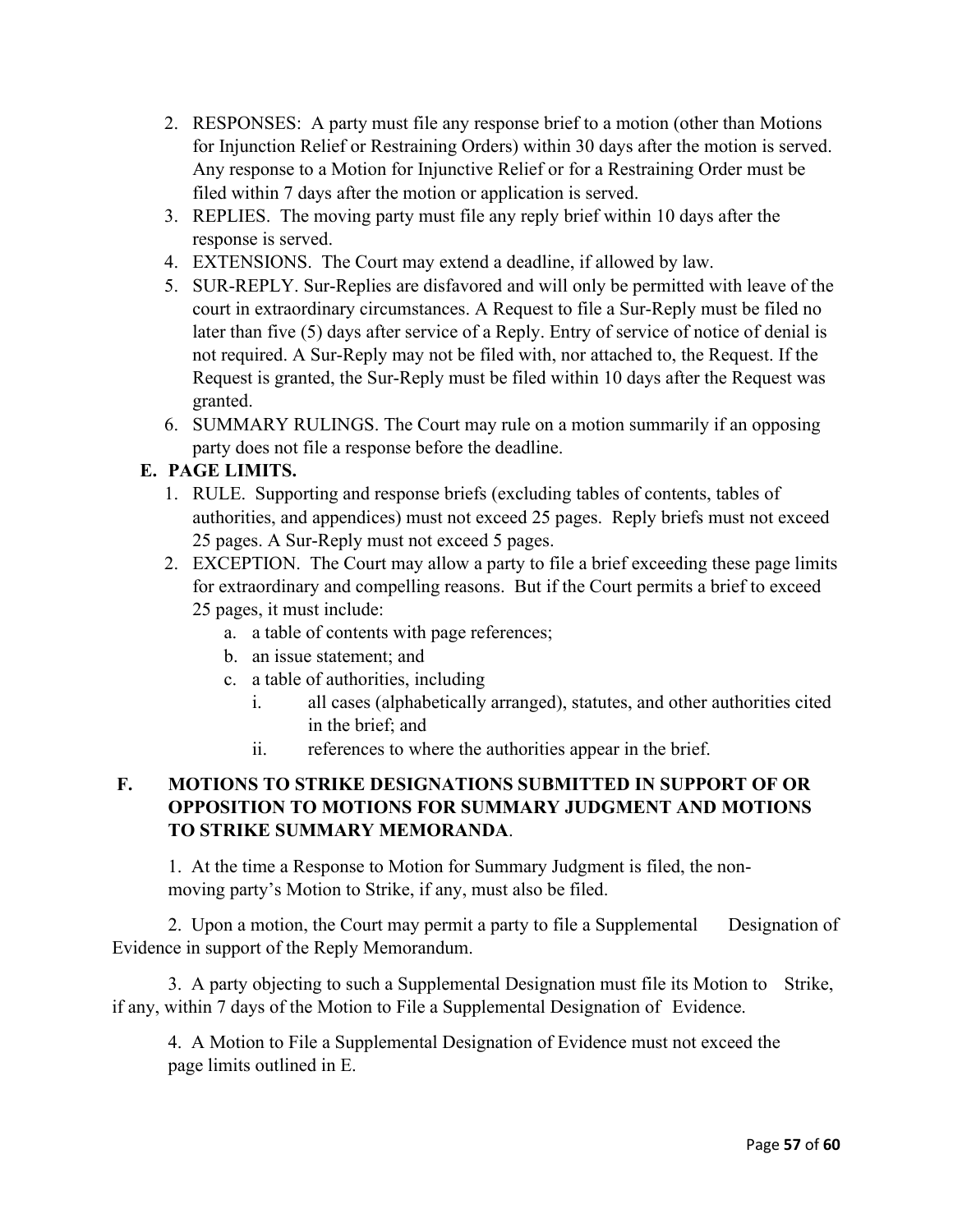5. At the time a Reply Memorandum is filed, the moving party's Motion to Strike, if any, must also be filed.

6. A Motion to Strike and supporting argument must not exceed the page limits outlined in subsection E.

7. Any opposition to a Motion to Strike must not exceed the page limits outlined in E and must be filed no later than 7 calendar days after the Motion to Strike is filed.

## **G. FORMATTING**.

#### 1. PAGINATION.

a. All of the pages of each document listed in (B)(2) must be separately and consecutively paginated.

b. Every page of each document must contain a page number, beginning with page 2.

c. The page numbers may be affixed to a page by type, stamp, or handwriting.

d. Page numbers must appear in the bottom of the page and must be formatted to indicate each page number in relation to the total of the pages in the document (e.g., "Page 1 of 14"; "1 of 14"; "p. 1/14"; "p. 1 of 14").

#### 2. DESIGNATION OF EVIDENCE AND TABLE OF CONTENTS.

a. The first item set out below the caption of the case in the Designation of Evidence and Table of Contents must be the Table of Contents.

b. The Table of Contents must clearly designate each Exhibit relied upon in the Motion or Response.

c. Each Exhibit must be affixed with a Title and Exhibit Letter. No document or individual page may be designated as evidence that does not contain an Exhibit Letter and short Title.

d. The Table of Contents must contain the beginning and ending page number for each Exhibit.

e. The entire Designation of Evidence and Table of Contents must be consecutively paginated (i.e., "Bates-stamped") in the manner described under  $(G)(1)$ , beginning with the caption on page 1.

## 3. EXHIBIT DESIGNATION AND TITLES.

a. Exhibits within the Designation of Evidence and Table of Contents must begin with the letter "A" and proceed through the alphabet.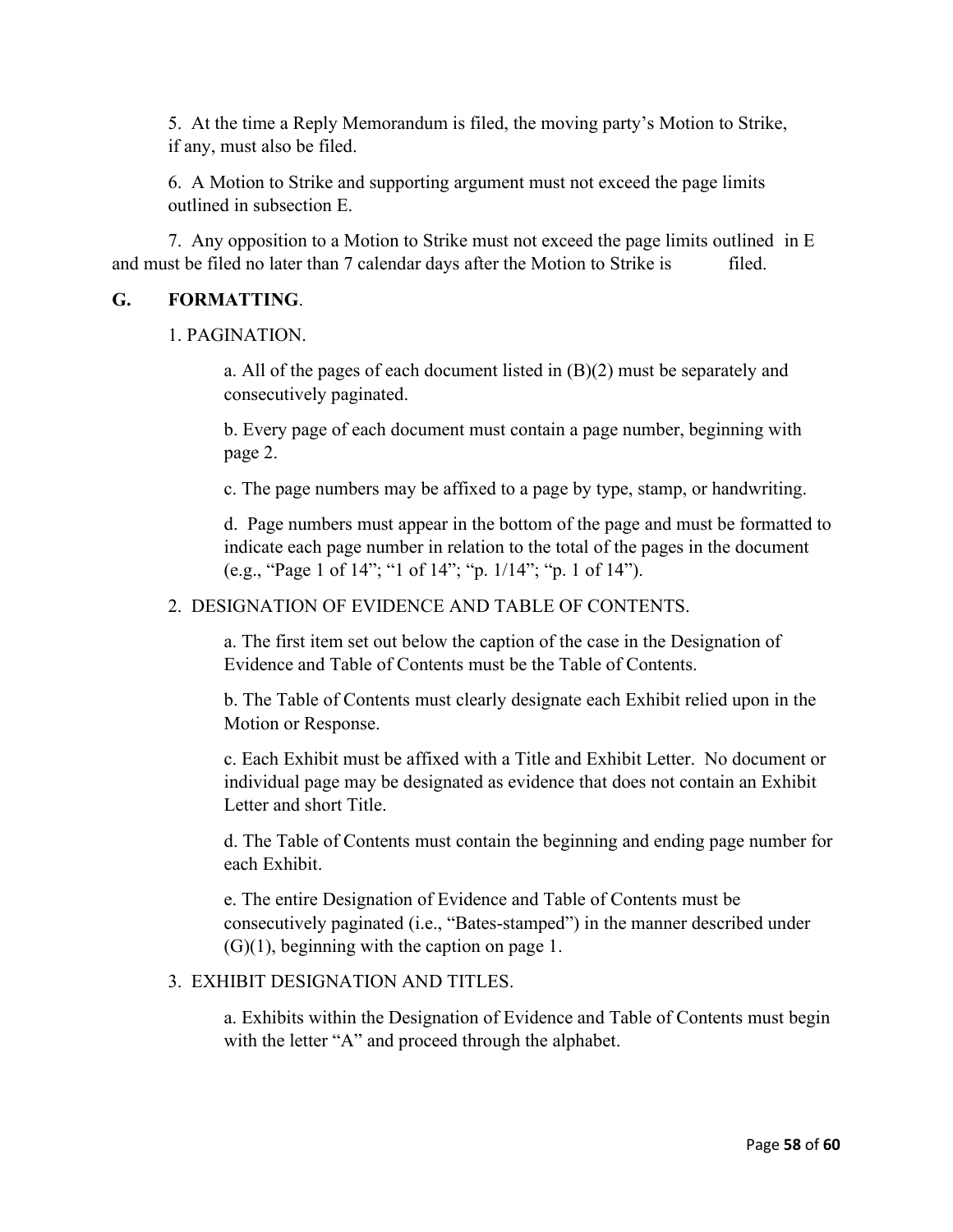b. The Exhibit Title must identify the specific document by its content, such as "Affidavit of Mary Rose"; "Credit Card Statements 2007-2019"; and "Deposition of John Henry."

c. The Exhibit Letter and Title of the Exhibit must match the Exhibit Letter and Title as stated in the Table of Contents.

d. If a document is authenticated or referenced by an Exhibit, it must be marked as a subpart to that Exhibit and must be specifically and accurately referenced in the authenticating or reference document.

e. As with each Exhibit, each subpart to an Exhibit must be identified in the Table of Contents.

f. If any document contains an Exhibit Letter or Exhibit Number from an earlier filing, the earlier letter or number must be removed to avoid confusion. However, when necessary to authenticate an earlier document, the earlier letter or number must remain on that document, and the Exhibit must also contain and be identified in the Table of Contents by the new Exhibit Letter.

g. Citations must be to the page number referenced in the Table of Contents.

## 4. DESIGNATION OF EVIDENCE EARLIER FILED.

Documents that are designated as evidence that have already been filed or issued in the case, such as the Complaint, Answer, Orders, the relevant portions of another party's designated evidence, etc., must be listed and included in the Designation of Evidence and Table of Contents and assigned an Exhibit Letter and short Title as required in (G)(3).

## **H. ENFORCEMENT OF RULE.**

1. VIOLATIONS OF THIS RULE. If a party files any document in violation of this Rule, the Court, in its discretion, may issue an appropriate order.

2. DEFECTIVE FILING. If the Court strikes, as a defective filing, a party's Motion, Designation of Evidence and Table of Contents, Memorandum, or other filing related to this Local Rule, the Court may allow the party to cure the defective e-filing within 120 hours. If the party submits a cured document within 120 hours of the striking Order, excluding days the Court is closed, the document is deemed timely filed as of its original filing.

3. LATE FILINGS. Any motions, memoranda, or other documents filed within 48 actual (not Court business) hours of a hearing generally pertaining to the subject matter of the hearing may be stricken in the discretion of the Court.